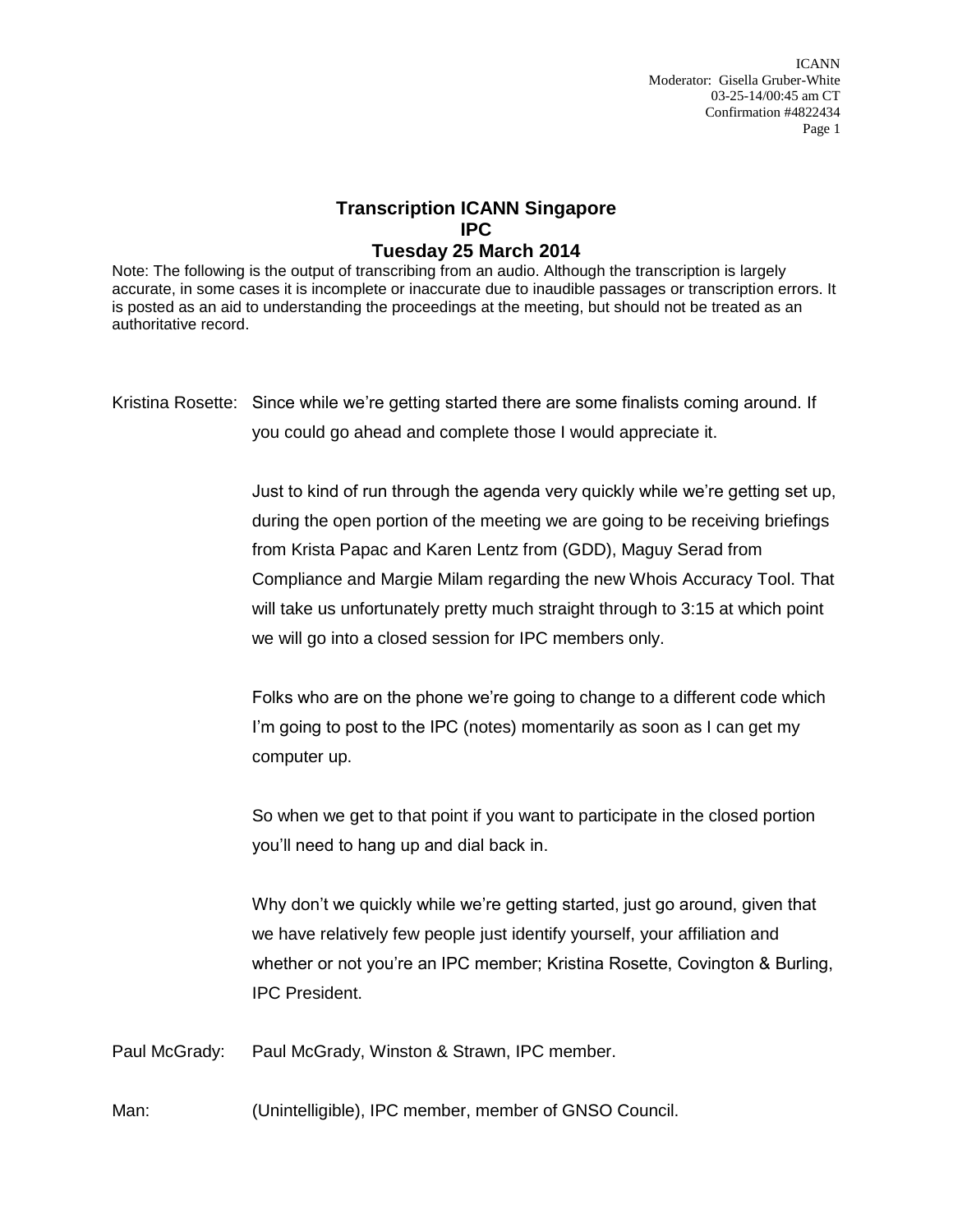(Peter Drambark): (Peter Drambark), (Winthrop) Partners, IPC member.

- Dana Northcott: Dana Northcott, Amazon, IPC member.
- Fabricio Vayra: Fabricio Vayra Time Warner, IPC via INTA/COA.
- John McElwaine: John McElwaine, Nelson Mullins. I'm also IPC member and their representative on the NonCom.
- Alex Deacon: Alex Deacon, Motion Picture Association of America, IPC member.
- Griffin Barnett: Griffin Barnett, Silverberg, Goldman & Bikoff, IPC member.
- Don Moody: Don Moody, new gTLD Disputes, IPC member.
- (David): (David) (unintelligible).
- Greg Shatan: Greg Shatan, Reed Smith, IPC member, alternate representative to the Standing Committee on Improvements.
- Phil Morano: Phil Morano, (Katinucion), IPC member.
- Marc Trachtenberg: Marc Trachtenberg, Winston & Strawn, IPC member.
- (Mike Adams): (Mike Adams), Mayer Brown, IPC Treasurer.
- Jonathan Zuck: Jonathan Zuck, (ACT), IPC mascot.
- (Karla Valente): (Karla Valente), (Evil MarkMonitor), (Tom Sawyers), IPC member.

Claudio Di Gangi: Claudio Di Gangi, International Trademark Association and IPC Secretary.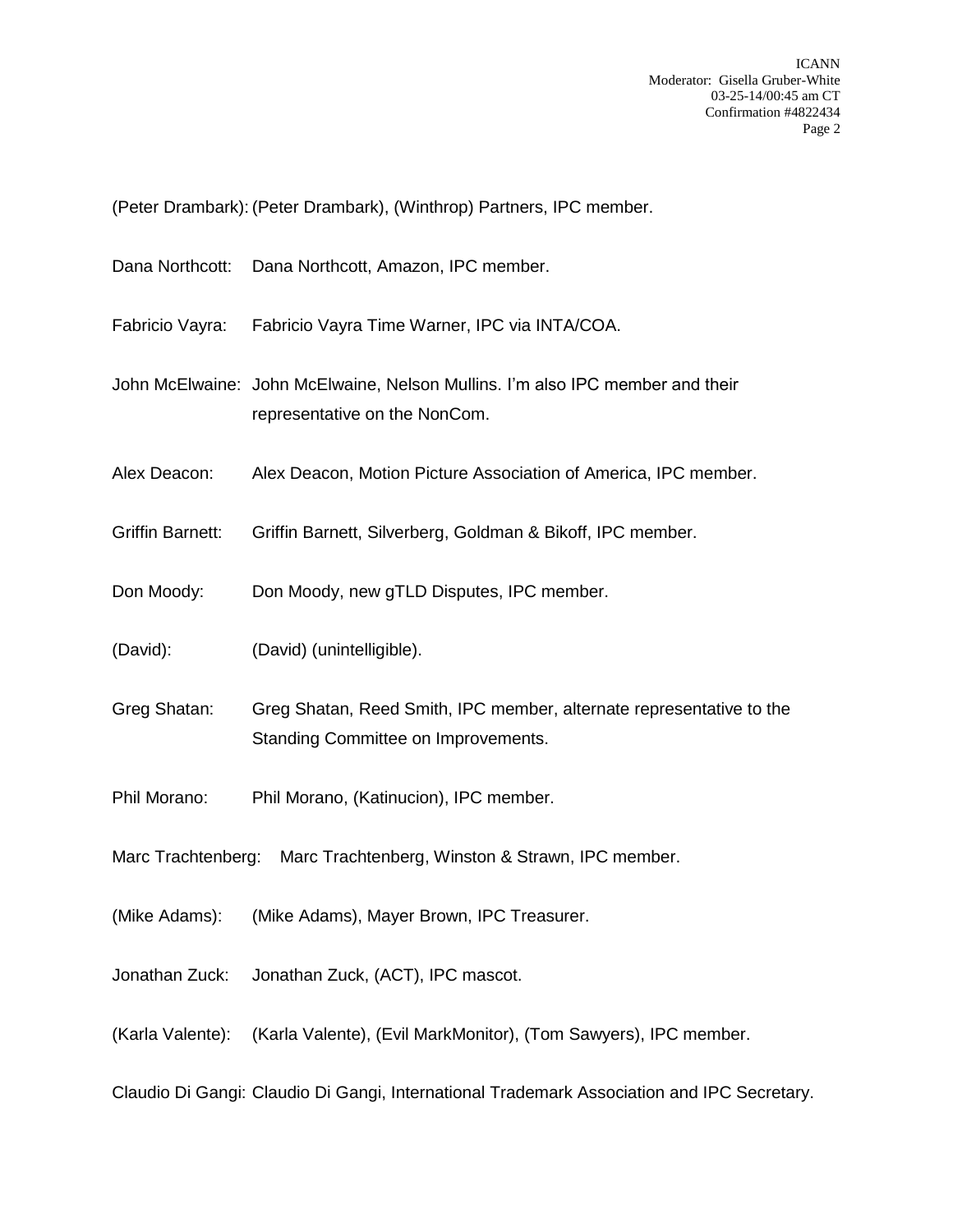ICANN Moderator: Gisella Gruber-White 03-25-14/00:45 am CT Confirmation #4822434 Page 3

| Woman:        | (Unintelligible).                                      |
|---------------|--------------------------------------------------------|
|               | (Mario Alaman): (Mario Alaman), (unintelligible).      |
| Man:          | ((Foreign Language Spoken)).                           |
| Woman:        | (Unintelligible) from Nigeria.                         |
|               | Ellen Shankman: Ellen Shankman from (unintelligible).  |
| ((Crosstalk)) |                                                        |
| Man:          | (Unintelligible).                                      |
| Woman:        | (Unintelligible).                                      |
| Man:          | (Unintelligible).                                      |
|               | (Aaron Dickman): (Aaron Dickman), ICANN Staff.         |
|               | Maguy Serad: Maguy Serad, Contractual Compliance.      |
| Man:          | (Unintelligible).                                      |
| Judy Harris:  | Judy Harris, Reed Smith.                               |
| Man:          | (Unintelligible) from ADIZIO.                          |
| (Jim Davis):  | (Jim Davis), Elevation Legal.                          |
|               | (Trevor Lato): (Trevor Lato), (unintelligible) Review. |
| Man:          | (Unintelligible), Brights Consulting.                  |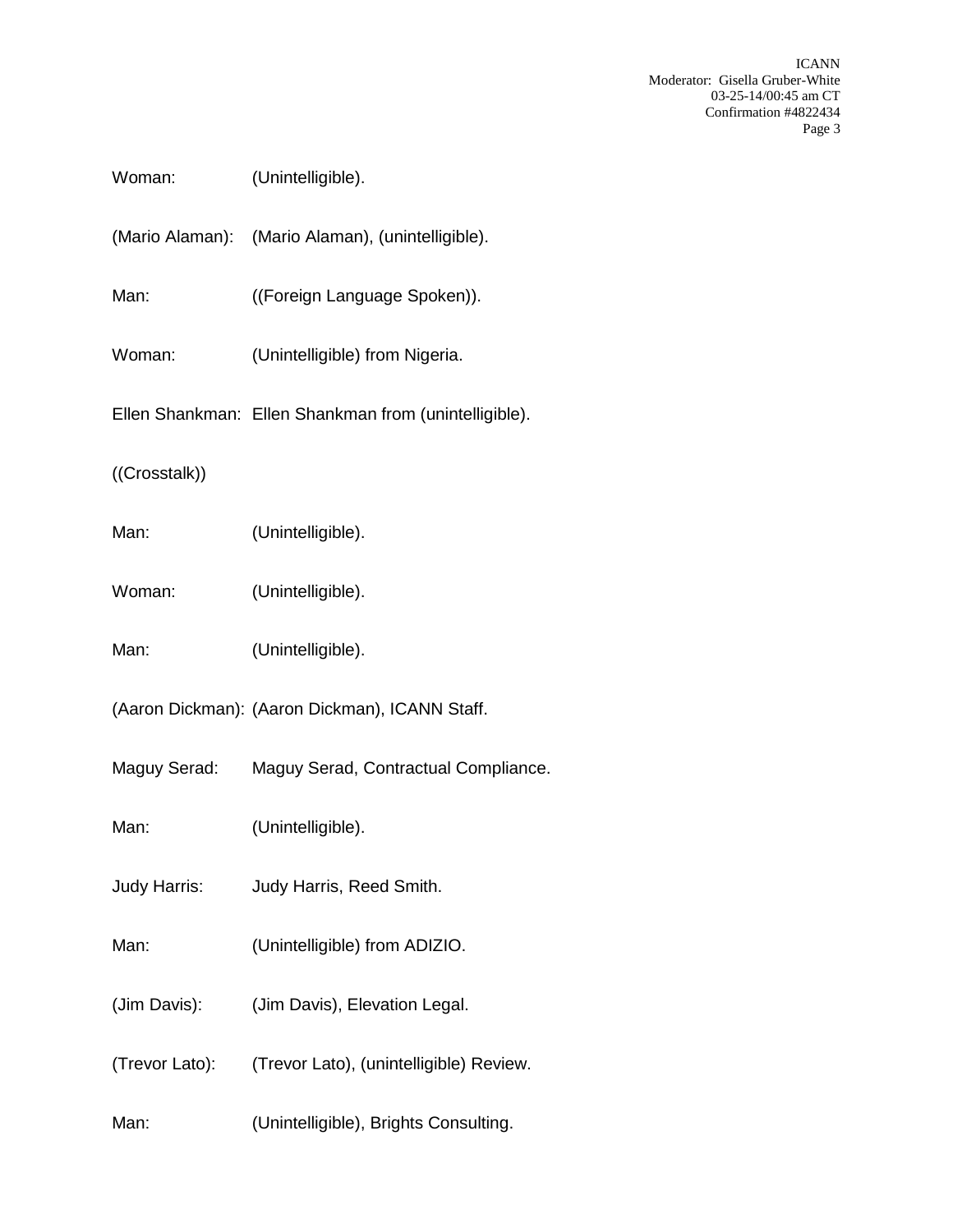ICANN Moderator: Gisella Gruber-White 03-25-14/00:45 am CT Confirmation #4822434 Page 4

| Woman: | (Unintelligible). |
|--------|-------------------|
|        |                   |

Woman: (Unintelligible).

Woman: (Unintelligible).

(Harold Douglas): (Harold Douglas) (unintelligible) newcomer fellow.

- Woman: Hi. It's (unintelligible) from (unintelligible).
- (Mark): (Mark) (unintelligible), CheckMark Network.
- Man: (Unintelligible), applicant for membership to the IPC since over one year.
- Woman: (Unintelligible) (IP Mira).
- Man: (Unintelligible).
- Kristine Dorrain: Kristine Dorrain, (National).

Kristina Rosette: Oh yes. Good thing (Jennifer) is not wearing a dress.

- Kristine Dorrain: Kristine Dorrain, National Arbitration Firm, not an IPC member.
- Fred Feldman: Fred Feldman, MarkMonitor.
- Peter LaMantia: Peter LaMantia, Authentic Web.

Man: (Unintelligible).

Kristina Rosette: Super, and then folks on the phone.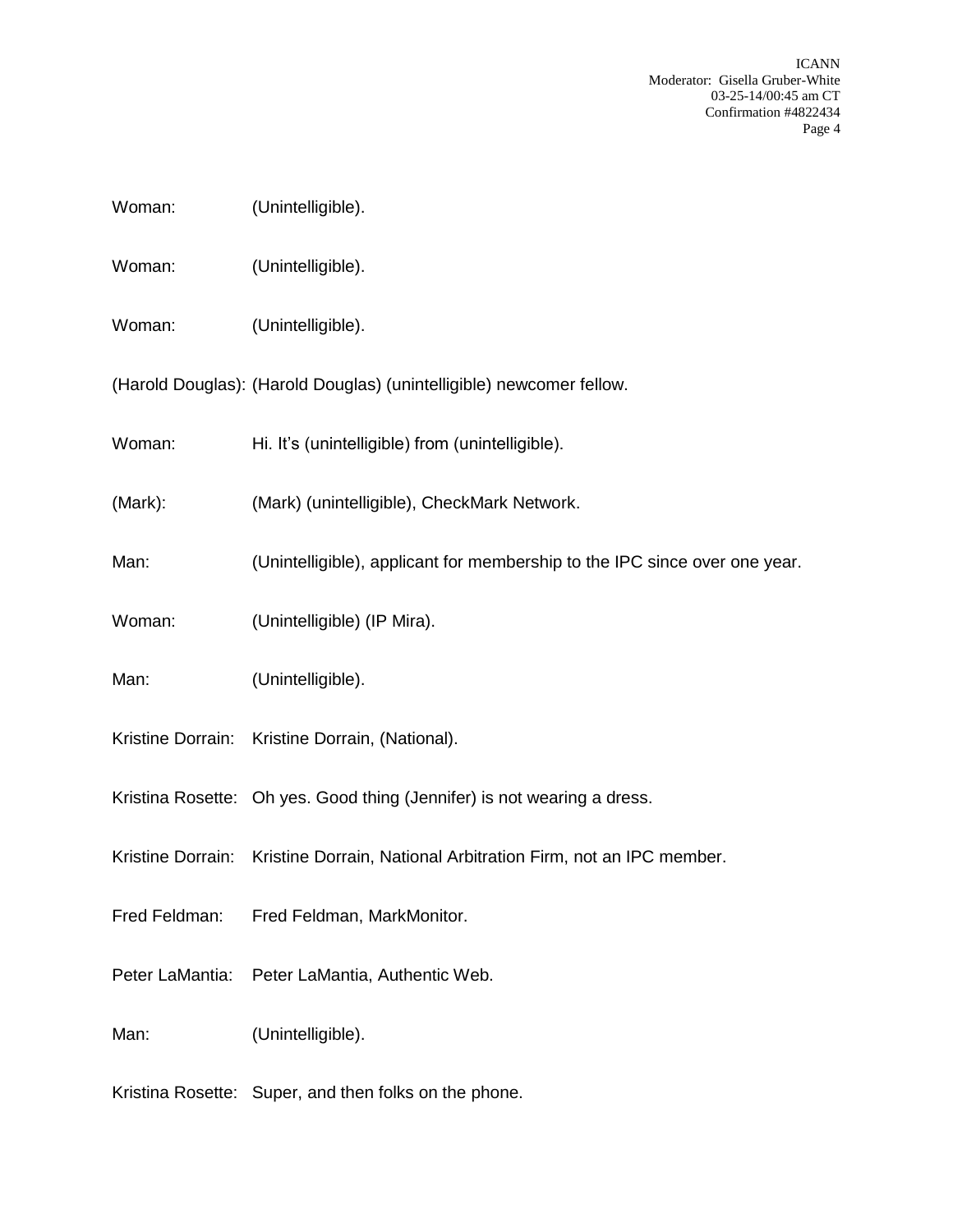Steve Metalitz: Steve Metalitz representing COA, IPC Vice President.

Ellen Shankman: Ellen Shankman.

((Crosstalk))

Woman: (Unintelligible).

Ellen Shankman: Calling in (for MISRA).

(Heather Forest): (Heather Forest), Australian Catholic University, IPC Representative on the Study Group on Country Names - County and Territory Names.

Kristina Rosette: Did we get everyone?

All right, according to my notes I think our first briefing is going to be from Krista Papac. Okay, right? And we'll give her a minute to arrive.

Do you have all the PowerPoints (slides)?

Just as a refresher Krista is going to be briefing us on TLD startup issues as well as issues relating to kind of the intersection of (GDD) and Compliance. Karen Lentz will be talking with us about the plans and preparations for the new gTLD reviews that are required.

And then, you know, Maguy and Margie will be presenting on Compliance and the Whois Accuracy Tool respectively.

I'm going to send a reminder email very quickly to Krista and let her know that we're in.

All right, can you - all right.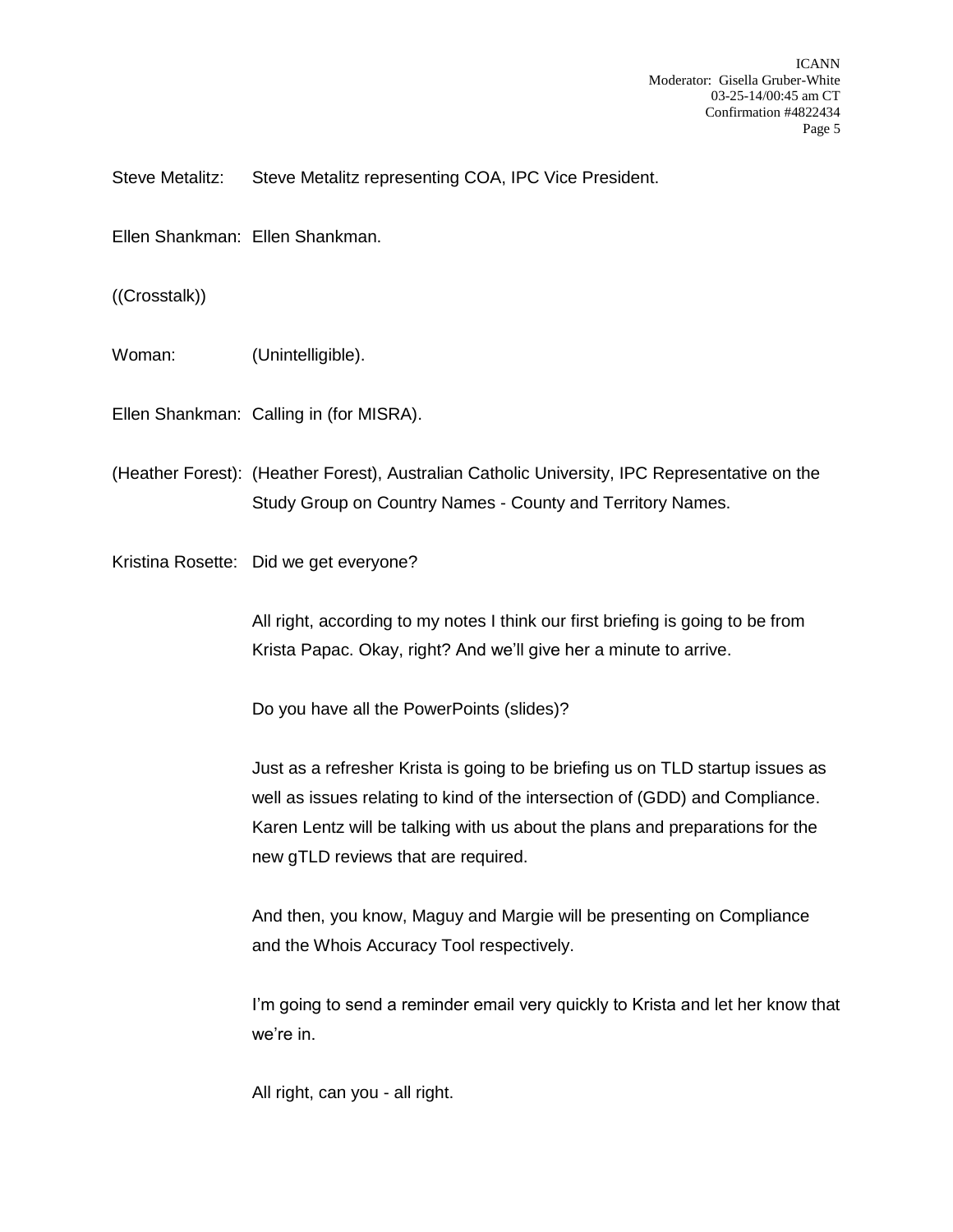Just a couple things to recap, there - as a follow-up from the CSG Meeting with the Board, after the meeting Fadi approached Alisa and I and asked that we set up a short meeting to cover some of the compliance related issues. So we're waiting for time on that. It's my understanding that it'll be a relatively small space physically.

So I think at this point until I get further information from his assistant about how big a room we're going to be in I think it probably will be just the folks who present on those issues today. But obviously we'll keep you all apprised.

I don't know. While we're waiting for Krista (unintelligible), since (Brian) isn't here yet, is there anything on the - other than the RAA issue which I think we need to discuss in closed session, is there anything on the GNSO Council agenda for tomorrow that you have questions about or that you need guidance about?

- Man: I just felt I looked at the updated agenda I sent out early today. And from what you said, I don't think so.
- Kristina Rosette: Okay. Then in terms of membership applications there are a number of applications that are pending review by the IPCC. We're waiting for final input from them based on the Membership Committee recommendations. One of the issues that came up - can you - okay. That came up during the context of the - during the Membership Committee Review is an issue that we faced before namely, you know, how do we process membership applications from contracted parties.

There's been an issue about amending by Bylaws so I think what and we'll talk about this more in closed session, is I think kind of going forward all contracted party applicants who are approved for membership will be advised that the IPCC is revising its Bylaws and that depending upon those changes that it may be necessary for all, you know, frankly and I think we have to extend it to all applicants to reapply.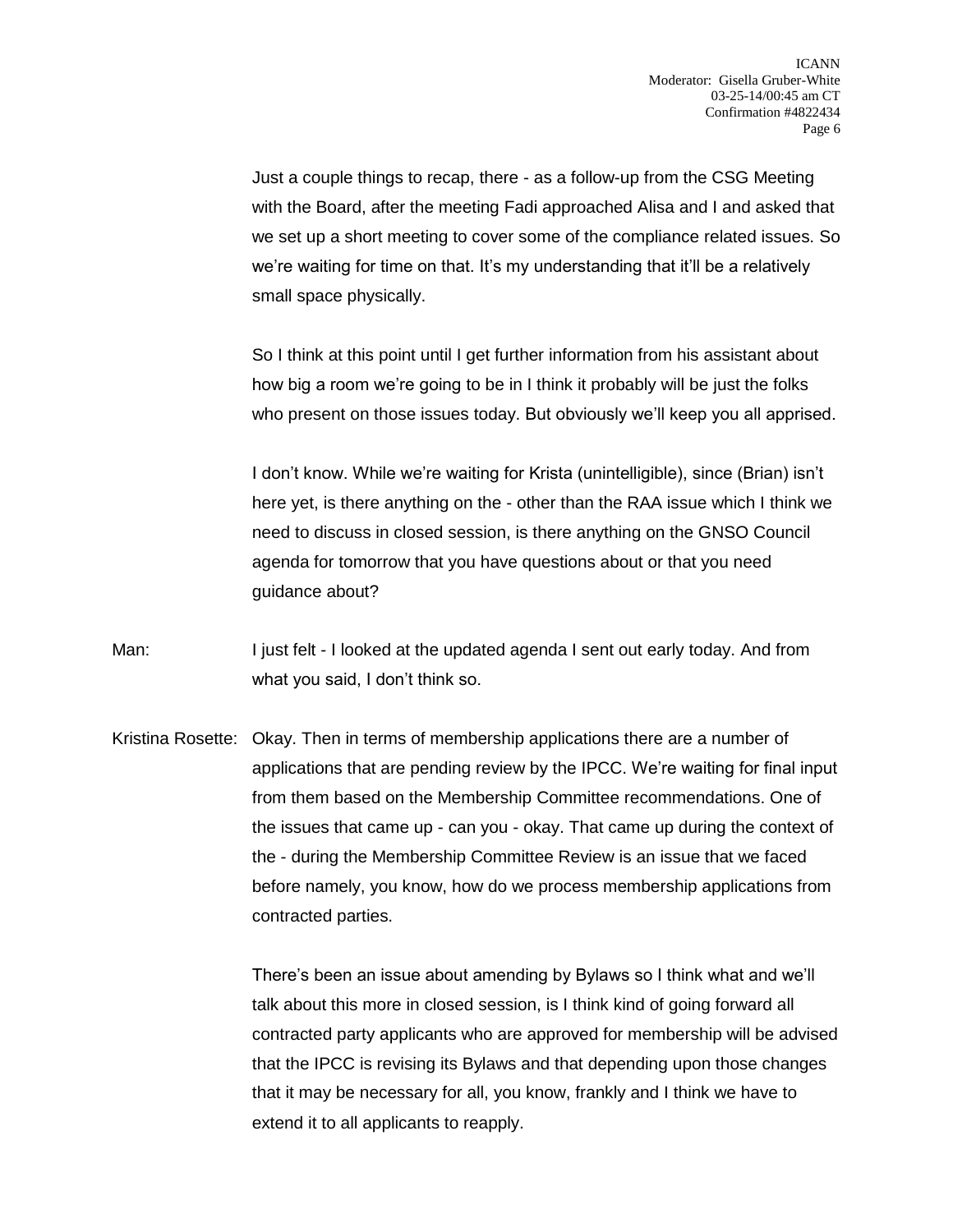I know this is an issue that we've grappled with for some time but I think it's going to be important that we get the Bylaws' revisions done and that's something we're going to talk about in terms of timing in the closed session.

So I think Krista has arrived. So no, that's okay. I'll turn things over to you. I don't know. Do you have - we have a presentation laptop or do you want to just use yours?

Krista Papac: No, I don't.

Kristina Rosette: Oh you have a presentation. Okay, I - what I'd like to do is while Krista's pulling up some information if we could I'm going to start taking a queue on folks that had TLD startup related questions. So start thinking about what it is that you'd like to hear Krista speak on.

And with that I'll kind of turn things over to you.

Krista Papac: Thanks everybody, Krista Papac from the Registry Services Team. Part of the (D&S) Industry Engagement Team.

> I don't know why you guys got the short microphone. A little bizarre, anyway so I apologize for one, for being late; and two, I anticipated this was more of a conversation than a presentation so I don't have any slides which I'm sure you're disappointed about that.

So with respect to the interaction between the (GDD) Team and the Compliance Team, I know Maguy's here and she's going to talk to you in a little bit. And I'm not really sure exactly what you guys are - what the real question is.

But there's definitely, you know, we have the compliance function. And I'll let Maguy talk about all the work she's been doing there.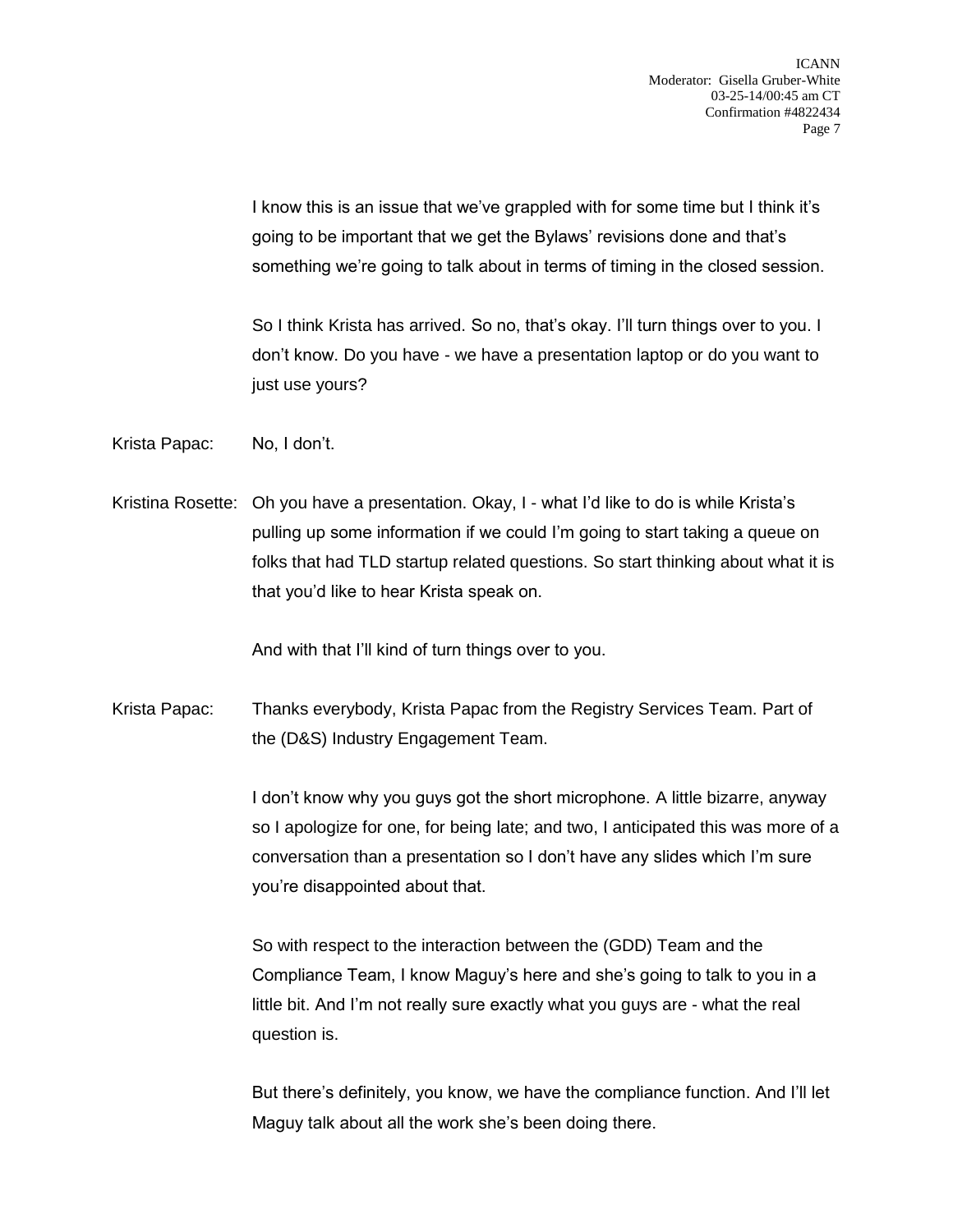But and once TLDs, well there's certain points in time where the obligations of the Registries begin. So in some cases it's once they find the agreement generally speaking. And in other cases it is upon delegation.

And so certainly as TLDs are getting delegated there are systems that we use for monitoring and for them to report and provide things like the Data Escrow Reports, etcetera.

And if those aren't coming in the way they're supposed to sometimes there's frankly an operational problem on ICANN side where we haven't quite synced up our systems correctly. And sometimes there's an issue with the Registry.

And so what we have done recently is (unintelligible) an issue on the ICANN side so ICANN can work to resolve it very quickly or if it's on the Registry Operator side certainly the compliance process which doesn't change, it's the same process with the same timelines and interaction has the ability to occur.

So I don't know if that is the type of information you guys were looking for. Okay, great and I don't know if there's a question.

Kristina Rosette: But during our regular calls there's been a lot of questions and on the list, questions raised about TLD startup, sunrise, (premium) names, etcetera, so I'm going to go ahead and take a queue.

Claudio Di Gangi: Claudio (unintelligible) Kristina.

Kristina Rosette: Okay, go ahead. Go ahead.

Claudio Di Gangi: Sure. So I think one of the issues have been whether the information is getting posted quickly enough, I guess, because the - I guess whenever the clock starts ticking on the 30 day notice for the sunrise period, I guess there might have been cases where things maybe got maybe put up a little late or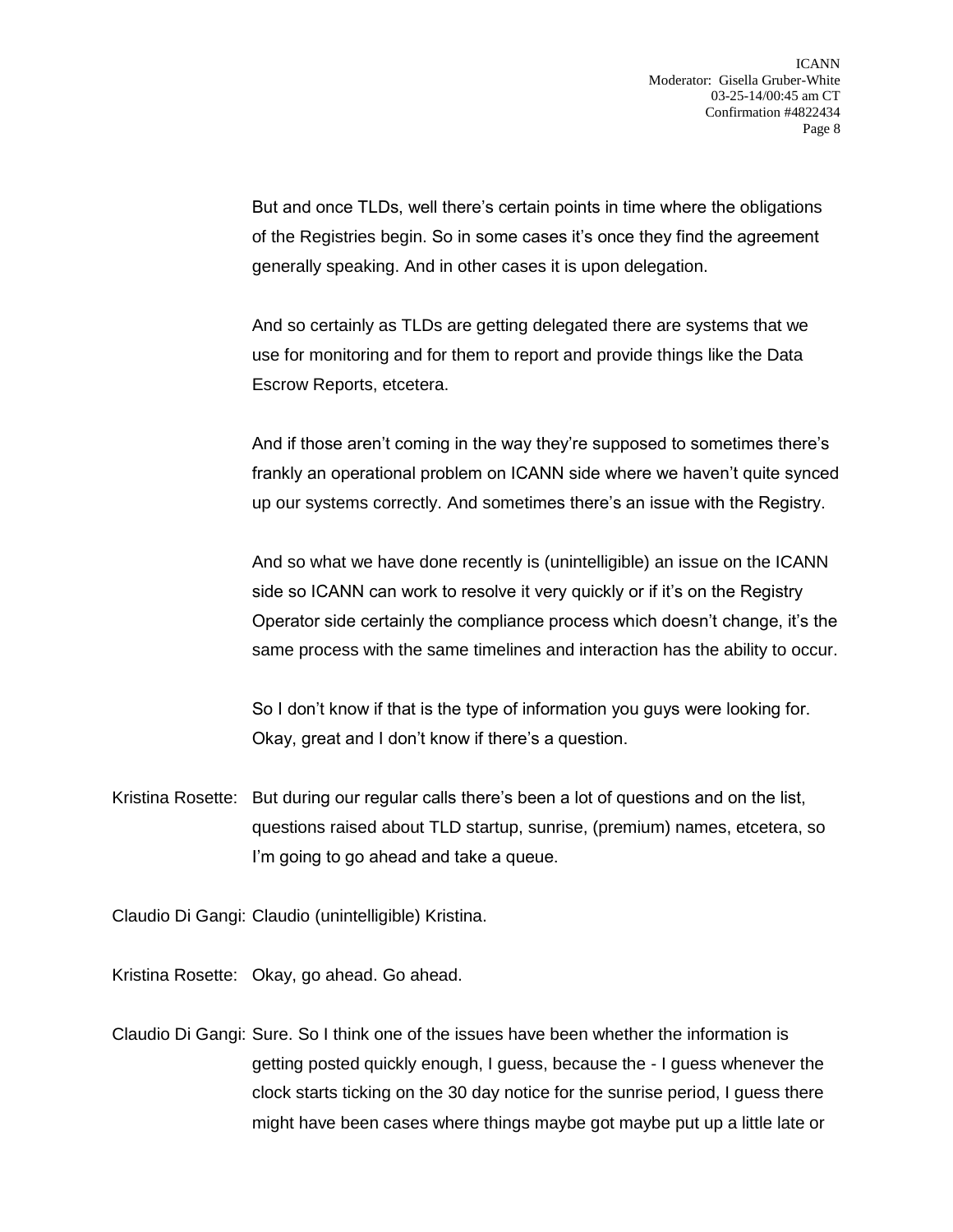something like that. Is that something you guys are - how are you guys working through that I guess (initially)?

Krista Papac: Sure. So with respect, if I could maybe give some background and then get into the meat of your question Claudio, so sorry Krista Papac again. The - so the TLD startup information or the sunrise portal as its sometimes called or the page where all the sunrises are posted all meaning the same thing, we my understanding of the background of this because I was an ICANN Staff at the time but as we were working through the (trademark) clearinghouse requirements and the RPM document and all of those things, the ask I believe came from IPC was to have some sort of, you know, place where you guys could go see and, you know, brand owners in particular could go see what sunrises were coming and order for their own planning.

> And so as we engaged in that software development effort with a vendor by the name of Four Kitchens I think we did something we don't normally do. But we should be doing more often. So I think it was a good learning lesson for us. But was to engage with people that were requesting this product and did say hey, you know, what do you guys think it needs to include and what do you want.

> So my understanding is we did go through that. We developed the, you know, the portal and we launched it.

And the information, so like all software development efforts it has been less than perfect but we've been adjusting on the fly. I know that we've got some feedback. I can't remember. Might have been from you Kristina about it's hard to tell what the date when stuff was, you know, the actual date that we posted it. So we made that adjustment. There's been a few adjustments that we've made to try and make it as user friendly as possible.

Kristina Rosette: Yes.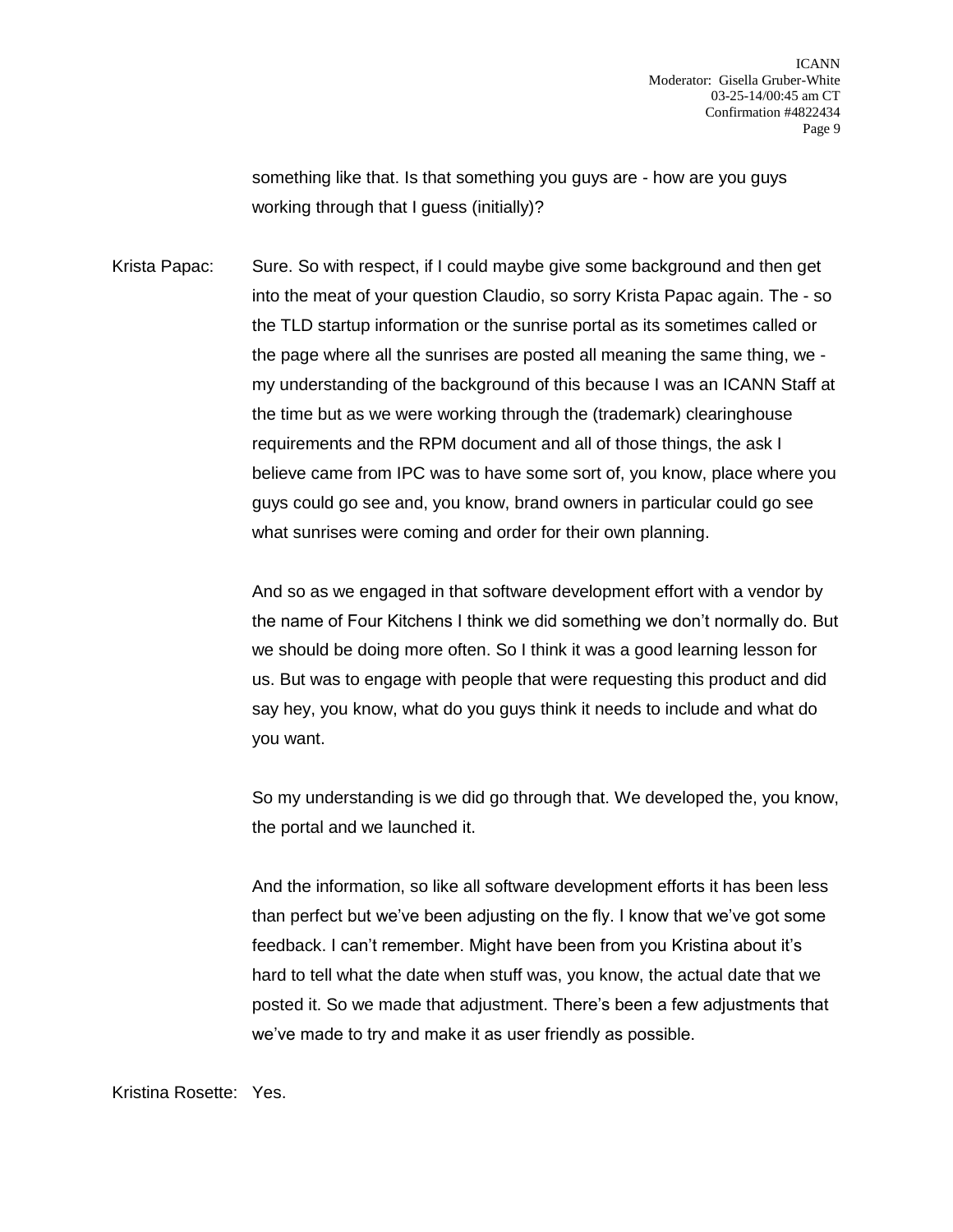Krista Papac: As I'm sure you guys know more than we do, it's a challenge. Oh I know the other thing we added was the ability to export all of the data so it was easier for you to manipulate it.

> So it's a combination of you don't know what you want until you don't have it situation, right. So while we did come and talk to you and say hey what are you guys looking for, how can we make this usable, it's hard to know what makes it usable until it's not usable.

So we continue - the first thing I'd say is I encourage you guys to continue to provide us with feedback and let us know. And if there's ways that we can fix it or make adjustments or add features or functionality that it will make it more useful we're happy to look into that.

The second problem is one I don't know how to address which is there's a lot of data. And it's data that they have to provide and that you want to know about. And I'm again happy to work with you to try to understand that there's a way to make it more navigable, if that - navigable, yes. To the lawyers who are the word people. Don't play words with friends with this room.

But, you know, we'll do our best to make those improvements. But a lot of data, a lot of data, a lot of data, so that's kind of our other problem.

To your specific question and just as a data point for you guys, I have been personally handling all of the sunrise stuff because on the - well the frontend has actually worked pretty well. I know there's some things that you're not happy about but the backend, the software development for that, this was more important. So it's a little bit more painful on the backend.

And anyway we probably gotten to the point where I can transition and talk to somebody else and don't have to personally handle it. But I actually have personal knowledge of what's been going on with the posting because I literally handled everyone. To my knowledge there hasn't been - I mean I've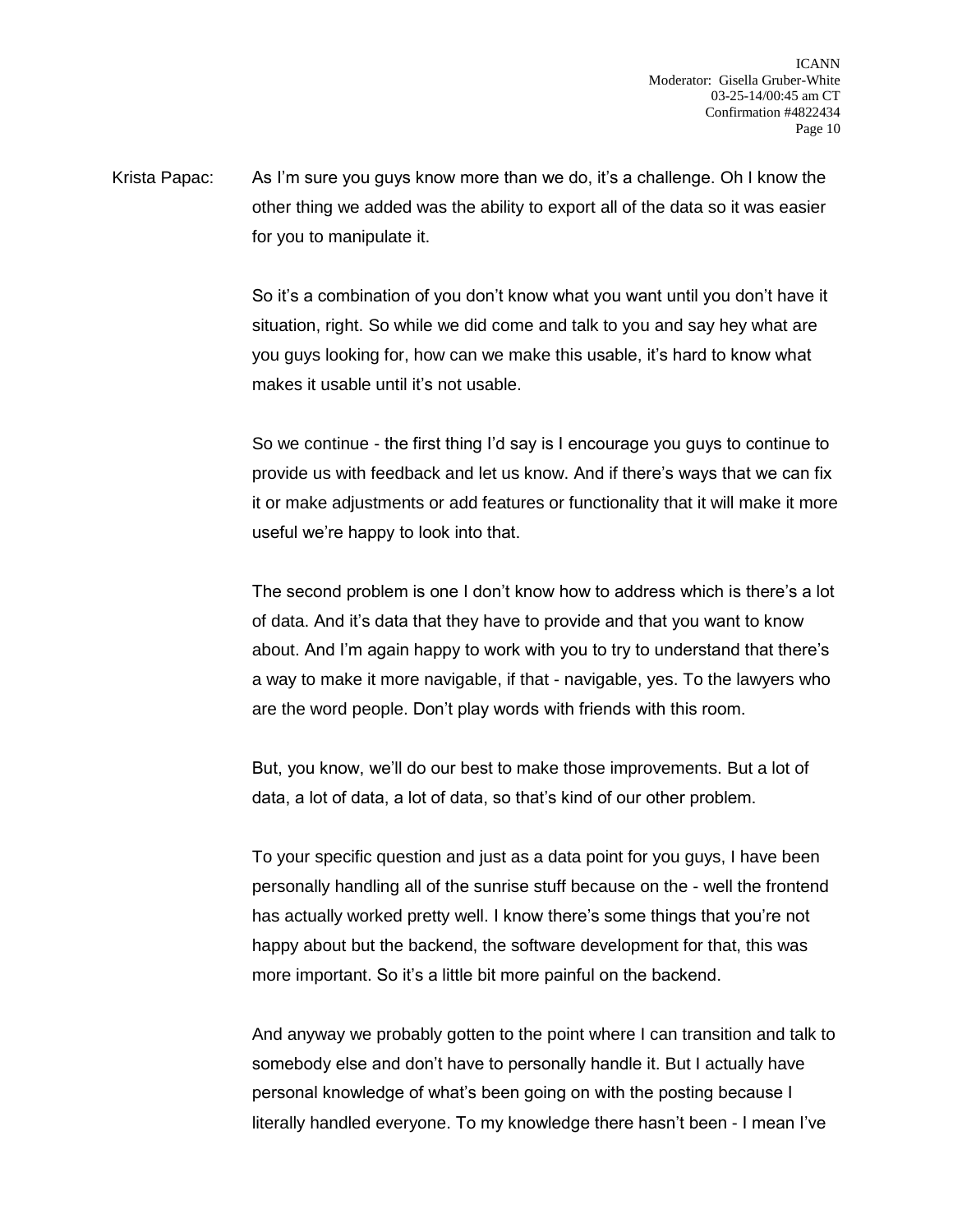been very diligent about complying with the rules of the RPMs document. And so anyway to my knowledge there isn't.

If you have examples though, I would please encourage you to submit them. Feel free to send them even to me and I can look into it and see what's occurred.

Kristina Rosette: I know I have a question. Does anyone else have a question, want to get in the queue, or anyone on the phone want to get in the queue?

> All right, I know Claudio wanted to raise a question. The question I have is that I noticed that from time-to-time there are strings for which even though the information has been previously posted, it'll have a newer more recent posting date. And I'm wondering why that is.

Krista Papac: Yes. So I actually was doing a test this morning so I can answer this question and then forgot to check the results of the test. But I have it right here.

> So yes, and you're talking about the published date that we added. Yes. Yes, so what is happening with that is that we do have the ability with certain constraints, again as specified in the RPMs document. They do have the ability to modify dates.

> Some of them put the dates in their policy document so the policy document clearly articulates the different periods which, you know, makes sense because those get posted on the Registry's web site and that's where people go for information.

> So when they move a date within the rules of the RPMs document they need to update their actual published documents.

> So I don't know exactly how the technology works on the backend. And I can look into that for you.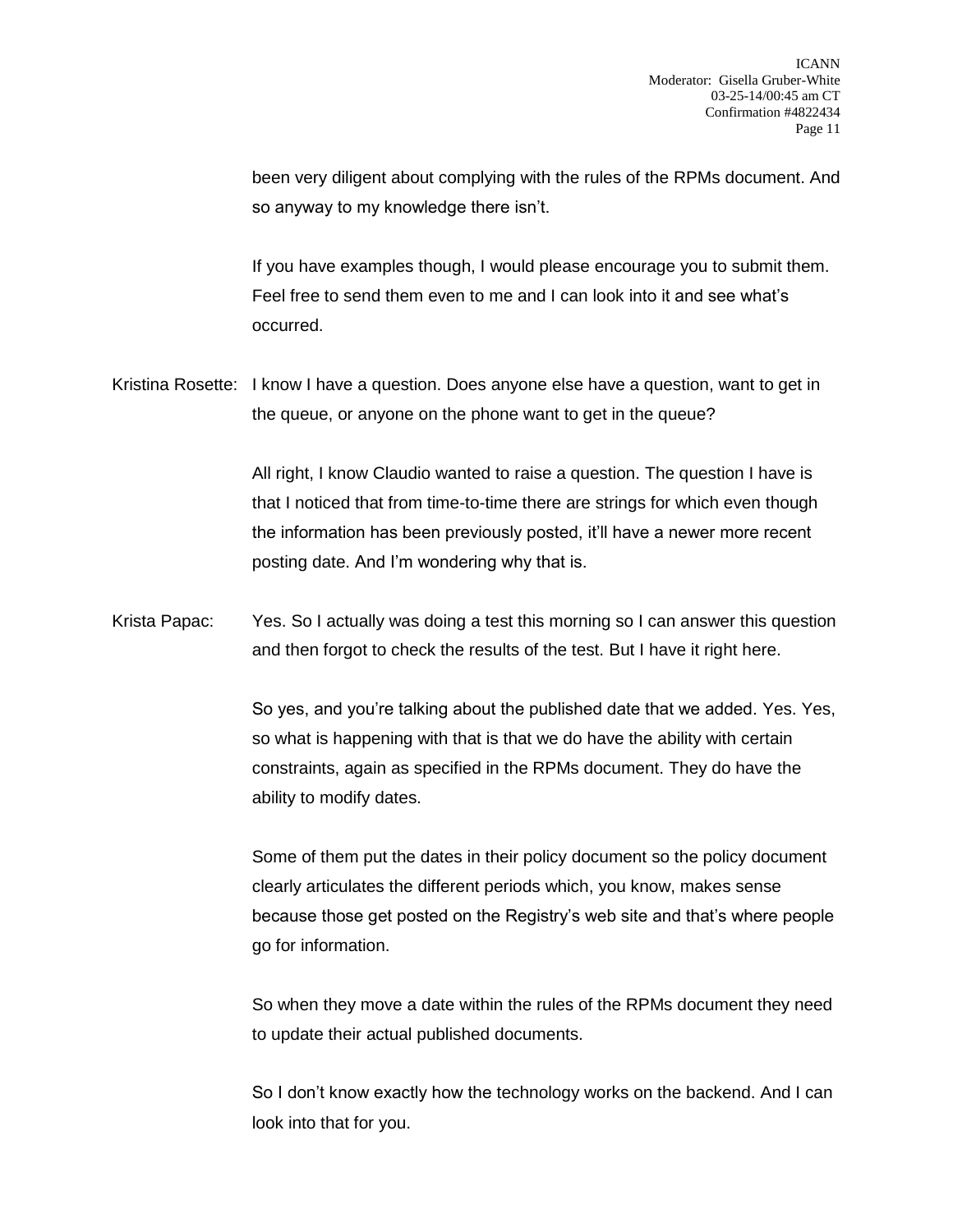But for instance there's a real life example this morning for .qpon, Q-P-O-N where they had that. They had a date movement. And they updated the policy document. And I had to go in and repost it. And so now you'll see that it has a March 24th date rather than a March 21st which was when it was originally posted.

- Kristina Rosette: Right. That's kind of what I thought. If you I know this has been a really challenging process. If there would be a way to somehow designate that for this particular TLD the startup information had been posted before but because of a change it's being reposted, just so that we have a better sense of what it is when we're looking at it trying to figure out how deep a dive you have to go and etcetera. Is that possible? I think that would be really helpful.
- Krista Papac: Let me take that back and see. I often times I think something sounds like it'd be really easy and it's, you know...

Kristina Rosette: (Yes).

Krista Papac: Yes. And vice versa, that's when I actually - I'm not quite sure how we would do that but the guy that helps me with this stuff is actually pretty clever so I don't want to say it would be too tough yet.

Kristina Rosette: (Go).

Claudio Di Gangi: Thanks. So one of the issues that we've been noticing and I think this is relating to how the RPM requirement document was finalized but it might also be a compliance issue so kind of defer to you on that Krista.

> But the Registry Agreement allows the Registry Operator to reserve. I don't think there's any limit on the number of names that can be reserved and then later allocated after the sunrise period.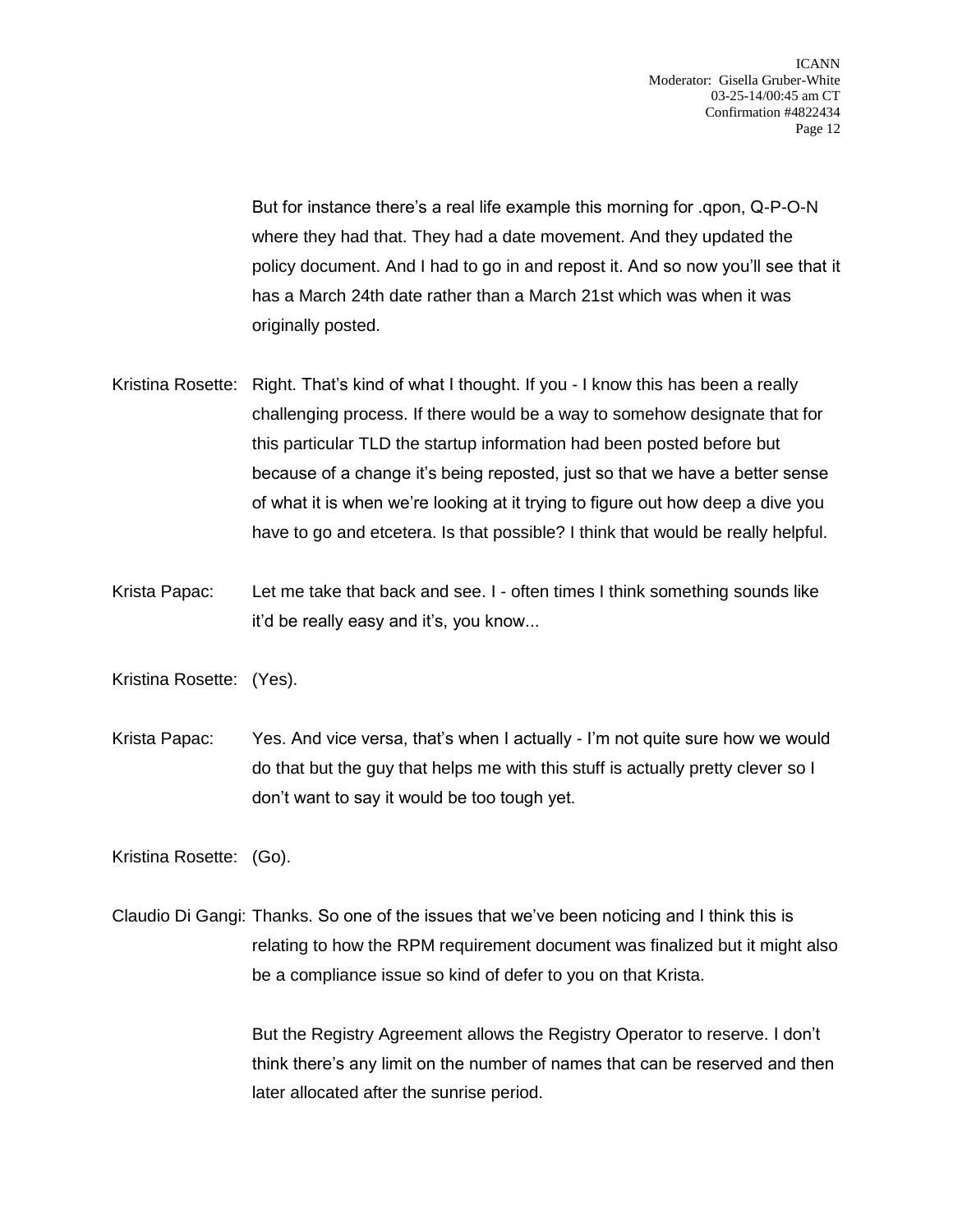And they would still be subject to the claims notice but could not be registered during sunrise which if the Registry Operator, you know, reserved a good number of the names that are in the clearinghouse for example those couldn't be registered. And that would completely defeat the purpose of the sunrise period.

So we've identified that as an issue. And we're looking for resolution on that because, you know, clearly if Registry Operators are interpreting the contract that way that needs to be addressed.

Krista Papac: So if they're interpreting - sorry, can you just - if they're interpreting the contract which way?

Claudio Di Gangi: If they're engaging in that practice it shouldn't be allowed because it's defeating the entire purpose of the sunrise period.

Krista Papac: So with that I'm going to actually channel Maguy a little bit here which is it's difficult without having a concrete example, it's hard to look into it.

> And so I don't really - I would appreciate either you guys get some - there's multiple options, right, there. You can let us about it. But really you could even just submit a compliance ticket on this and the Compliance Team would follow-up on to see if there are issues with them being, you know, complying with their agreement or if they're doing something they shouldn't be doing.

Kristina Rosette: Thanks very much. John.

John McElwaine: John McElwaine for the record. On that sort of topic, one of the issues that we've noticed is that with 3.2 and 3.3 of Spec 5 there's two different lists that could be of - domain names that could be reserved. 3.2 is limited to 100, 3.3 is sort of unlimited which is what Claudio was getting at.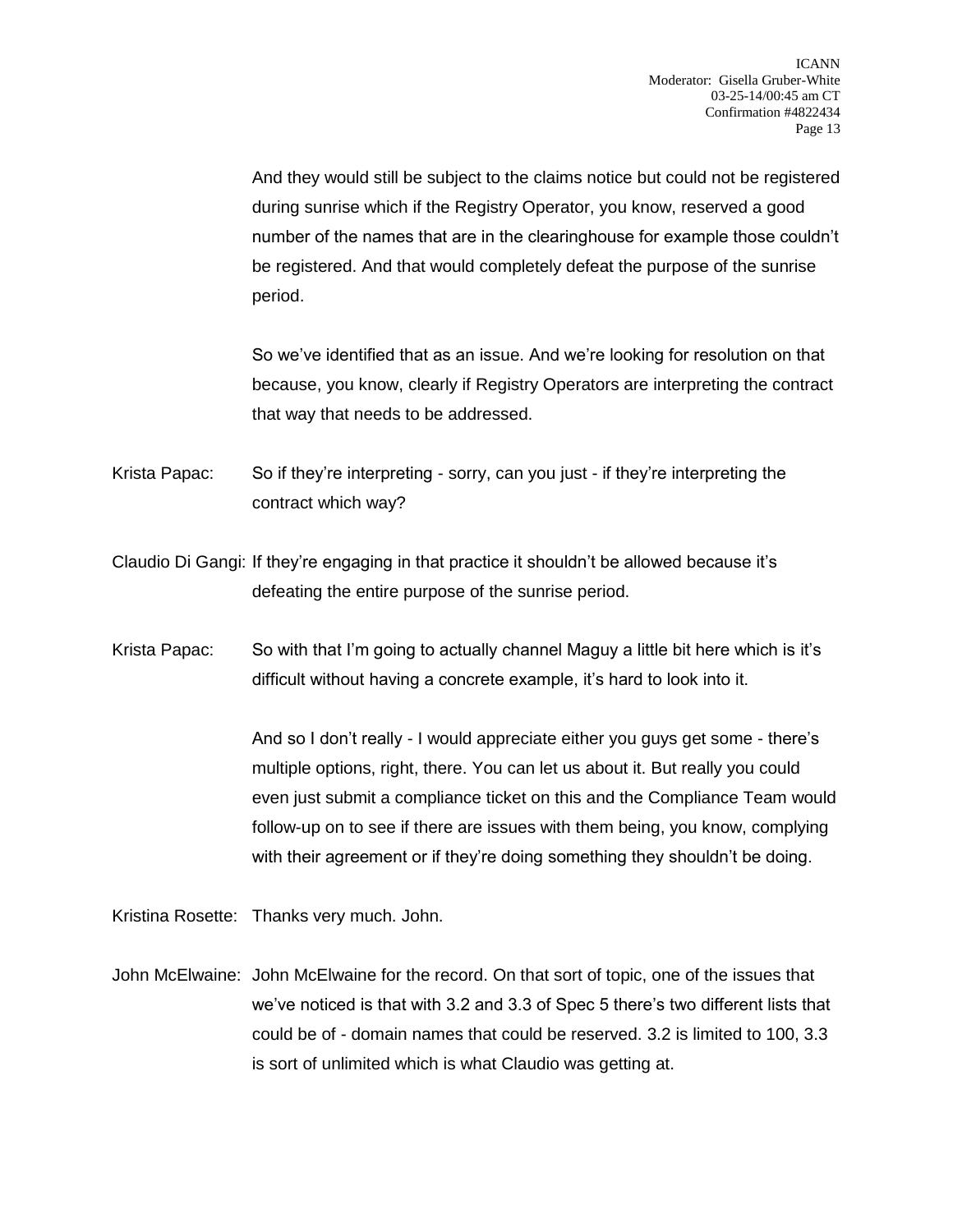In the - in Spec 5 ICANN is empowered to request a list of those domain names. And it would be a way to sort of have a check because when you have those two different lists but no way to tell what's on it, you know, a Registry Operator can move domain names back and forth on that, you know, as opposed to 3.2 or 3.3 to suit their own needs.

So and we would ask that if you could request a list of the domain names that have been reserved under both of those sections as a way to provide some transparency and a check to make sure that, you know, this is all being done properly.

Krista Papac: So Krista again. I'm dancing dangerously close to Maguy's territory but and if she comes in, stands over me, you guys will know. They - the Compliance Team if they do have a concern they can request a list. And I think she can talk to you a little bit about that more in her update or in just a moment here.

> With respect to I think part of what you're saying is to request it now. The problem with that is that those lists can change at any time as well. And there's no way of actually knowing if you have the up-to-date list or not. It's something that we can definitely take under consideration but my initial, like when I hear that my first reaction is that list might be good as of right this minute in time but it could change the second after I receive it or not me but she receives it. I don't know if Maguy you want to add.

- Maguy Milam: So we have requested the list when we have specific reports to validate against. But to Krista's point that list is forever evolving. So we take it on a case-by-case. And we keep it confidential within the complaint, within the scenario that it's been addressed.
- Kristina Rosette: Phil. And then I know Krista has to go. So is there anyone else that wants to get in the queue? I'm going to put myself back in but Phil.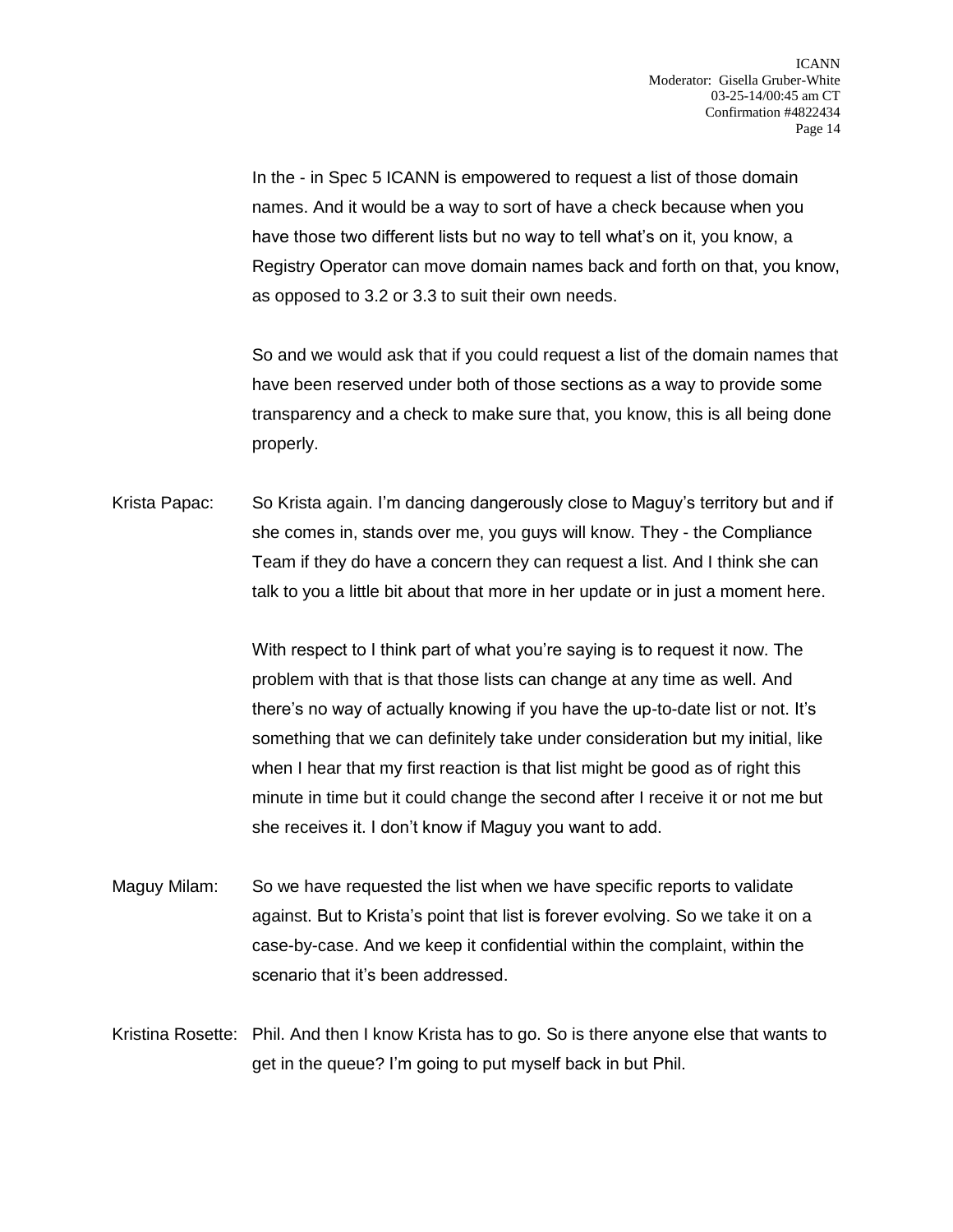Phil Morano: Hey Phil Morano, (Katinucion) for the record. She asked about a specific example of like when sunrise - when TLD startup information was supposed to be provided.

> So that, our (UHR) in December, 2013, they provided their 30 days with their TLD startup info.

> And then it appears as though it wasn't posted to the web site until like five to seven days later meaning that folks who were checking that web site for 30 days' notice only really got 25 or 23.

Krista Papac: So I'm happy. I don't think you guys want to wait while I look through the (unintelligible) but I'm happy to look into it and see. But I know we've had some web site issues so it's also possible that that could have been a result of it.

> The other thing that happened early on and it's probably not the case because I know you, Phil, and you're so on top of this stuff and probably know more about this portal or this page than I do. But is that when we actually changed this - where is my page? So the default used to be to hide. Oh no, that would be closed. Never mind.

Let me take it offline with you. But I know that we have had issues with some things that weren't populating the way they were supposed to. And every time like I process the sunrise it's supposed to publish to the site within 60 minutes and if they do but I don't actually go to the web page and then there' s actually about three steps before that that have to occur.

So I don't go in and like validate that it published. I sort of trust the technology that these are being published. So what happens is and again I would encourage you if you see things like that that's an operational - well you could submit a compliance ticket or something like this. Like the only way I find out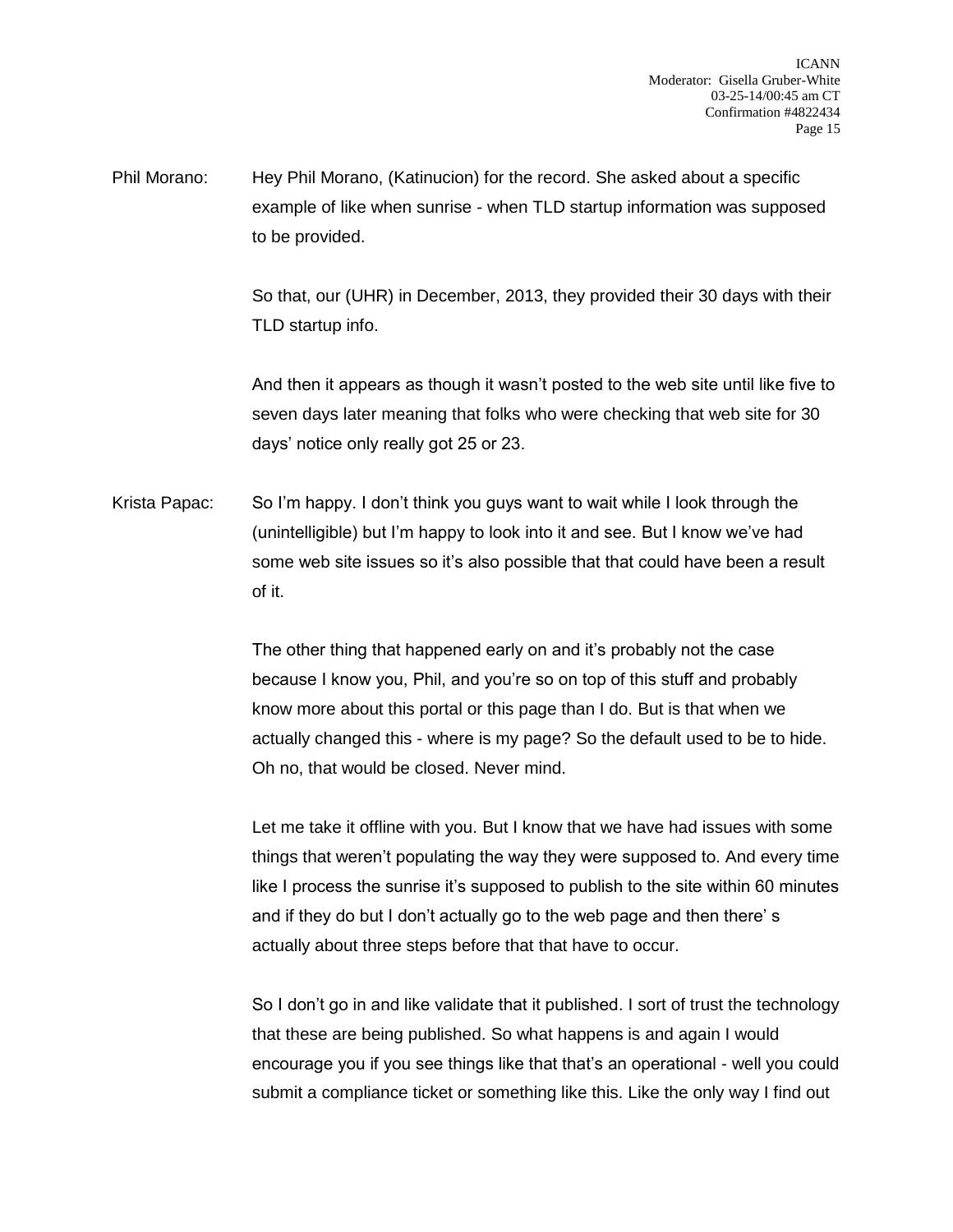is if somebody catches it. And sometimes it's actually me that catches it but sometimes it's someone else.

So anyway I'll take this specific instance offline with you. But again I'll reiterate. And to my knowledge they - everything has been strictly in compliance with the RPMs document so thank you.

Kristina Rosette: Thanks. I'm going to put myself in queue and then unless anyone has a really burning question I think we're going to thank Krista and move onto Karen so we can stay on schedule.

> So I'm sure you're not surprised to know that IPC has some concerns about the (.sox) \$25,000 summer.

So here's the question. Let's assume for purposes of discussion that at the end of whatever contention resolution mechanism is used, the applicant that is on record is saying that they intend to charge trademark owners \$25,000 a name is in fact going to be the Registry Operator.

All right, so it's kind of a three part question, sorry. First, - so first, if there's nothing in the RPM documents that are submitted to ICANN but it's a matter of public record, will ICANN - is ICANN able to pull in public information when evaluating those?

And second, and maybe I shouldn't be using (.sox) but we have a specific example, is that type of arrangement which has and as far as I can tell seems to be intended to have the effect of really putting trademark owners in the position of having to pay really major amounts of money, is that something that's taking into account in the process of approving that RPM?

If you want to get back to us later, that's fine.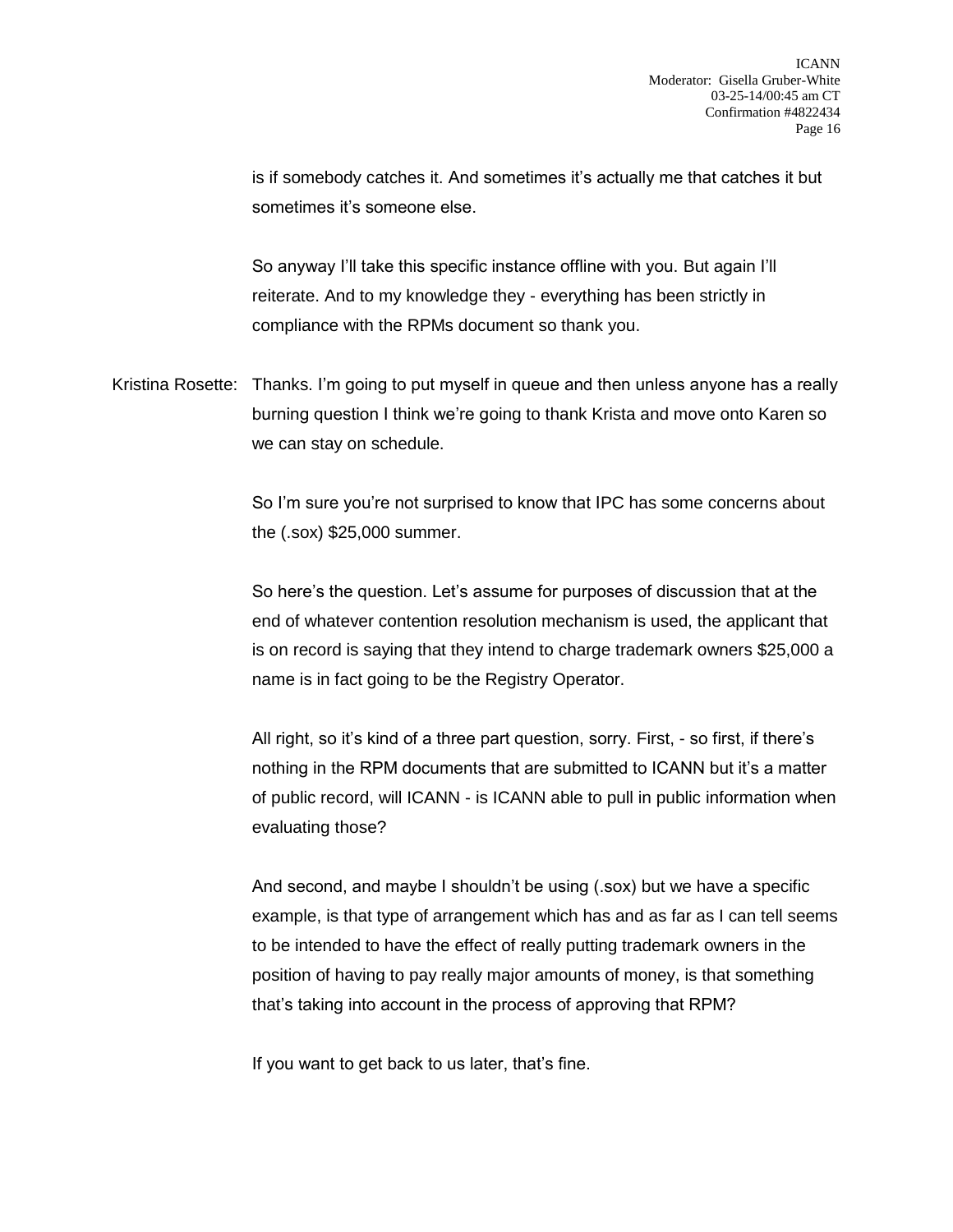Krista Papac: No, no. I - it's okay. I just wanted to write it down so I don't forget so pulling in the public info, So one thing that happens is when we are made aware of things and sometimes it's something I've read, sometimes it's something somebody sends, sometimes it's something someone else in the company has read. I mean it comes from all different ways.

> So if we are made aware of things we will look into them. Somebody has to know to send it to compliance so it could be, you know, the woman that works at the front desk. And she might read that and think it's interesting and not think oh wow, I should tell, you know, Maguy's team.

But if it makes - you know we get things in various ways and sometimes it's from staff or something we come across on our own tweets, whatever.

So we do our best to capture what we can but you guys know how compliance, the compliance function works at ICANN. There does need to be a complaint. But again we see something that doesn't look right we send it to compliance.

So in this example if, you know, we were to read about something like that which I'm sure somebody would - I wouldn't be surprised if somebody would come across that on staff and would submit it or have somebody look into it that that would occur.

As far as do we review that in the - I think the second part of your question is and you promised me three parts. Are you saving the best for last?

Kristina Rosette: No. I decided it was really part of the second part.

Krista Papac: Okay. So when it comes to the second part, do we take the pricing into account when we review the RPMs, I mean I think you guys have heard this 100 times from ICANN. We - when it comes to pricing that we don't get involved in pricing. It's not something that has fallen under our remit.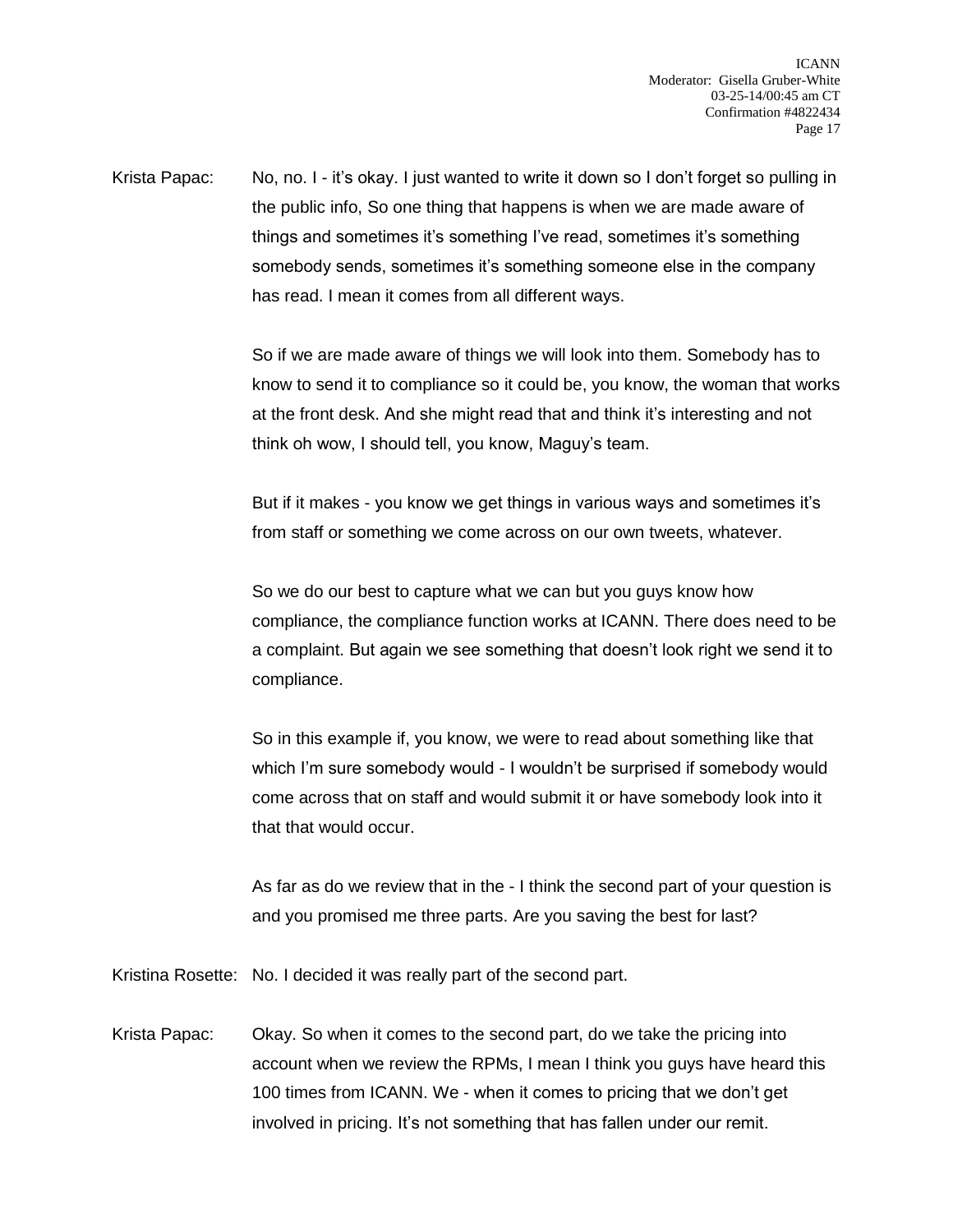So but we would review and we do - I don't know if you guys have seen this, one of the things that we do is we do do - so if you look at the RPMs document which I'm sure you have, it says that we'll review the startup information but we won't sort of get in the way unnecessarily and we won't, you know, make it this big deep dive review. We still do actually look at the so we do that on the frontend. But we go back and look at the policies in more depth once we process the information and it's posted.

And if we see things that don't seem right which is another reason you would see updates, we'll go back to the Registry and say, hey, you haven't - you know, you say this in your document. Most of them are actually they say something that it's not clear if they're - we think they're doing X which is the right thing to do but we want them to make it more explicit. So often times we have them make the change to incorporate that explicit, you know, statement.

For instance limited registration period, please confirm that you're not going to allocate those until after sunrises have been allocated, that kind of stuff.

So if we do see something that falls outside of, again what we do, what is our remit we will go back to them and ask for clarification. And if it's outside of what it should be then there's a conversation that has to happen so.

- Kristina Rosette: Let me just recap to make sure I have this right. That basically as long as the policy is on its face compliant with sunrise if the Registry Operators stated implementation will have the effect of circumventing sunrise and that implementation involves pricing, there's really nothing that ICANN can do. Is that right?
- Krista Papac: Again it's hard to yes, so I mean it's one way to put it. Again if there's something that's concerning we like and with this particular situation we're well aware of it, we are monitor - you know not Maguy monitoring but, you know, the company is monitoring this. And watching to see what evolves.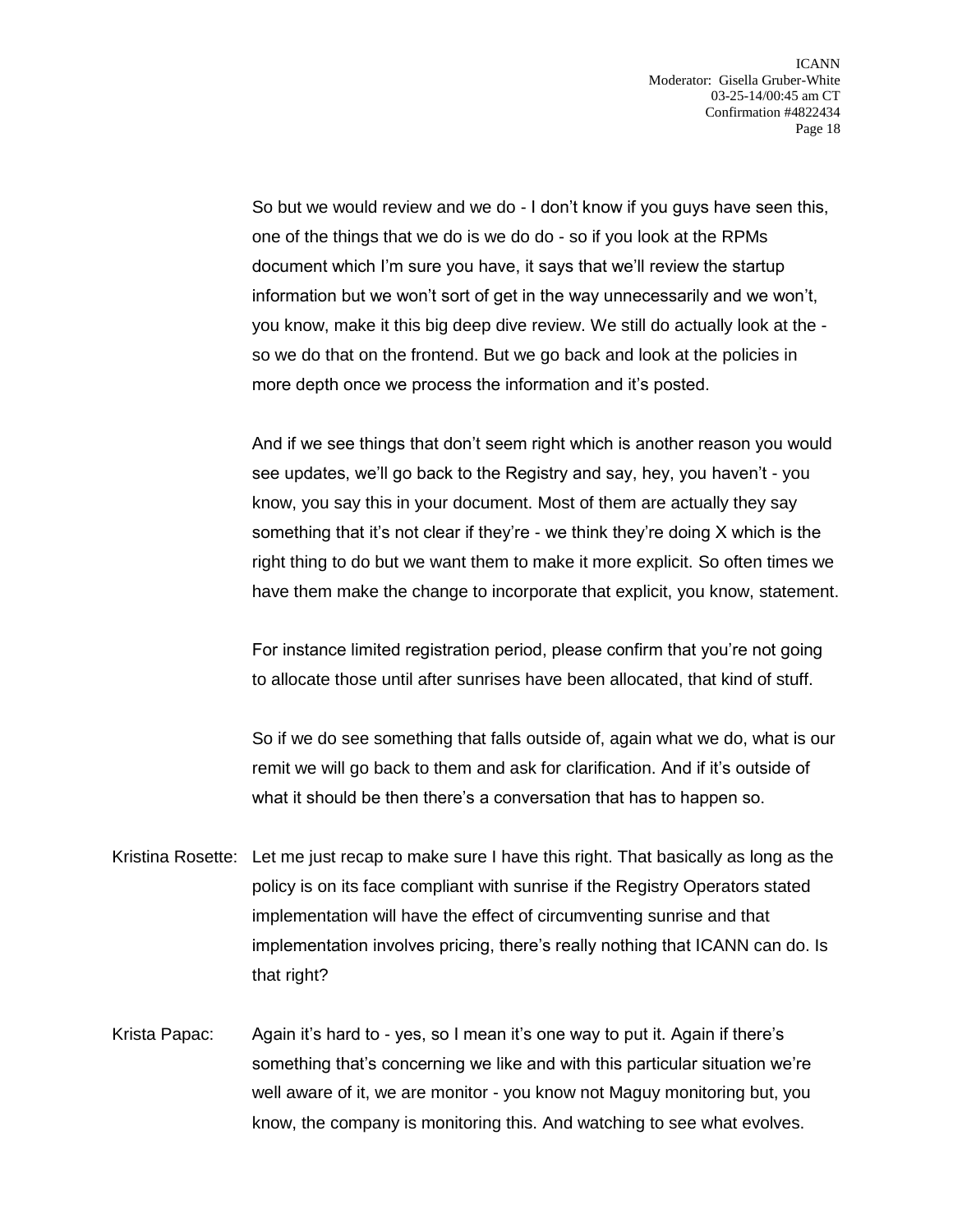So, you know, again the party line is always, you know, we don't get involved in pricing. That's not our remit. We do however watch the stuff closely and the goal is for, you know, the sunrise period to be - to do what it was intended to do so.

- Kristina Rosette: Well thank you very much. We very much appreciate it. And I think next we're going to hear from Karen.
- (Helen): Kristina?
- Kristina Rosette: Yes (Helen).
- (Helen): Hi. I'm sorry to interrupt while you're waiting for the next speaker to come up. May I ask a question on the last one?
- Kristina Rosette: I think she may have oh yes, go ahead.
- (Helen): Okay, I have a question. I understand that the definition of what will be worked on is whether or not it's inside the remit or outside the remit. Have the boundaries of what that remit is been clearly identified?
- Krista Papac: This is Krista again. That's an interesting question. And, you know, the RPMs document is defined. We try and that document gets worked on, you know, ICANN facilitates that these are things that - driven by the community. We the goal is to always have these things be well defined. But again it sometimes we get to this implementation phase and of things.

And so I think when it comes to the rates protection mechanisms, I think that we tried to, I mean that collectively the community do our best to write something that does clearly define what those things are. It's in the bigger scope of things the contract and contracted parties and what they can and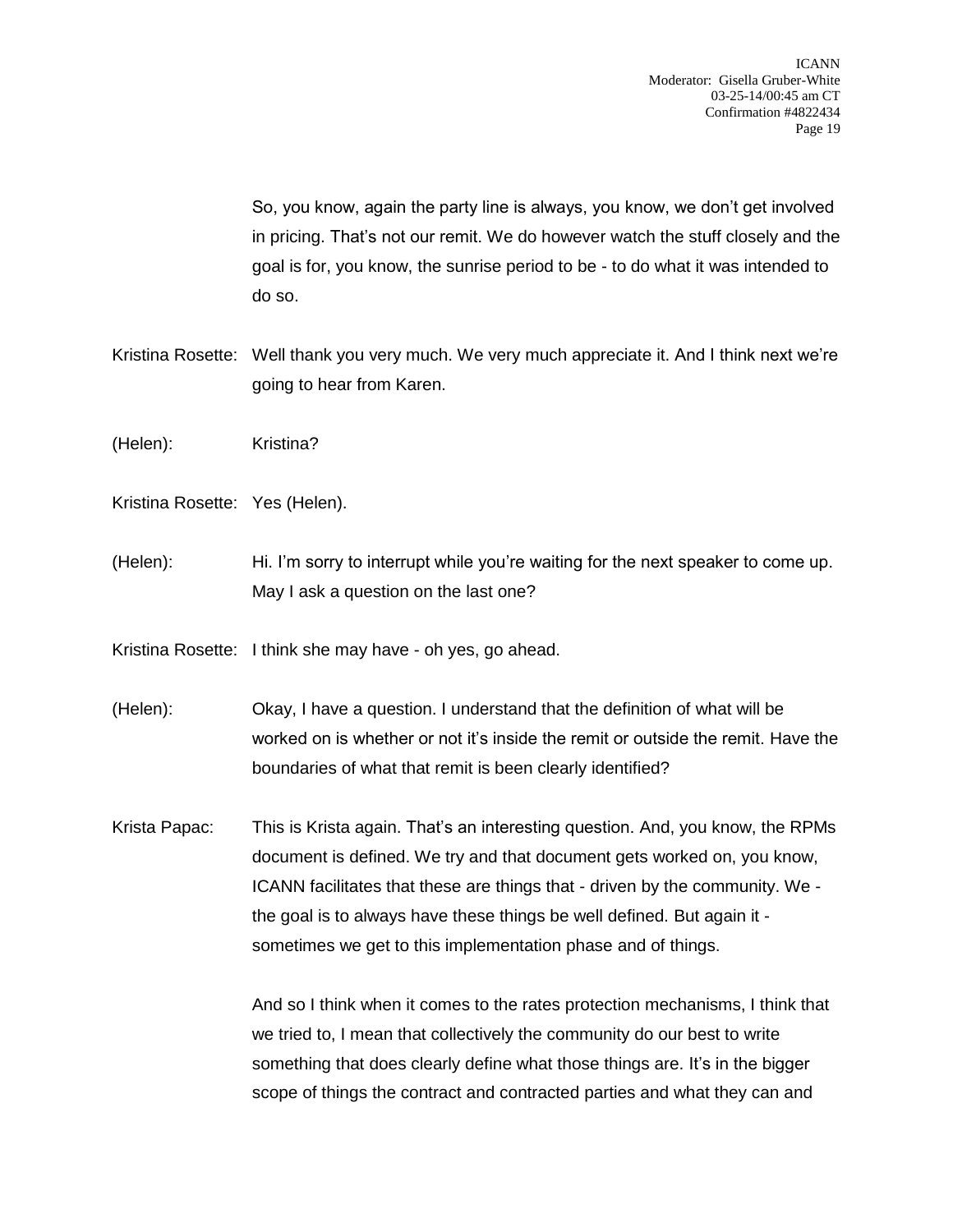can't do. It's - that's something that continually evolves and it, you know, it's why we get new consents of policies and things like that.

So I think that that clearly defined as that's a slippery slope to really try and figure that out because as the dynamics of the market changes while so do the definitions of things and what's happening and what needs to be addressed.

So I know that's not a black and white answer. But neither is the (switching).

- (Helen): You know I'm not asking for a clear. I think that my concern is not that I expect ICANN to have clear boundaries already. But when questions are being raised in what are clearly concerns raised by the IPC and others in saying that there is - they're raising it with you because they assume it is within your remit that when you decided that something is outside your remit that you identify and say well, you know, we thought that that was in there but in fact it's not.
- Krista Papac: So if the for instance if the Compliance Team Krista again. If the Compliance Team were to receive something that is outside of their remit so again if there's something that's happening that shouldn't be happening or you believe shouldn't be happening, I encourage you to, you know, submit a compliance ticket.

And once they do their work and again this is more Maguy's scope than mine, but once they do their work if they find that it's outside of the scope of the agreement or outside of, you know, whatever, then they will - you will be notified of that. It doesn't just disappear.

Is that - I don't know if that's the question though?

(Helen): Thank you.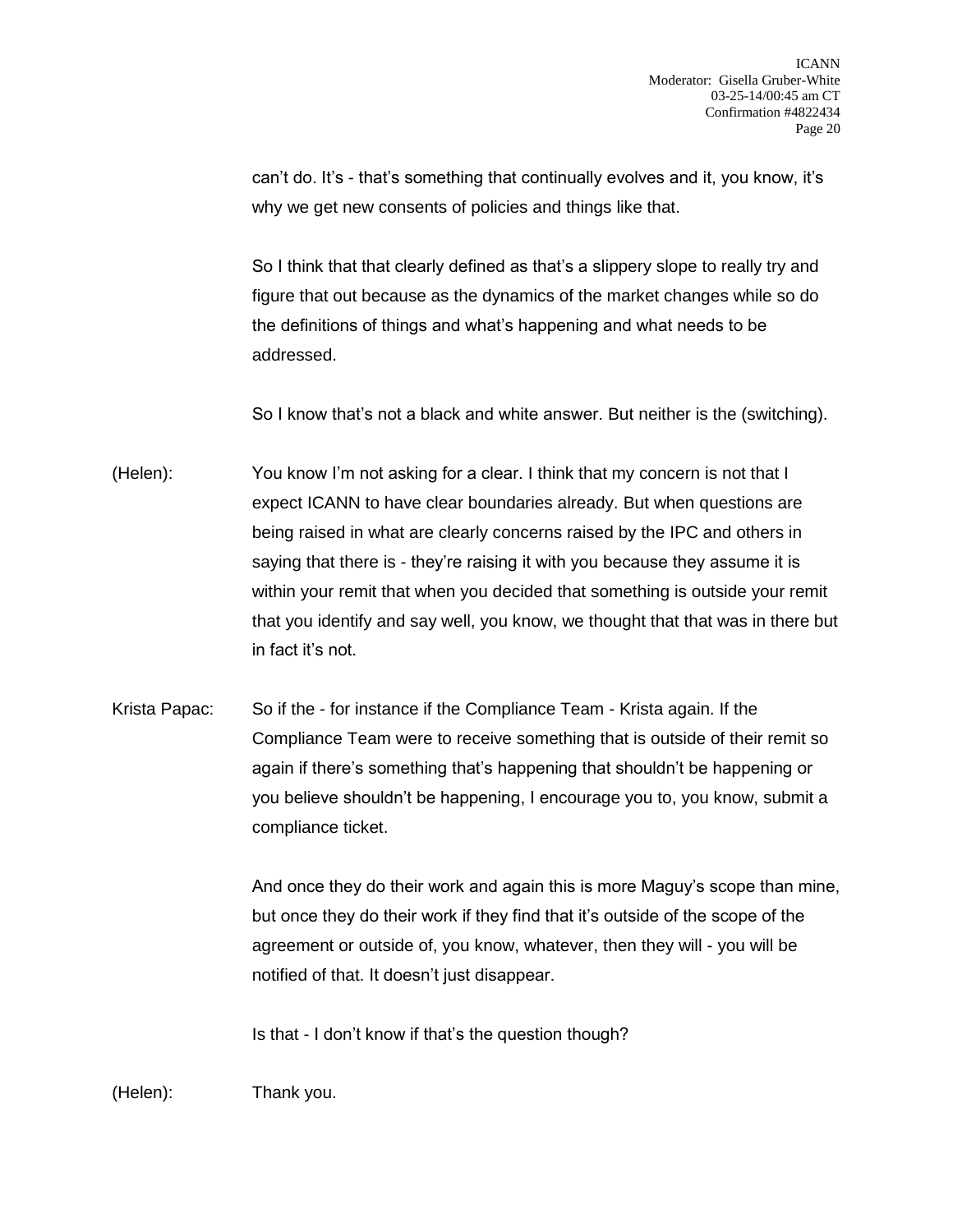Claudio Di Gangi: Krista I just wanted to clarify just for the record, it's Claudio Di Gangi, when you said that ICANN doesn't get into pricing issues, you're really referring to the new gTLDs because the legacy TLDs have price caps. (They call them that) because they're on their - basically a pricing regime.

Krista Papac: (Got it).

Claudio Di Gangi: I just wanted to clarify that.

Krista Papac: Thanks. Thanks Claudio.

Karen Lentz: Good afternoon everyone. I'm Karen Lentz for those who don't know me, Director of Operations and Policy Research at ICANN.

> I was asked to speak to you briefly on the topic of plans and preparations within ICANN for reviews of the New gTLD Program which is a little bit of a timely topic because we started to hear a little bit about it this week in Singapore.

And also we're kind of at the stage in the processing of applications that we are starting to look ahead and are having the types of conversations internally about organizing and we're also in the middle of the budgeting process so making sure that we've identified all of the projects and efforts that are needed to begin and get those reviews under way. Make sure that they're adequately resourced and can be done in a timely and effective way.

I don't have a slide. I would just kind of roughly divide the activities into four buckets. The first being the affirmation of commitments review so Section 9.3 of the ARC provides that ICANN will do a review of a number of elements of the program specifically whether to the extent its promoting competition, consumer choice and consumer trust. It mentions the effectiveness of the application and evaluation processes. And also mentions the effectiveness of the safeguards that were put into mitigate issues that were identified during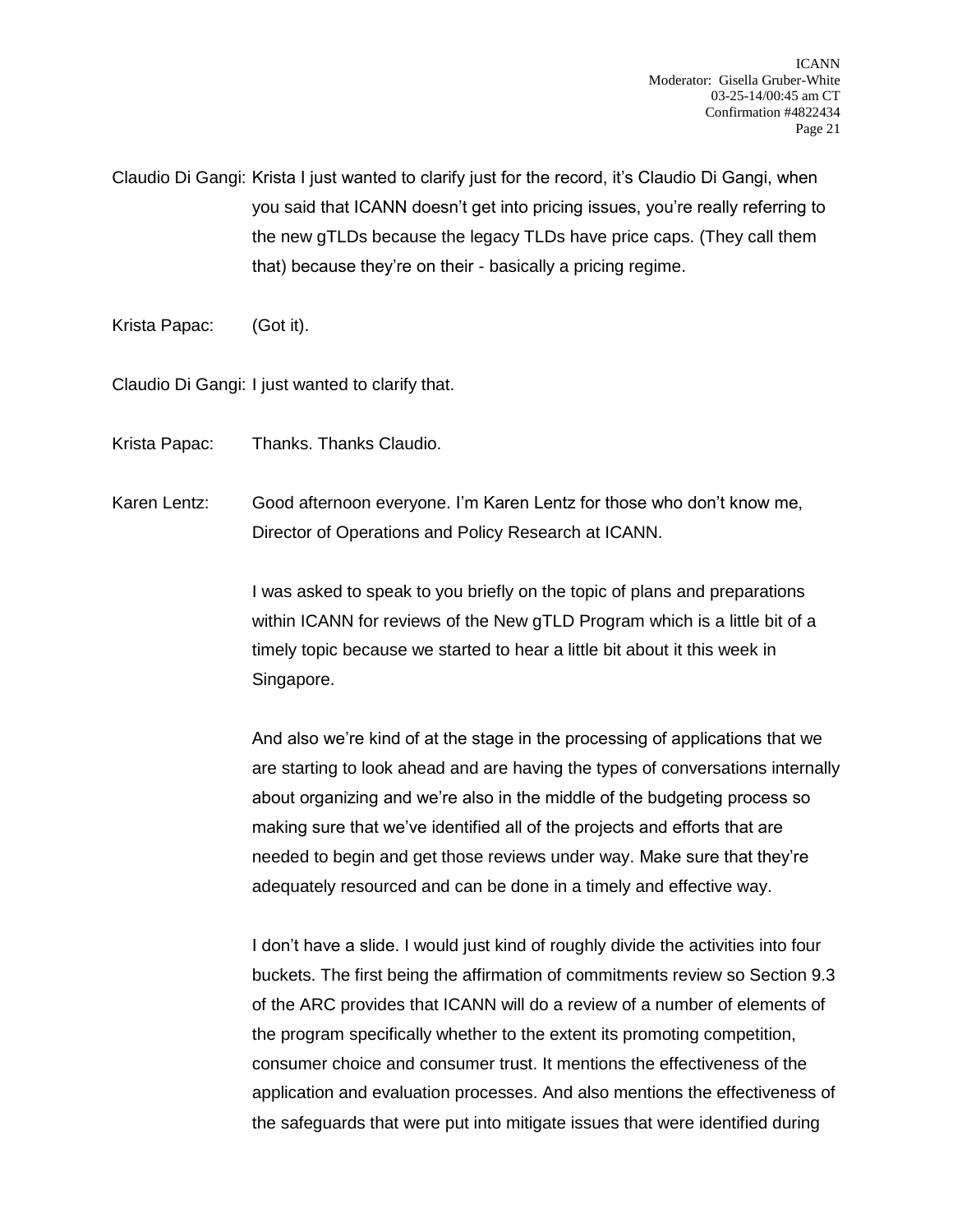the development of the program. So those would include for example the malicious conduct measures and the new trademark protections.

So with that one there is some activity happening now in the form of an Implementation Assistance Group who's working on metrics. This is in relation to a set of 70 recommended metrics that was treated by the GNSO and ALAC covering the competition, consumer trust and choice aspects.

So this group is actually chaired by Jonathan Zuck here. And he can probably update you more thoroughly than I can.

But that group has been tasked with providing advice on implementation in terms - and has gotten into the review of the metrics in terms of which ones require a baseline, how feasible are some of the things that are recommended.

So those discussions are happening now. There's been a - the group has made an early recommendation to the Board to fund a consumer survey and an economy study. So that's a recommendation that's before the Board here at the meeting.

But the timeline on that is approximately July. The group's expected to have a report to the Board and, you know, making implementation recommendations on metrics.

Following that will be the actual formation of the Review Team and those proceedings and their report and its consideration by the Board so that's kind of one bucket of work there.

Another bucket is some, I'll just call them additional reviews that are - have been mentioned or committed to in other places. One has to do with route scaling which was a commitment made in the GAC discussions. So that is considering the effects of delegations of new gTLDs on security and stability.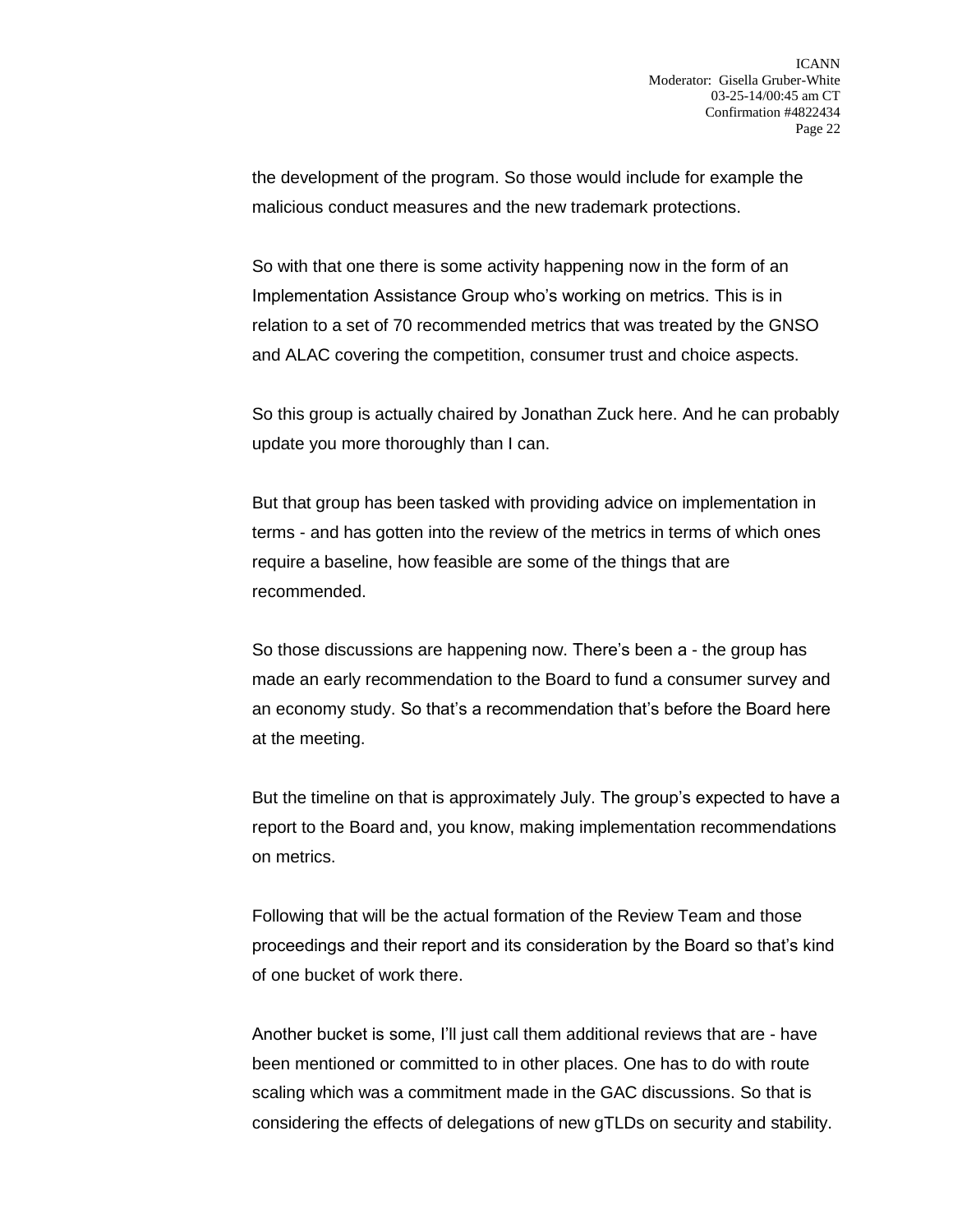That's being accounted for in the, you know, project planning and budgeting process.

As well as there's also, and this is one of the SDI recommendations that the URS be reviewed one year after the first date of operations which if you think about when the first new gTLD was delegated was around October. So potentially that's when the first URS case could have been filed so a year after that will put us in Q4 of 2014.

Another bucket of things that we're taking into account is what you might call the operational aspect from looking at the mechanics of the program in terms of the evaluation process and criteria, the objection processes, contention resolution, all of those things. And we actually already had, you know, debriefing along the lines of and, you know, with the initial evaluation just to make sure that the, you know, experiences are captured and the lessons are captured well while it's still relatively recent.

So that's the third bucket. And then the other thing that I'll just mention which is not really a review but it's related is that, you know, there's potentially a GNSO policy track of activities as well. And, you know, I don't have a - or we don't have an expectation of what that might be. Whether it's a PDP, a broad one or a specific one, whether there's some additional form of policy guidance or really or review that the GNSO would do in terms of the policy and implementation.

So we're really, you know, looking to the GNSO to kick that off which they have started to discuss this week.

And I'll just close by saying the - there seem to be a concern that in the GNSO Meeting over the weekend that, you know, staff already had a grand plan of how to do all of these activities and it was going to, you know, be implemented without consultation. That's really not the case. That we're - the stage that we're at is pretty much what I've just shared with you in terms of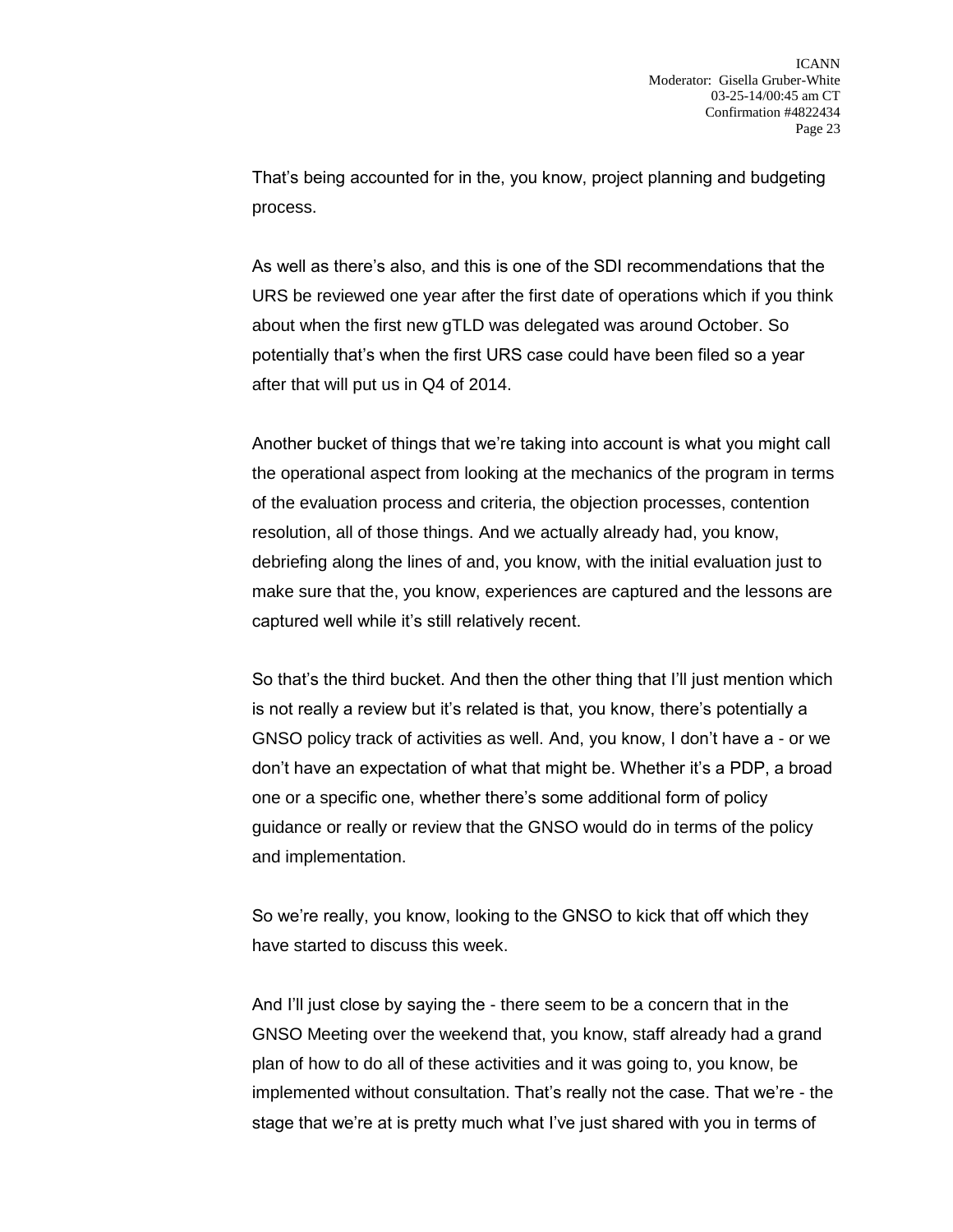looking forward and making sure we are supporting the activities that we expect to be happening.

So I think that's - covers it. I'll take any questions or comments.

- Kristina Rosette: Okay, thanks Karen. I'll take a queue.
- Jonathan Zuck: (Unintelligible).
- Kristina Rosette: Okay, Jonathan first. Anyone else? Okay, go ahead Jonathan.
- Jonathan Zuck: I'll just add very briefly to what Karen said about the study that we asked for among our preliminary recommendations to the Board that Karen put as an economic study. But a big part of that is going to be pricing strategies and the effect that those pricing strategies have on consumer trust, etcetera. So I mean some of the issues that are really important to the IPC would potentially be a part of an economic study but was requested to the Board.
- Man: There's a question in the room of participation from Steve Metalitz for Karen. Are there time limits for the (AOC) and Route Scaling Reviews?

You mentioned the one review for the URS. Are other time limits for the other one?

Karen Lentz: I don't believe so. I don't - well I particularly don't believe there is for the Route Scaling Study. I haven't done one. I'm not used to trying to compile all of the data on this.

> But I know that the (AOC) Review does provide for periodic reviews. I think it's every two years after the first one. I can't - I don't have it in my head right now whether it puts a time limit on the first one but I don't believe it does.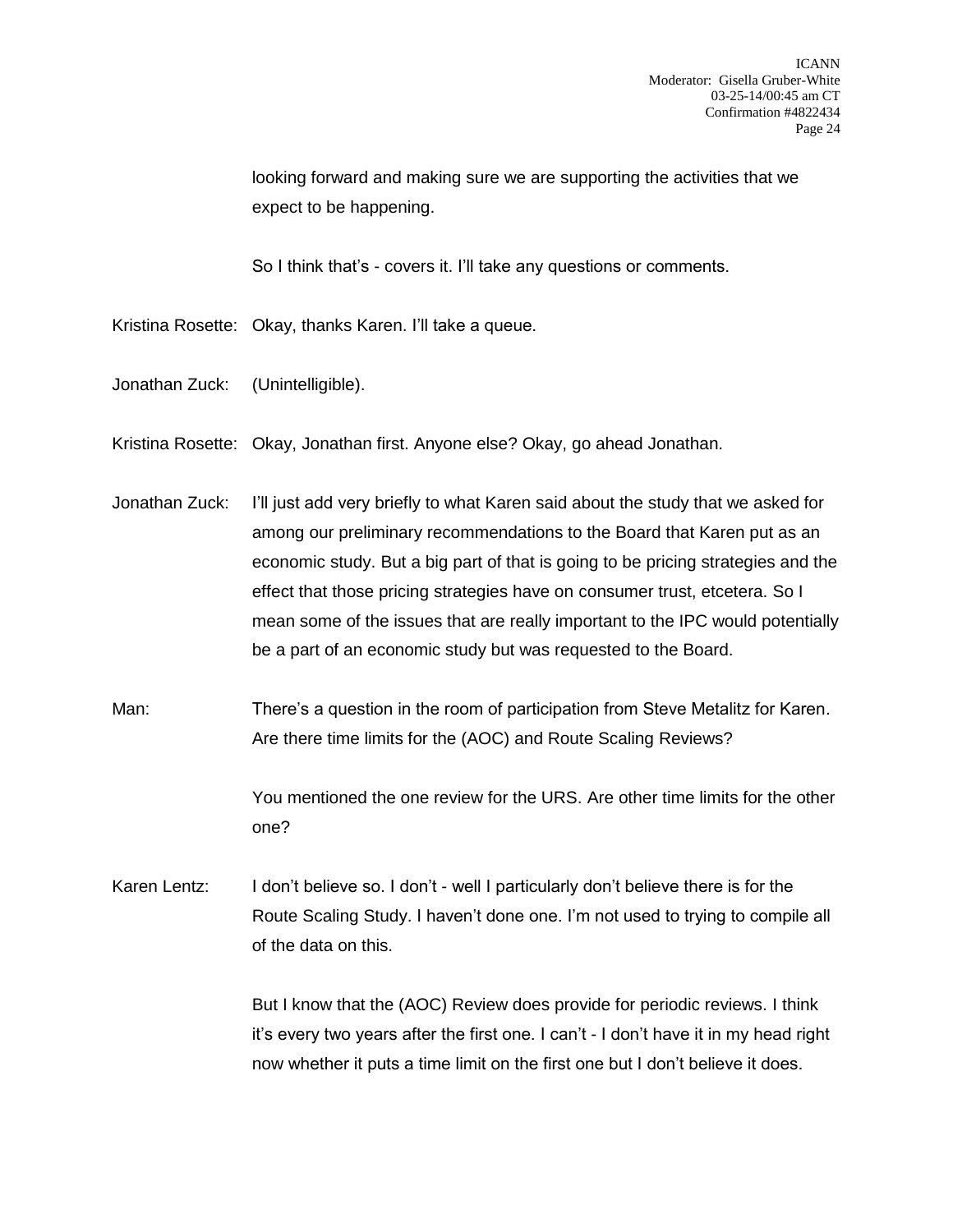Kristina Rosette: All right, thanks Karen. I had a question with regard to the operational aspects. Do you have a sense as to when you're likely to have more definitive information as to kind of the structure and scope of that review and in particular the mechanism through which the community could provide input?

- Karen Lentz: Yes. So I think what's been coming out of this meeting is that kind of the ICANN Meeting in London, there would be a more comprehensive plan and for, you know, scoping out of the, you know, rough timeline or rough sequence of events that's expected.
- Kristina Rosette: Anyone else have questions for Karen?
- Steve Metalitz: Kristina this is Steve Metalitz. Could I get back in the queue for another question?
- Kristina Rosette: Absolutely. Go right ahead Steve.
- Steve Metalitz: Thank you. This is Steve Metalitz. Karen do any of these reviews include a consideration of whether any of the safeguards developed for new gTLDs should be applied to legacy TLDs? I don't know if any of them specifically outline that or would those be involved in these reviews?

Thank you.

Karen Lentz: Thanks Steve. I don't think so as the, you know, so far as the scope is stated in the various places where these things come from. It's really looking at, you know, reviewing the effects of the new gTLD program.

> So I think, you know, certainly there can be some - any conclusions or lessons drawn from that that you people might be interested in having discussions about whether they can be applied elsewhere.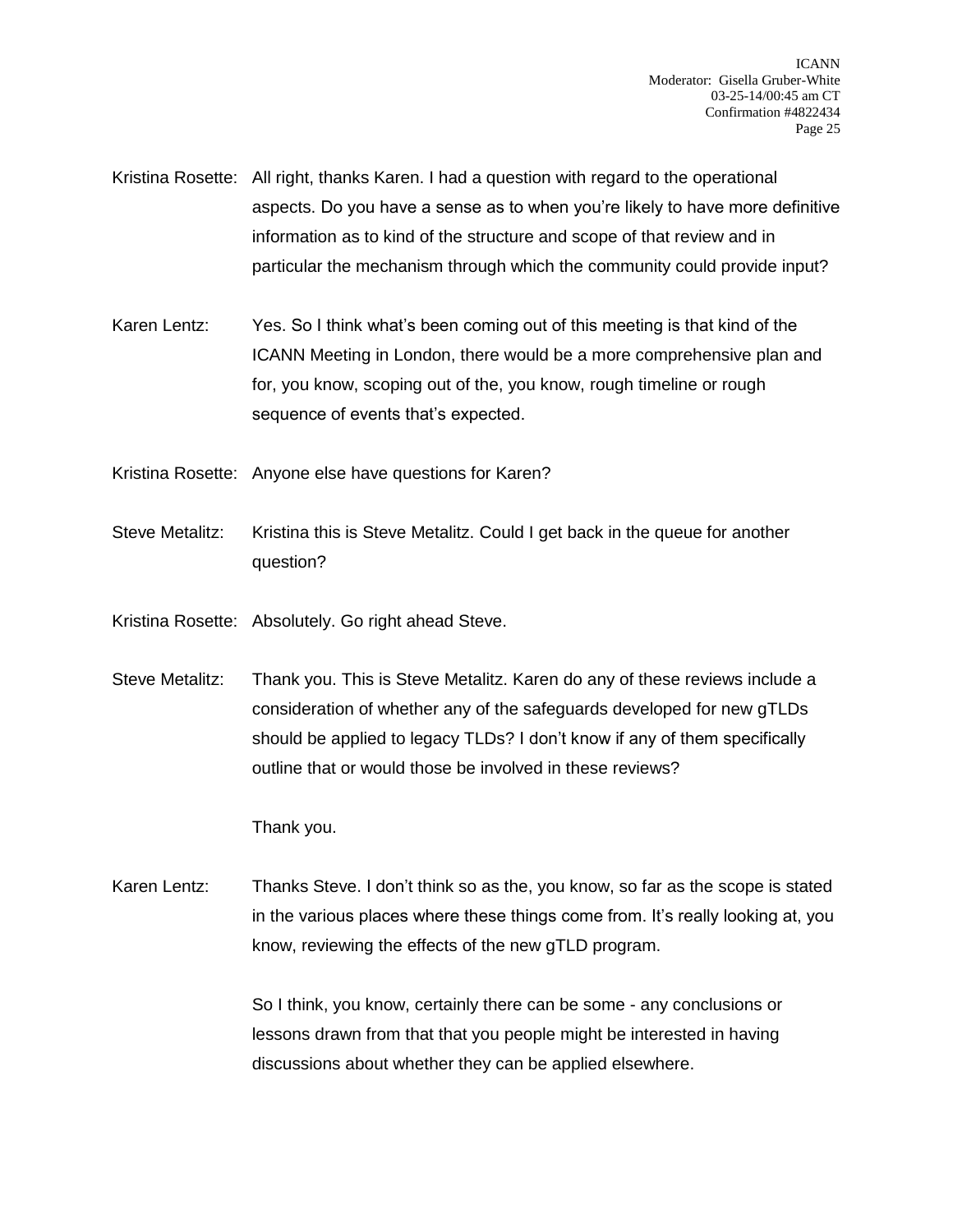But in terms of the reviews themselves I don't think that's generally part of the scope. Thanks.

Kristina Rosette: All right. Well thank you very much Karen. This is really helpful and we'll certainly be keeping an eye out for what comes out in London. Thanks very much. Thank you.

> Next up I believe it's going to be Margie Milam talking with us about the WHOIS accuracy tool.

Margie Milam: Hello everyone. You guys wanted me to talk about the WHOIS improvements effort and especially related to a document we've just published for public comment so that's what we'll - focusing our comments on.

> I was trying to see if Steve Allison is here. Oh well. Anyways he's on the ICANN Staff and helping develop some of the systems that we're doing with respect to WHOIS, and I was hoping he could also answer some questions but we'll go ahead.

So next slide please. Just - I was just showing it there. Okay. I've got it here right here. Okay so just to provide you a quick overview, when the Board adopted the recommendations of the WHOIS Review Team it kicked off a two-pronged process, one being to implement the WHOIS Review Team recommendations so that we could fix the current system, and then also kick off the parallel effort to define perhaps a new system of dealing with registration data, and that's all the work that you're familiar with with respect to the Expert Working Group.

I'm not going to talk about that part today. What I'm going to focus on today specifically is what's going on to improve the current WHOIS system. And so essentially what we've been focusing on is enhancing our online systems.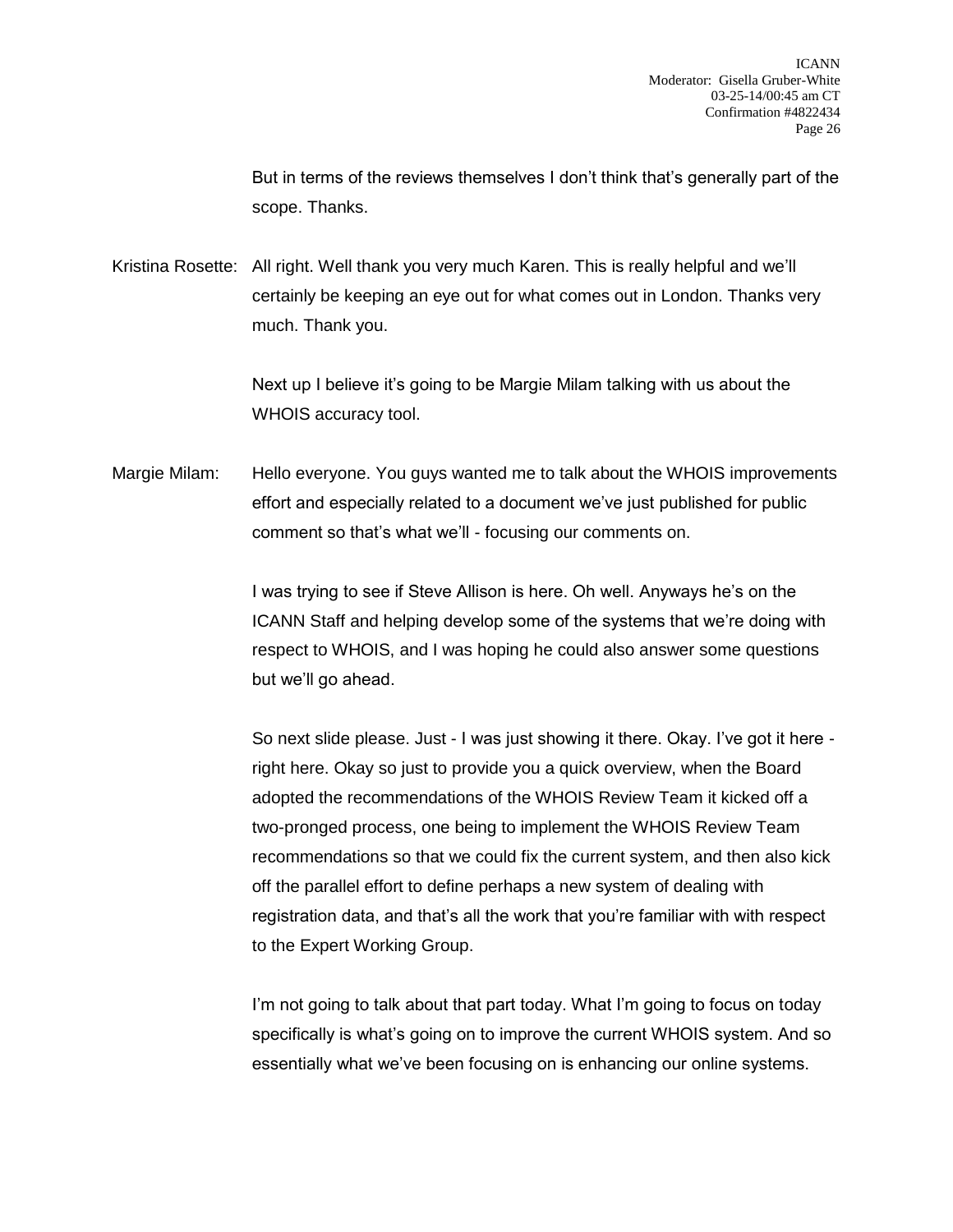We've started the WHOIS Web site, which we've published back in Buenos Aires which was more of an educational tool so that anyone who's interested in WHOIS could really learn about it from a layman's perspective.

And so there's a lot of content and information on the WHOIS Web site, and we're using that as the portal or the central place to - for all of the additional fixes that are coming with respect to the WHOIS program and that's being developed in multiple phases.

So the - since Buenos Aires we've published what we call the WHOIS Primer and the WHOIS Primer is translated in about five languages, and it's really meant to synthesize the WHOIS requirements into language that's understandable to someone who's not familiar with our contracts and our and can really understand legalese.

And so the nice thing about the WHOIS Primer is that it actually contains live links to the contract terms themselves that support some of the obligations that relate to WHOIS.

The next thing that's in development is the WHOIS lookup tool, and you may have recalled the WHOIS Review Team had made a recommendation that there be a simpler way of doing WHOIS lookups, and so we're about ready to launch that.

It should be in the next two weeks where essentially ICANN has a portal that goes and has a more friendly interface to be able to do a lookup on any gTLD, and so all the new ones are going to be in there as well.

And that's scheduled for launch in about two weeks. It makes - the reporting features are a little easier. It'll eventually include an ability to send an inaccuracy complaint, and so we're really trying to enhance the features and functionality of the WHOIS lookup tool so that we can make it very simple.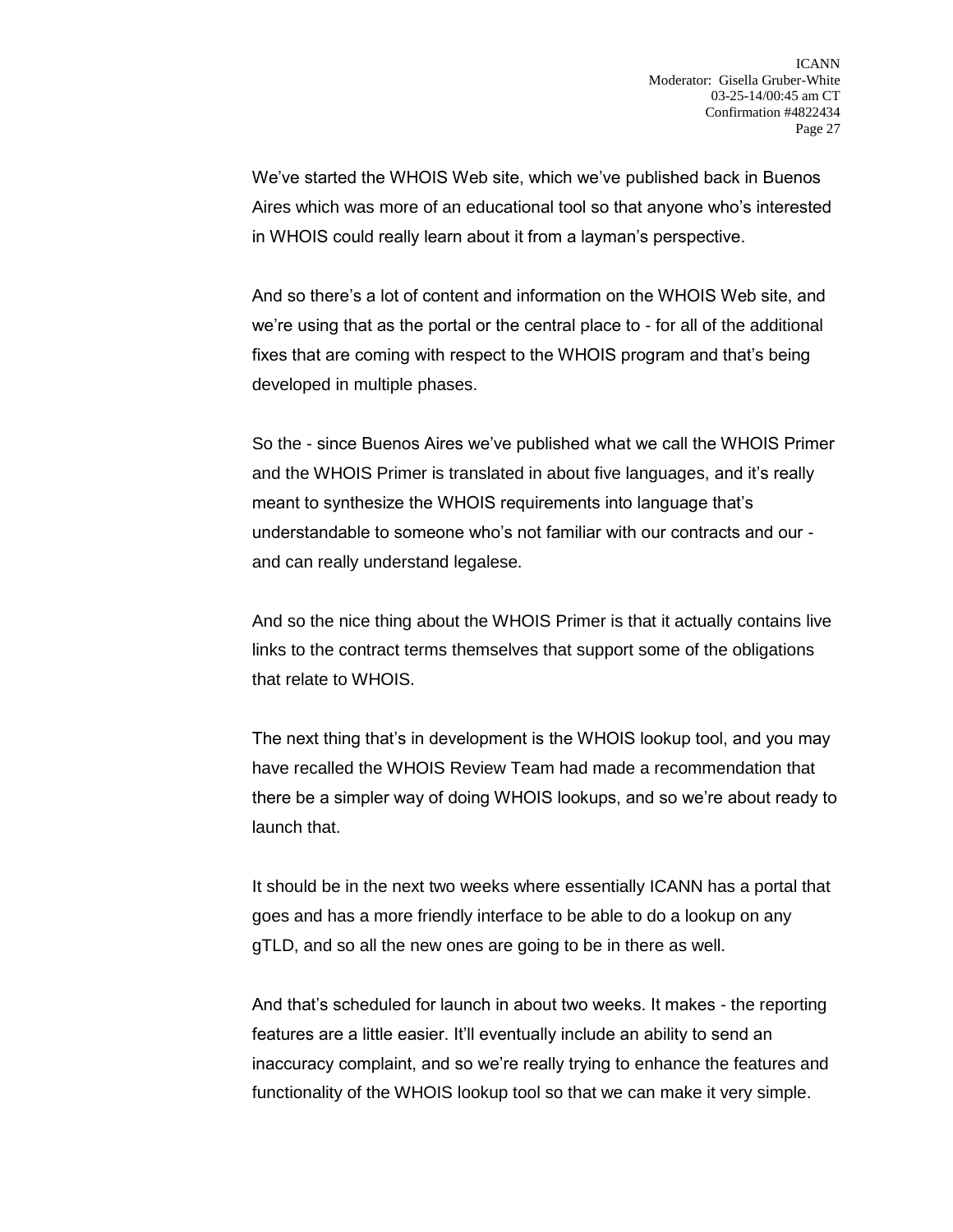And so instead of having to go for example for a Dot Com to go to the Registry and then go to the Registrar to do a lookup it's just - it's all seamless and so that's coming in about two weeks.

The other thing is the WHOIS online accuracy reporting system, and one of the recommendations from the WHOIS Review Team was that we publish statistics related to the WHOIS program and also to be able to track accuracy rates over time.

And that's the document that I - that we published before the Singapore meeting, and essentially that document is meant to tell the community how we intend to implement that and I'll provide some more details on the next slides.

So the WHOIS accuracy system is meant to be used to proactively identify inaccurate WHOIS records. We're going to use automated tools so we're actually going to engage with commercial validation providers, commercial address, telephone and possibly identity validation and using these tools we will forward the inaccurate records to Registrars for action.

And we will also be publicly reporting on the results of that work so from an ongoing basis it's not going to be a one off system. It'll be, you know, every, you know, three, four months, whatever the time period is you'll be able to track whether the WHOIS accuracy rates are changing over time.

And so when we started getting into the development of this system there were a lot of questions we needed answered, and that's what the document that we posted for public comment really highlights.

How do you determine what is accurate, you know? And the WHOIS Review Team in their report referenced the work of the NORC when they did their initial accuracy study many years ago.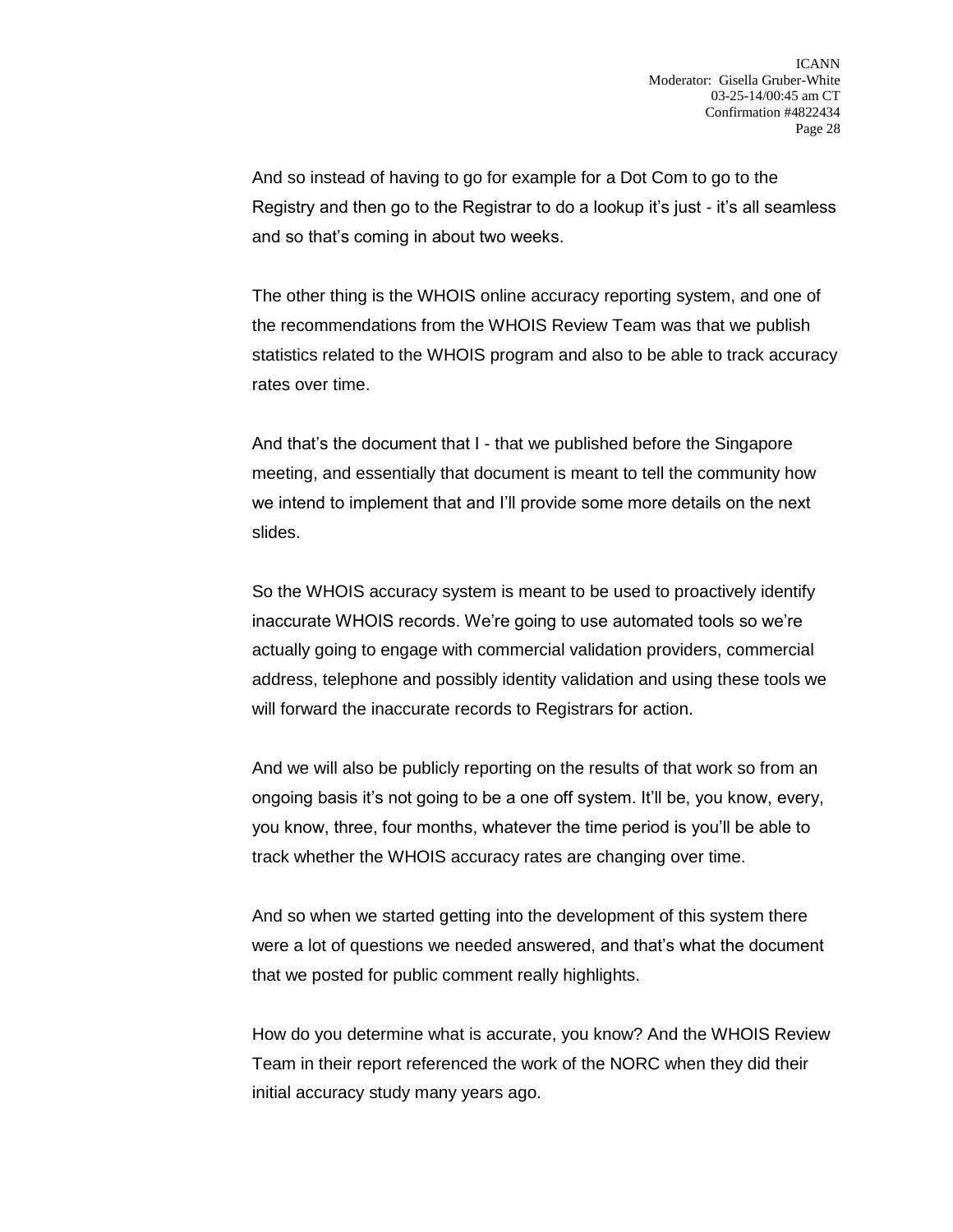And part of the problem with just using the proposals that they had used in the past was first of all it was - they used a very small scale. I think the sample size was about 1500 records.

It was quite costly. But also a lot of things have happened since then. The SSAC for example came out with a paper that helps define how you look at accuracy and gave us, you know, some ways to look at it.

For example you could look at a record for syntactic validation whether the addresses are in the right format or the emails in the right format. You might see whether it's operational, whether the email works or was there actually a working phone number.

Or you could go as far as identity validation where you're actually confirming that the Registrant has indeed, you know, is at that address and, you know, has registered that phone number as an example.

And so we wanted to make sure that the methodology we used took into account this latest, you know, knowledge and also the requirements of the 2013 RAA because there's now validation requirements, you know, associated with some of the fields.

And so we went back to NORC to help get an idea of how we could do this and to, you know, use their expertise and that's what's published in the document for public comment.

And we're certainly inviting comment from especially, you know, obviously the intellectual property constituency because it really, you know, will impact, you know, the - all the concerns that you guys have with respect to WHOIS and that is what we're trying to do.

And we're also trying to come up with a methodology for scoring a record, and then making sure that the reporting we develop provides the kind of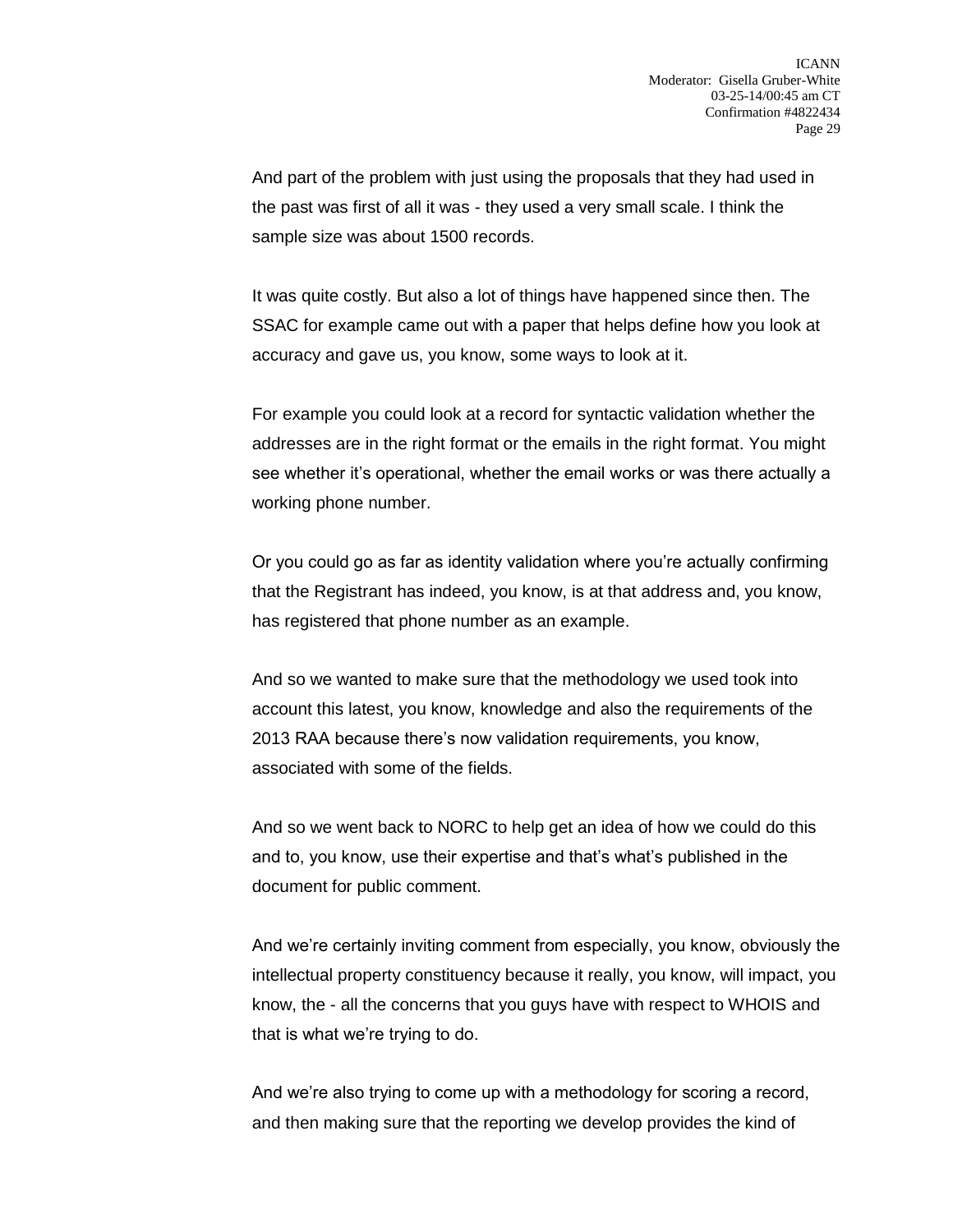information that you'd be looking for, and so I'll provide a little more detail on the next slides.

So Phase 1 of the development is the - as I mentioned the WHOIS online search tool, which is about ready to go live. Right after the public comment period closes we're going to publish an RFP to try to seek out some of these tools such as, you know, postal address validation, telephone number validation, parsing, you know, and we need to be able to take a record and be able to do the kind of analytics we need in order to do the statistical analysis.

The second part of that's going to be a little more complicated. It's the part that impacts the Contracted Parties, the Registrars, because depending on the size of the samples that we do we will be forwarding inaccurate records to Registrars for action.

And so there may be quite an increase in volume of accuracy - inaccuracy complaints going to Registrars, and we're not even sure that we would use the same format that we use today for the, you know, inaccurate record.

We may do something else to be able to communicate the results of these findings and to try to get them to follow up on it. And then the other aspect that we need to explore is how it impacts the Contractual Compliance Department because, you know, just as an example if you - if you're able to automate looking at address fields for a million records as an example and you - then you identify 100,000 addresses that are inaccurate.

Well, you know, it would put a significant burden on whoever happens to be looking at the records, whether it's the compliance team or even the Registrars to determine, you know, what the right processes should be.

So a lot of the - those issues are going to be dealt with in Phase 2. We'll actually start publishing the results of the analysis before we finalize all of the procedures that relate to Phase 2 because we have to work with the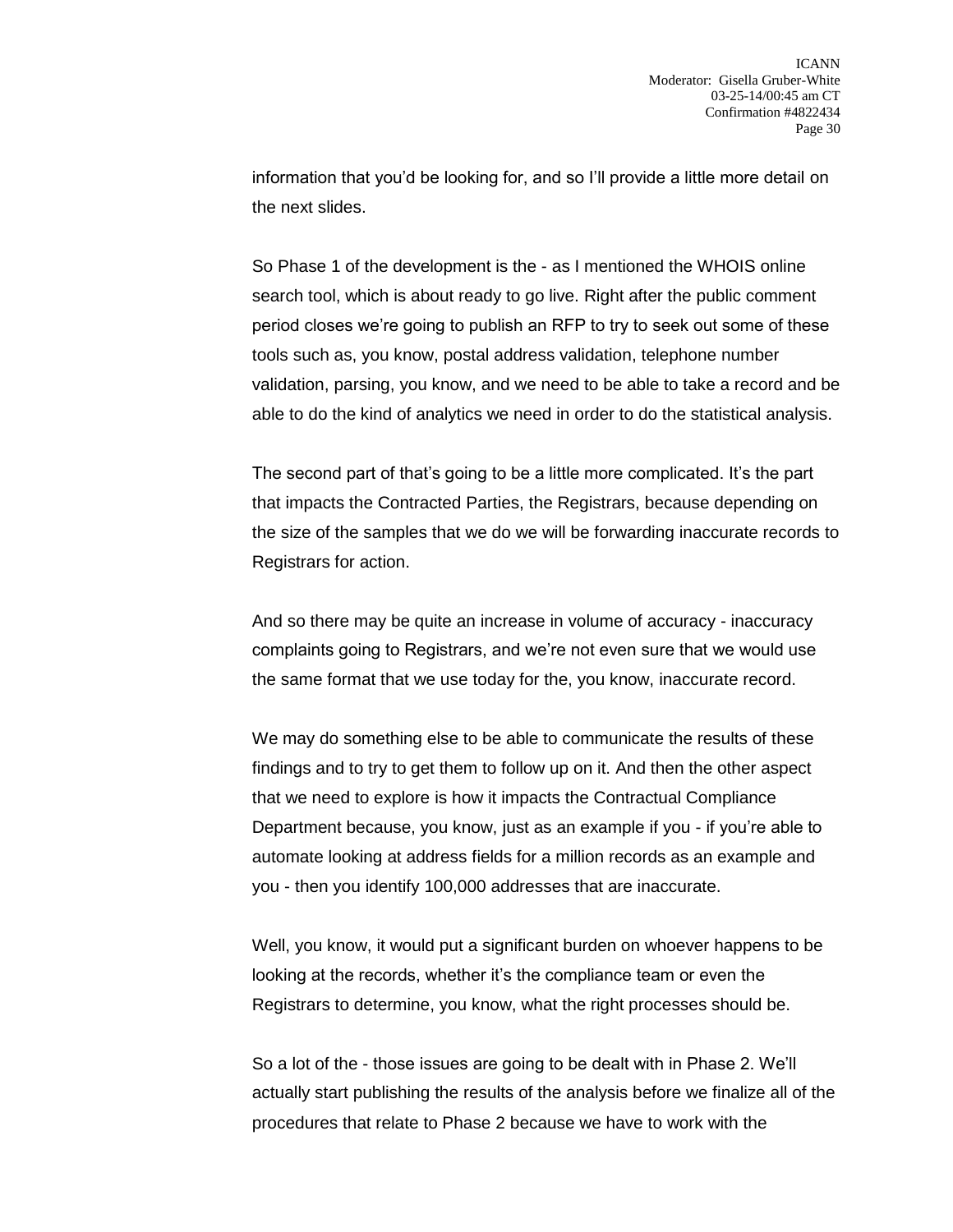Registrars to be able to, you know, get their input on how to best forward the inaccurate records to them.

We have to work with the compliance team to make sure that, you know, that they understand when they're, you know, what - how they might be impacted and what their role would be and all of that's still to be worked out.

And so if you look at the document that's posted, what NORC did for us was to try to use these concepts and put it in the systematic way so that we could have a standard process that would apply to records.

And so they've tried to categorize a record. They've - actually gave us a - lots of examples and gave us with the, you know, a suggested methodology on how you might look at a WHOIS record to determine whether, you know, whether there's been a failure, a limited failure, a substantial failure, a full failure and they're assigning a score.

Their suggestion is to score it and use the scores as a basis for producing these statistical analysis reports. And so in the documents that we've posted you can see that they've, you know, they've suggested an approach that would also, you know, look at a record for various aspects consistent with the SSAC recommendations.

So you might score a record for syntactic accuracy. You might score a record for operational accuracy and you might score for identity. And one of the interesting things with the ability to use automated tools - we might have different sample sizes depending upon what we're looking at.

So if we have an automated system that can look at addresses for example for cross-field validation like whether the addresses and the street and the streets and the country and the countries and the state, you know, we might be able to look at a substantially higher number of records than we can for if we're doing identity validation where you might have to, you know, dig deeper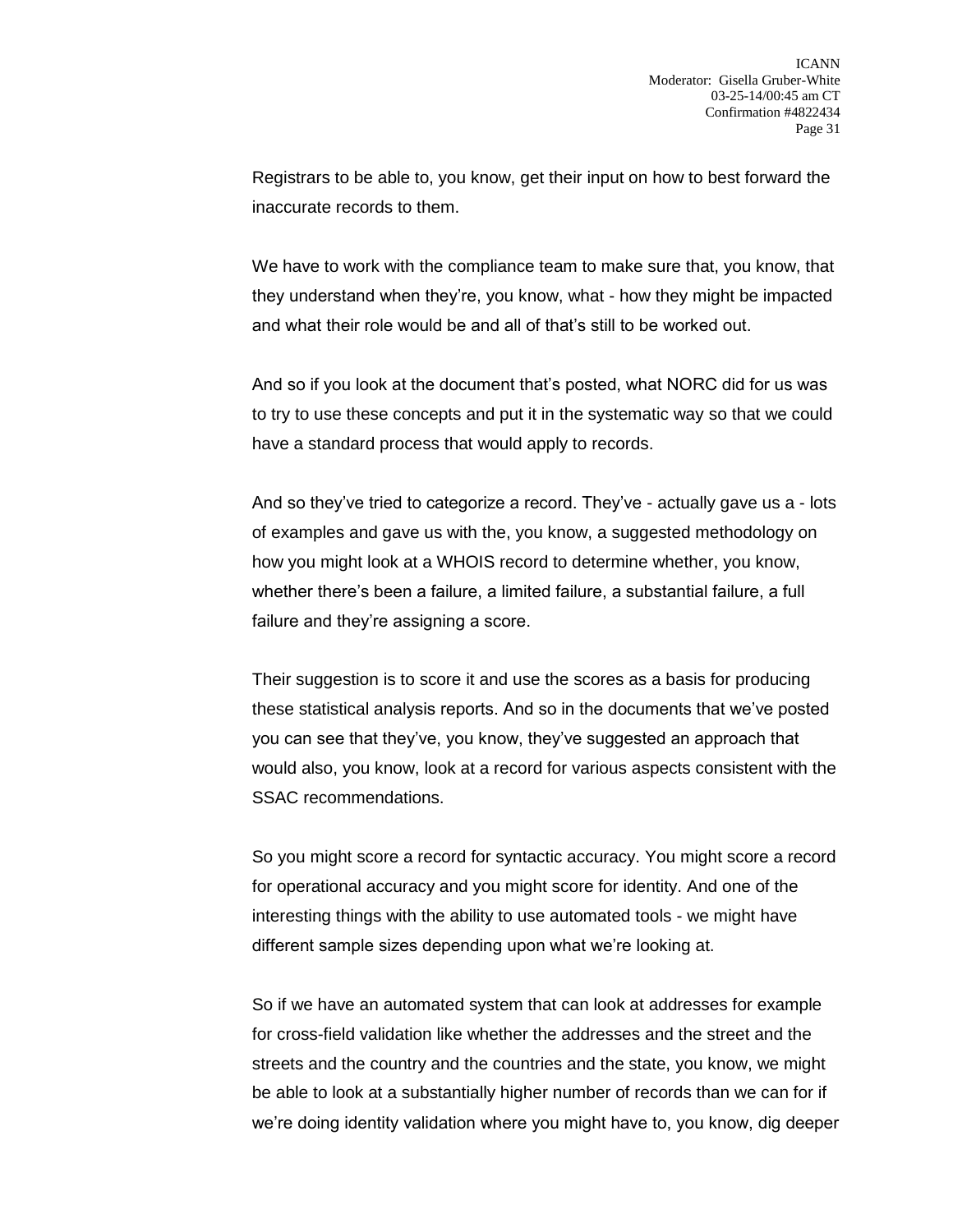and get additional, you know, information to be able to make that assessment.

And so that's all that's explored in the document that we've posted. And then I think this is where we - especially like input from this group is, you know, once we've, you know, come up with this methodology and implemented it how do - what is it we would like to report?

You know, we're going to look at - we're thinking about looking at for example geographic regions to see whether their accuracy rates vary via jurisdictions and geographic locations, because that might mean that it's a language issue or it might mean that the - we need to educate - spend more time educating Registrants in a particular region.

We're going to look at size of Registries and Registrars to see if that impacts accuracy rates so we might report on, you know, how the accuracy rates vary in - among those populations.

We'll also compare new versus legacy gTLDs because the new gTLDs are all under the new 2013 RAA. And so, you know, since there are validation requirements now you may see differing accuracy rates depending upon whether you're on the new contracts versus the old contracts.

And then we're still trying to define how frequently we will do this reporting. Whether it be biannually or trimester-based that's something that we're, you know, we're trying to figure out how often to do it and what it's going to take to get to the point of being able to publish the results.

And so - did that chart not come out? Okay well my timeline - for some reason I had an error on this. It's not there. We're looking at publishing an RFP in April, closing it in May, selecting vendors in June and then doing the development cycle so that the first accuracy reports could be available by the end of the year.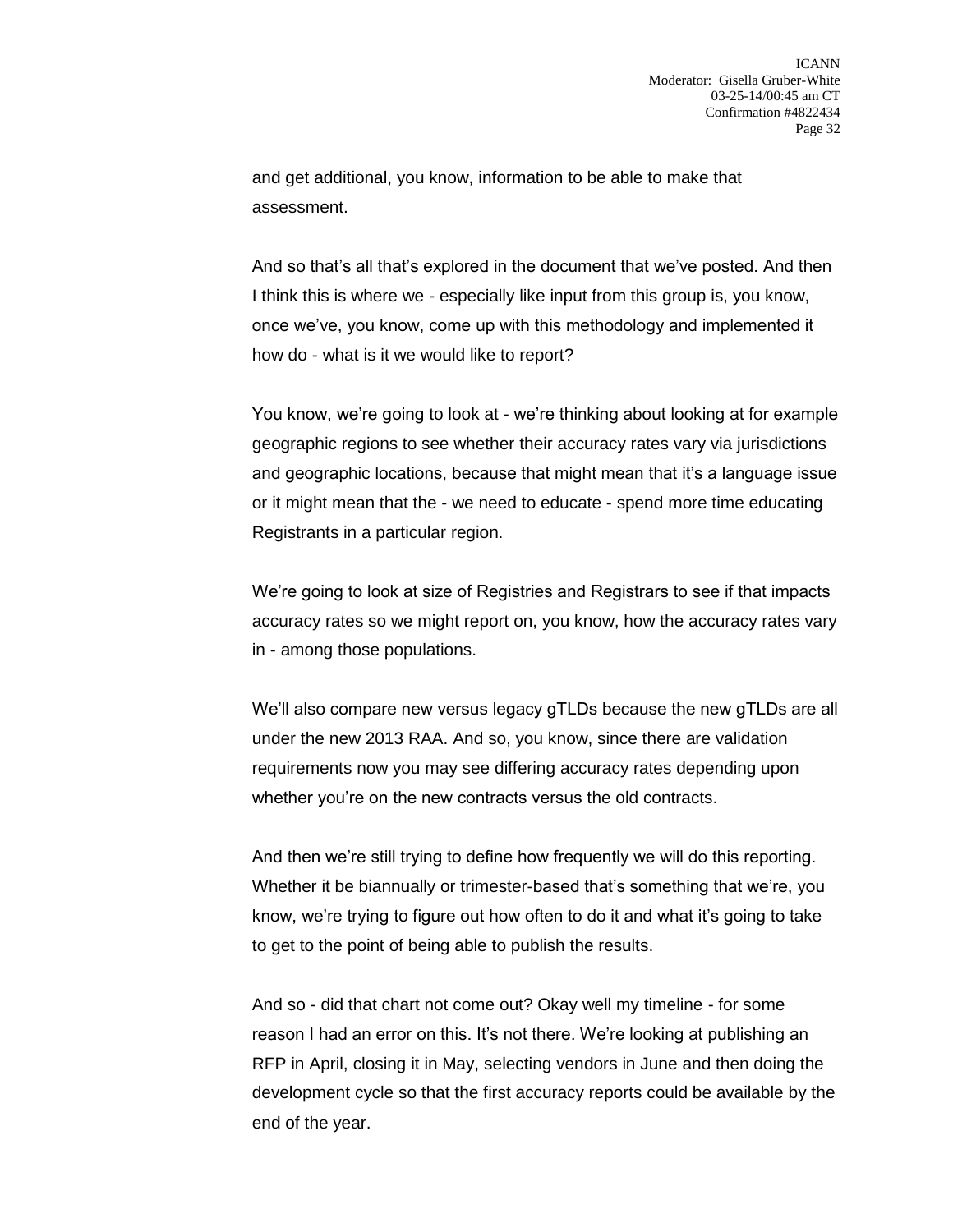And then once we get that in place we will work on or we'll simultaneously work with Registrars - start to work with them on how we're going to do the operational side of transmitting inaccurate records to them and so that process will take longer.

And I've provided some links in the materials so you could see where the public comment forum is. It's open until April 22 and because the documents were filed pretty close to the ICANN meeting if you need more time, you know, we'll welcome comments even during the reply period for example.

And we're not going to - we just want to make sure that we get input from whoever is willing to provide input. And we thought we wanted to be able to use the time in Singapore to be able to share, you know, this information with the community. And so that's essentially my presentation. Thank you.

Kristina Rosette: Thanks very much. I'll take a queue. Steve in particular...

Steve Metalitz: Yes.

Kristina Rosette: ...do you have any questions?

Steve Metalitz: Yes I do.

Kristina Rosette: Go right ahead then.

Steve Metalitz: Thank you. This is Steve Metalitz and thanks very much for this presentation Margie. And I'm glad to hear that what I heard you say is that we can increase the reply comment deadline as the initial - as our comment deadline, April 22 rather than April 1. Is that accurate?

Margie Milam: Yes.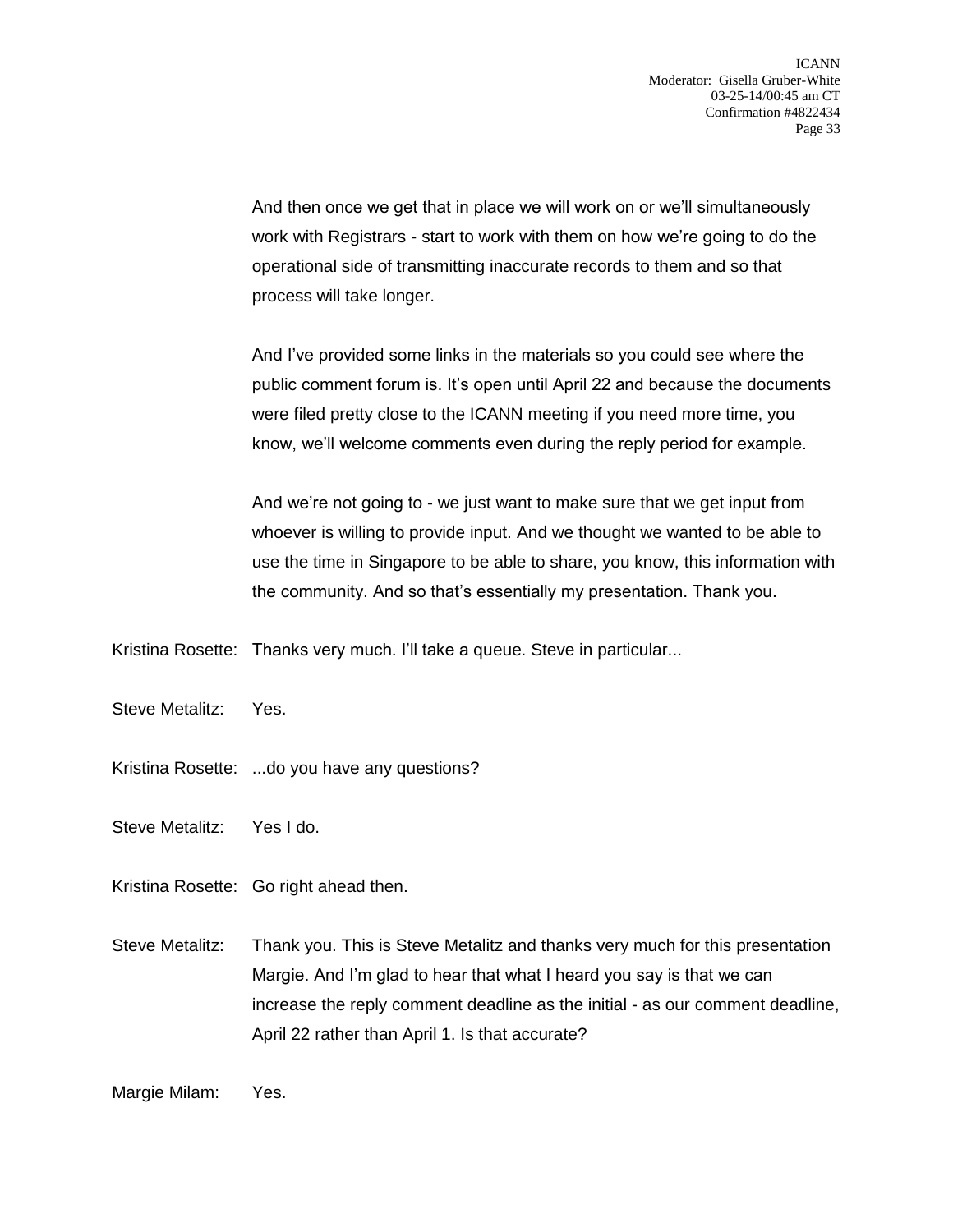Steve Metalitz: Okay thank you. My other question - you have a lot in here and there's a lot of comments on, but I'm wondering about - in particular about the impact of this on the new gTLDs.

> As you know the new gTLD Program Committee told the GAC about nine months ago that this tool already was in place. And we now have a situation where the new gTLDs are going live and the GAC had asked for the Registries to undertake this sampling and flagging of inaccurate data.

And ICANN instead said, "We'll take that obligation on." Do you have - do you know if ICANN has any plan to update the GAC as to the fact that the tool is not yet in place, even though registrations are being taken with the new gTLDs which is the focus of the GAC advice?

- Margie Milam: Are you suggesting that we forward this information to the GAC or I guess I don't understand your question.
- Steve Metalitz: Well the GAC said, "We want this sample size in the new gTLDs." That was their advice. ICANN replied that, "Yes we agree but we will do it rather than having the Registries do it." And that advice was given many months before any new gTLD went live.

Now we're - they are live. The sampling is not in place so I'm just wondering if there will be an update to the GAC on that issue.

- Margie Milam: I mean, I didn't I wasn't aware there was a need to update them on that besides what's in the public comment but we can certainly do that. I mean, if you think that that's something that they'd like to hear I'll prepare an email for the GAC and let them know.
- Steve Metalitz: Okay thank you. And again I appreciate your presentation, all the work that you and (Chris) and (Steve) have done and we look forward to preparing some detailed comments on this.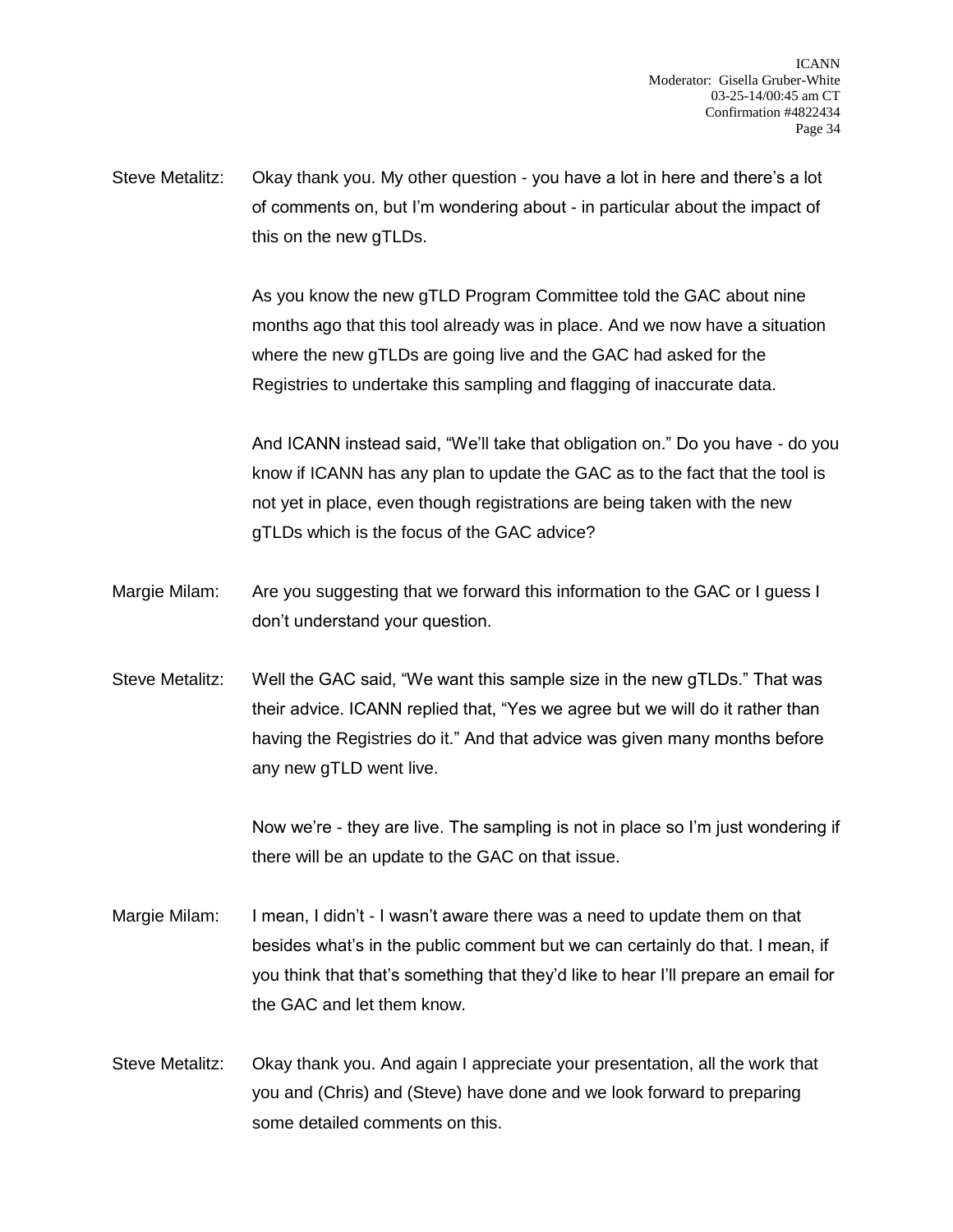ICANN Moderator: Gisella Gruber-White 03-25-14/00:45 am CT Confirmation #4822434 Page 35

Man: Marc you have a question?

Marc Trachtenberg: Marc Trachtenberg with Winston & Strawn. Two questions. First in your reporting do you contemplate identifying the Registrars that had complaints submitted, because I think that would be useful for us but we - also generally for the community?

Margie Milam: You mean identify the accuracy rates per Registrar? I don't...

Marc Trachtenberg: Or number of complaints submitted.

Margie Milam: We're - this is not the WHOIS inaccuracy reporting system that already exists. So - and so since - we're doing proactive lookups and essentially that's what we're talking about here is proactive lookups. You're just talking about when it's forwarded to the Registrars whether, you know...?

Marc Trachtenberg: Right. So you had mentioned that you're going to be tracking the actions that are taken afterwards.

- Margie Milam: Right. Right.
- Marc Trachtenberg: So from that perspective it would be interesting and I think helpful to know what - how many things were forwarded to a particular Registrar, and then have information on for example how long it took that Registrar to fix the problem or identify that there wasn't an - any inaccuracy or, you know, basically how long it took to resolve the issue.
- Margie Milam: Okay we'll take that back. We haven't as you can tell haven't scoped out the process once a record gets forwarded to the Registrars. We're not trying to build this as a compliance tool.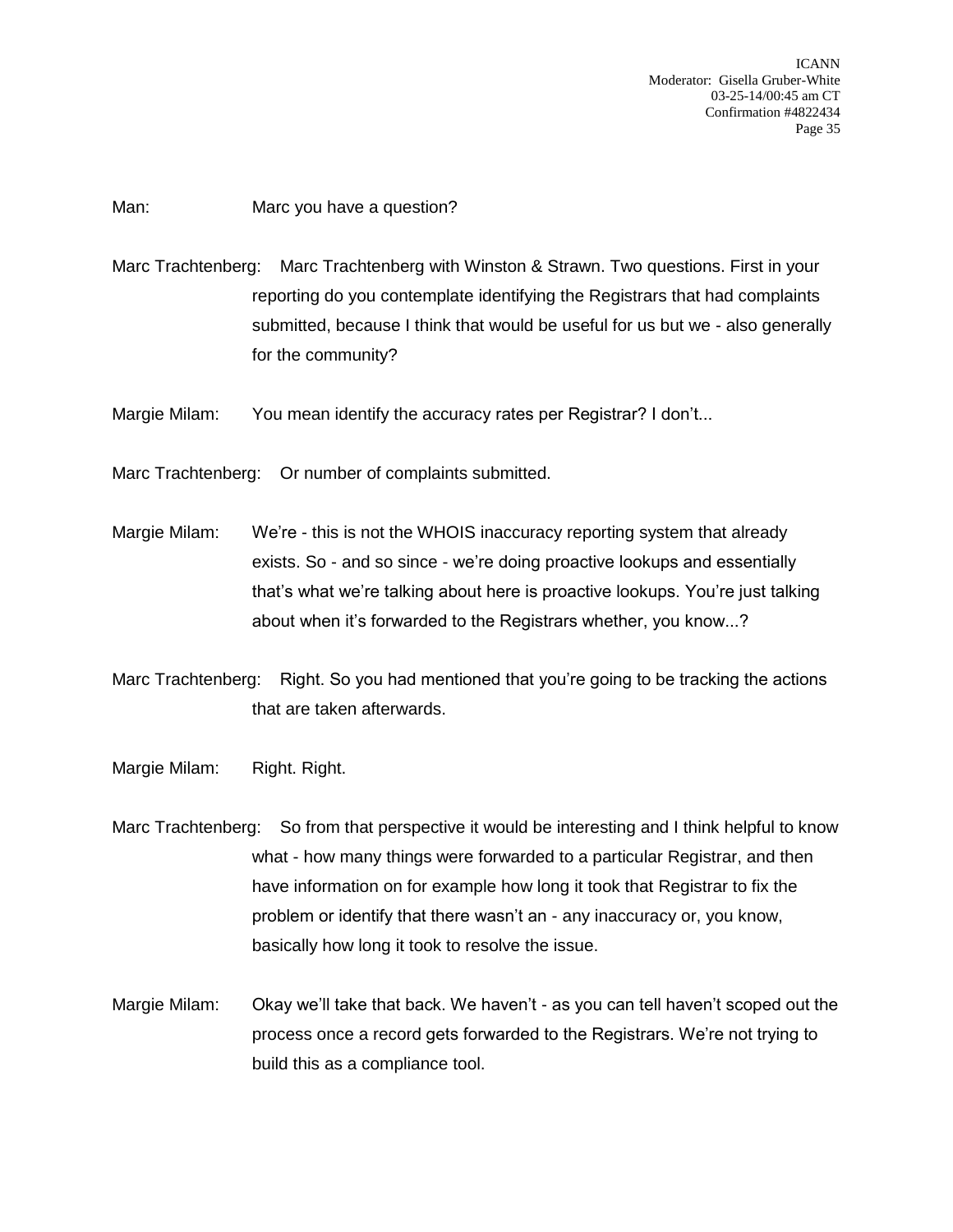But we did commit to reporting on, you know, what happens - result, you know, resulting from forwarding. So if you have suggestions on that please submit them in the public comment forum and we'll consider that.

Marc Trachtenberg: For sure. And just the second part is I think you suggested that you were going to build into this - to this WHOIS tool the ability to submit complaints inaccuracy complaints directly through the tool.

> I think it would be interesting to have it noted in a WHOIS result if there has been an inaccuracy complaint submitted for that domain name because, you know, it could take some time for that to be resolved.

To the extent that the purpose of the tool is to make WHOIS information more available, it would be very useful to know that that information potentially is not accurate assuming it's not, you know, incredibly obvious.

Margie Milam: Well yes we'll certainly consider that.

Man: Thanks Marc. Jonathan?

Jonathan Zuck: I was going to say something similar to Marc actually, which is that this group has brought up this issue of interim measures and it does make it into kind of a compliance question, interim measures that are sort of non-nuclear in nature.

> And in some ways when you suggest that you don't know how Registrars will necessarily even handle this increased volume and how compliance will handle this volume, if there's some statistical reporting that fields like top ten Registrars that have the highest number or something like that, I think that that will in and of itself create some pressure on those Registrars while at the same time relieving some of the pressures on compliance.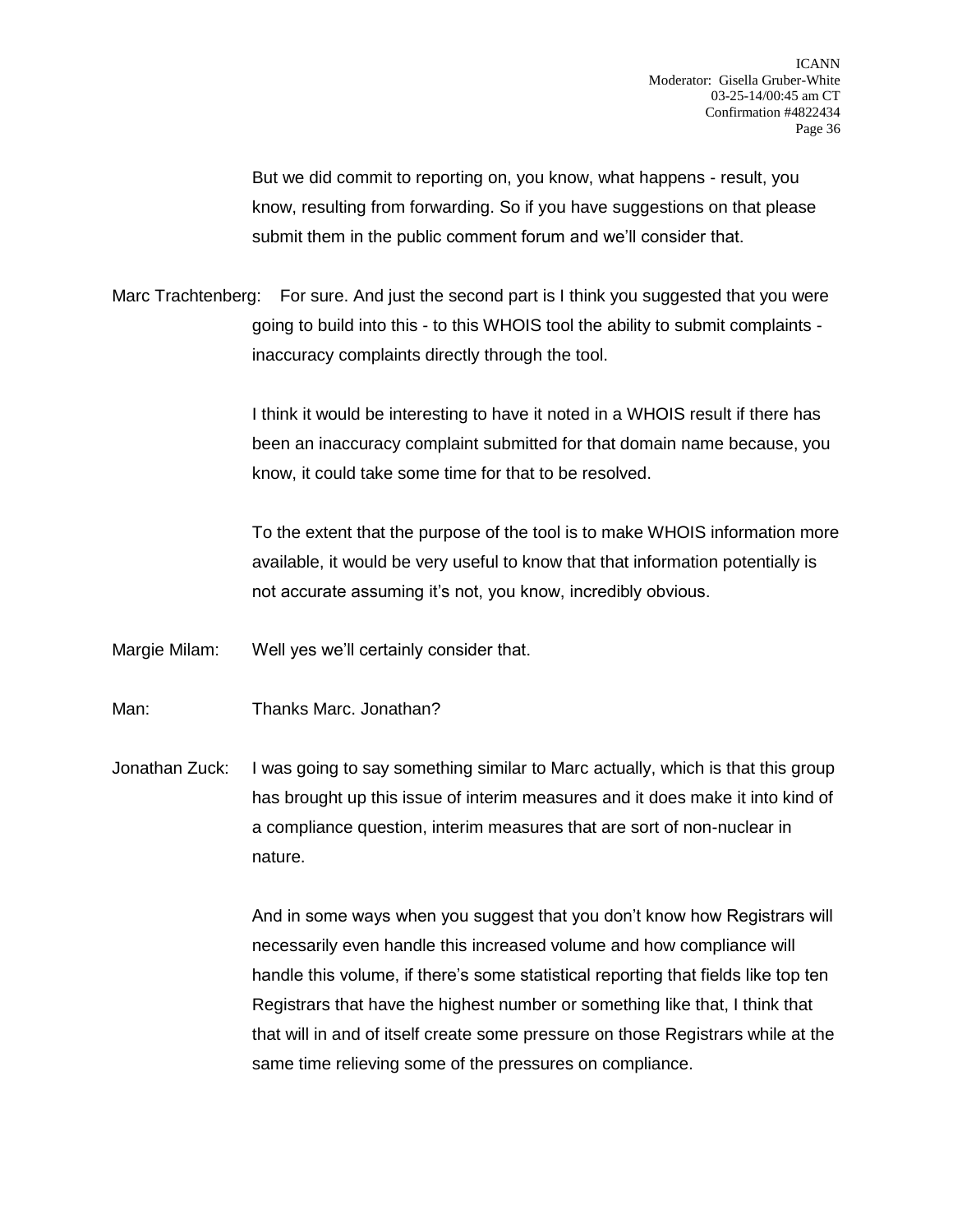So, I mean, I know you're trying not to - you're trying to walk a fine line obviously vis-à-vis compliance, but I think a lot of people in this room are very interested in seeing the role that this tool might play in the compliance context.

And one of those is essentially a name and shame exercise that's something shy of the more formalized processes that compliance goes through vis-à-vis noncompliant Registrars.

And in that same vein those of us that are curious about metrics associated with these things would be interested in seeing goals - once the statistical analysis is in place seeing a goal set for changes in WHOIS data accuracy so that we can judge policies and practices, et cetera that are put in place to address inaccuracies to see if they're working.

And I - so, I mean, I think both of those are things that this group would be interested in seeing.

Margie Milam: And that's - certainly the thinking behind the tool in the first place is that everyone knows we're doing these lookups and there's follow up actions required that hopefully over time, you know, behavior will change and we'll see an increase in accuracy rates so that would be consistent with that. We'll certainly consider that.

Man: (Cutter)?

(Cutter): Well first thank you for good work so far, although there is a detail that is not solved in your report. It's meeting with another Working Group. There's actually someone waiting for your final solution.

> It's the Translation and Transliteration Working Group. And I just wonder if you have any recommendations or comments for us based on what you have seen so far.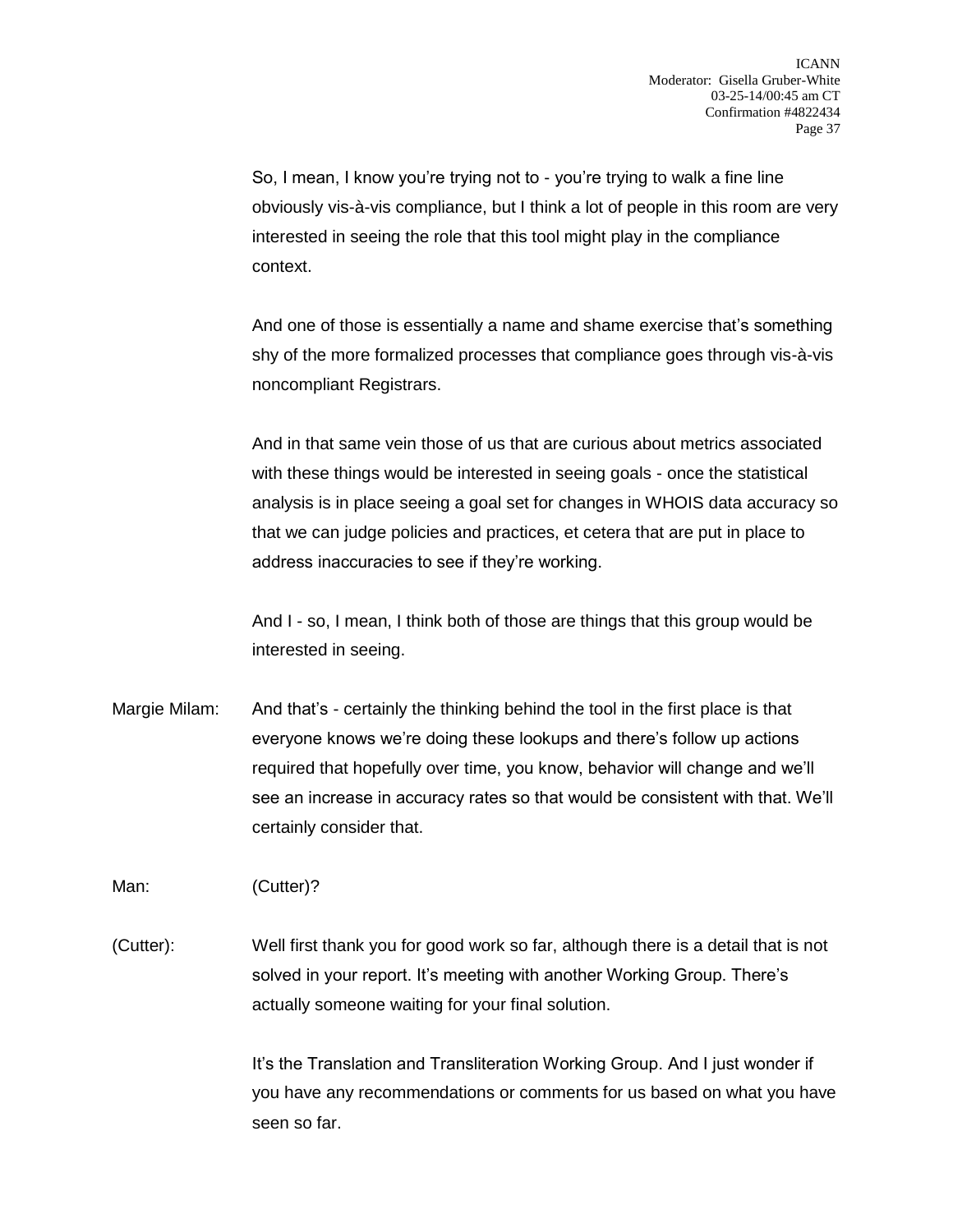ICANN Moderator: Gisella Gruber-White 03-25-14/00:45 am CT Confirmation #4822434 Page 38

Margie Milam: The issue of translation and transliteration is very complicated. Even the Expert Working Group from, you know, I also staff that group. And essentially I'm deferring that discussion to the group that the PDP is doing.

> The - just so you know the WHOIS Review Team recommendations included making reports on, you know, that relates to internationalized registration data.

> So whenever the policy gets developed and implemented we will be expanding this system to also be able to, you know, check accuracy rates in non-ASCII, you know, records and so it's a tough question.

Man: Okay we're going to close the queue there in the interest of time.

Kristine Dorrain: Oh wait.

Man: Oh there's just - oh I'm sorry. There's - there is a remote participation question from Michael Graham. "If this is not being built as a compliance tool, are there separate efforts to do so? Is this merely for a study of the metrics?"

Margie Milam: The, I mean, I guess we could ask that question to Maggie. I don't have insight into what systems they're developing. But it's more than metrics because as I mentioned we are forwarding the records to Registrars for action and going to - we'll be reporting on the results.

> So it's kind of a mix - a quasi-mix and I think probably the best person to ask about compliance tools would be Maggie and I'm sure she's probably talking speaking to you later maybe.

Man: Yes.

Margie Milam: Okay. All right. Thank you very much for letting me speak to you about this.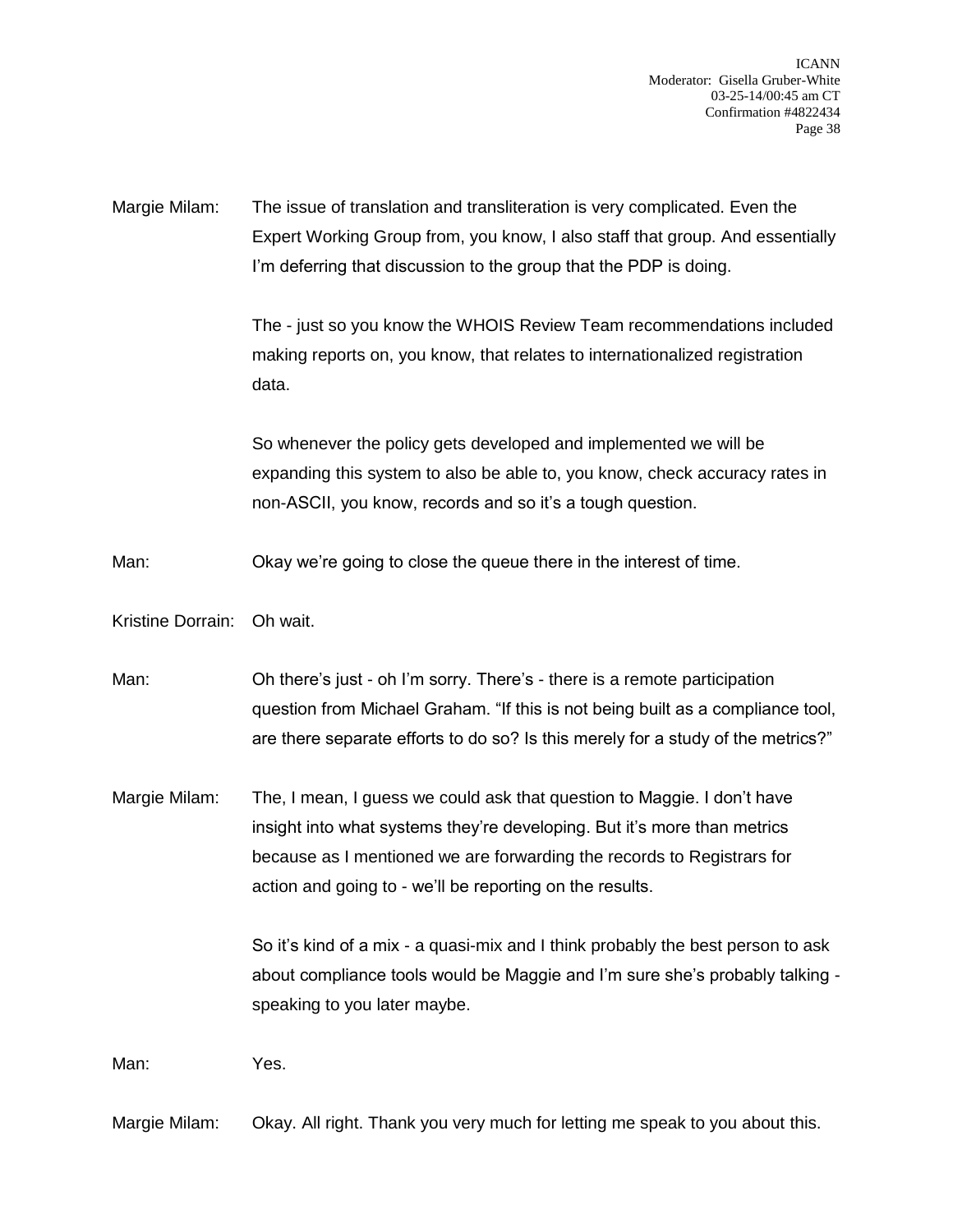ICANN Moderator: Gisella Gruber-White 03-25-14/00:45 am CT Confirmation #4822434 Page 39

Kristina Rosette: Thanks very much Margie.

Man: Going to take a minute to get the slides uploaded so...

Kristina Rosette: Oh come on.

Maguy Serad: All right, good afternoon everyone. My name's Maguy Serad and I'm from Contractual Compliance. With me in the audience I have Owen Smigelski. Owen's role has expanded to oversight of all the Registrar areas.

> We've shifted - we've changed some roles and we thought that we needed to bring more focus in our team based on all the activities that we've been having lately.

Also with me in the audience I have Sumi Lee. She's mostly focused on the Registry space but Sumi is also very knowledgeable in Registrar. We have Nyoung Chang and Roger Lim from the Singapore office.

Very brief presentation and then we'll open it up for Q&A as we do usually. Our global presence is now in Singapore and Turkey so compliance is open six days a week, 24 hours a day based on the time zone differences.

And this has been very - a major step for us finding the right talent in the right locations. And we have the foundation to where now we can truly perform our function in a consistent and efficient way, consistent across the process, consistent across the communication, the templates, the tracking and the correspondence.

Since we last met we have completed all of the 2013 RAA and new Registry Agreement readiness. What I mean by that is if you've been to our Web site actually I heard Steve - and sad not to see you in the office Metalitz, but he's provided us already input on some of our learn mores.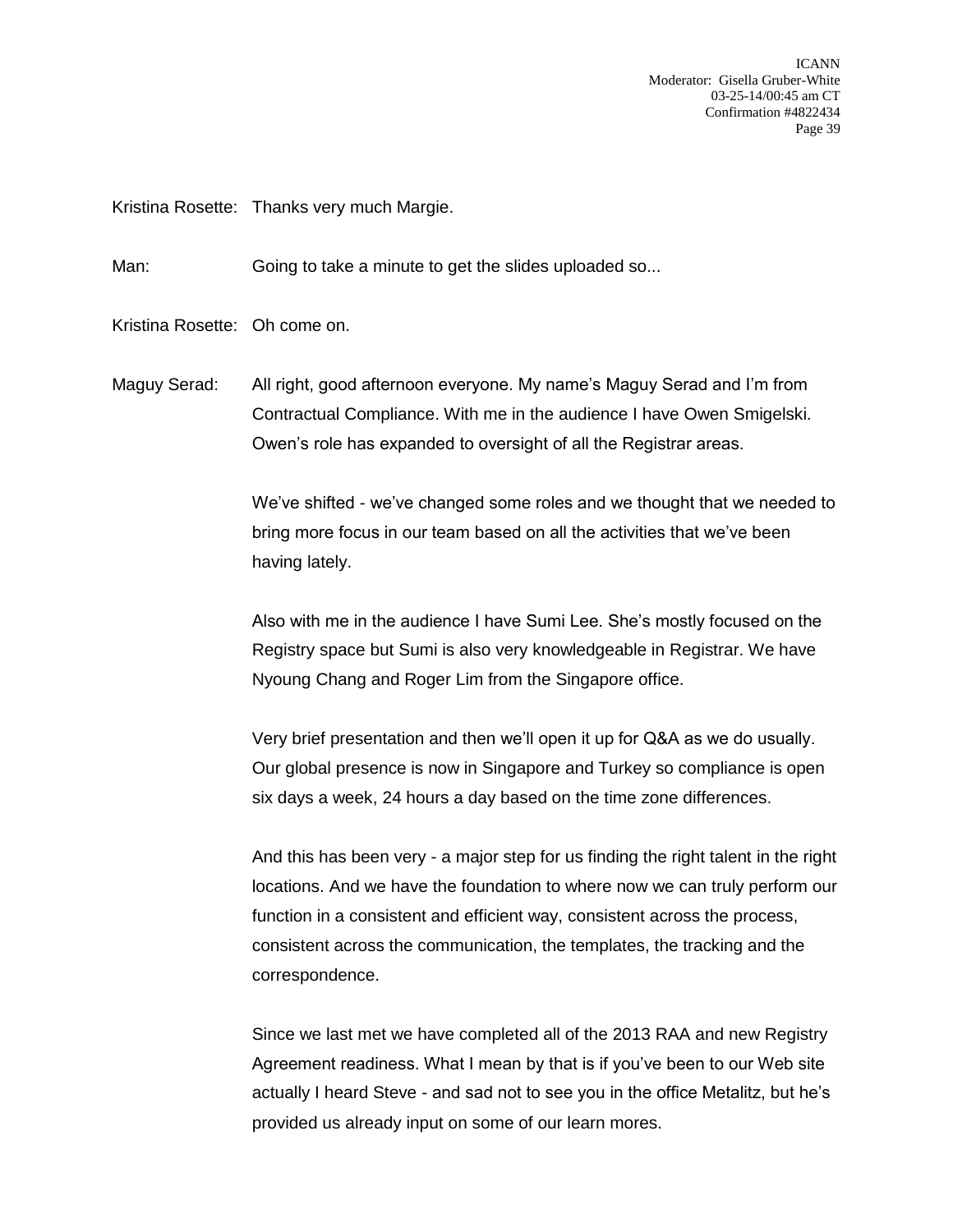But we have built all the Web forms needed to receive complaints from the ICANN community or to receive reports. We also have built all the learn mores, which are another way of saying frequently asked questions.

We have the templates for the communication for the notices and the inquiries all put together. Staff has been trained. As we all know training is ongoing because it - it's going to be built as we receive and continue to work in this space.

The learn mores are in the process of being translated to the six UN languages. Our audit program in Year 2 is in progress. By ICANN 50 we will present to the ICANN community our audit report Year 2, and also we will be presenting to the ICANN community what is compliance doing in preparation for the audit plan and the details of the audit plan for the new Registry Agreement.

If you are familiar we're a WHOIS inaccuracy submission. On our Web site you can submit single complaints. You can submit multiple complaints. That's - actually we've labeled that one Kristina's complaints.

And then we also have the bulk WHOIS inaccuracy submission, which is an authenticated access provided to those interested parties that have to contact us.

They have to share with us what is their reason they want to do it, and we review and validate it and give them access. It allows them to upload a file. Initially we started with 100 complaints per user per week to ensure quality, because quality is really important from a workload balance, but also to ensure that the users are comfortable with the tool and how it all works together.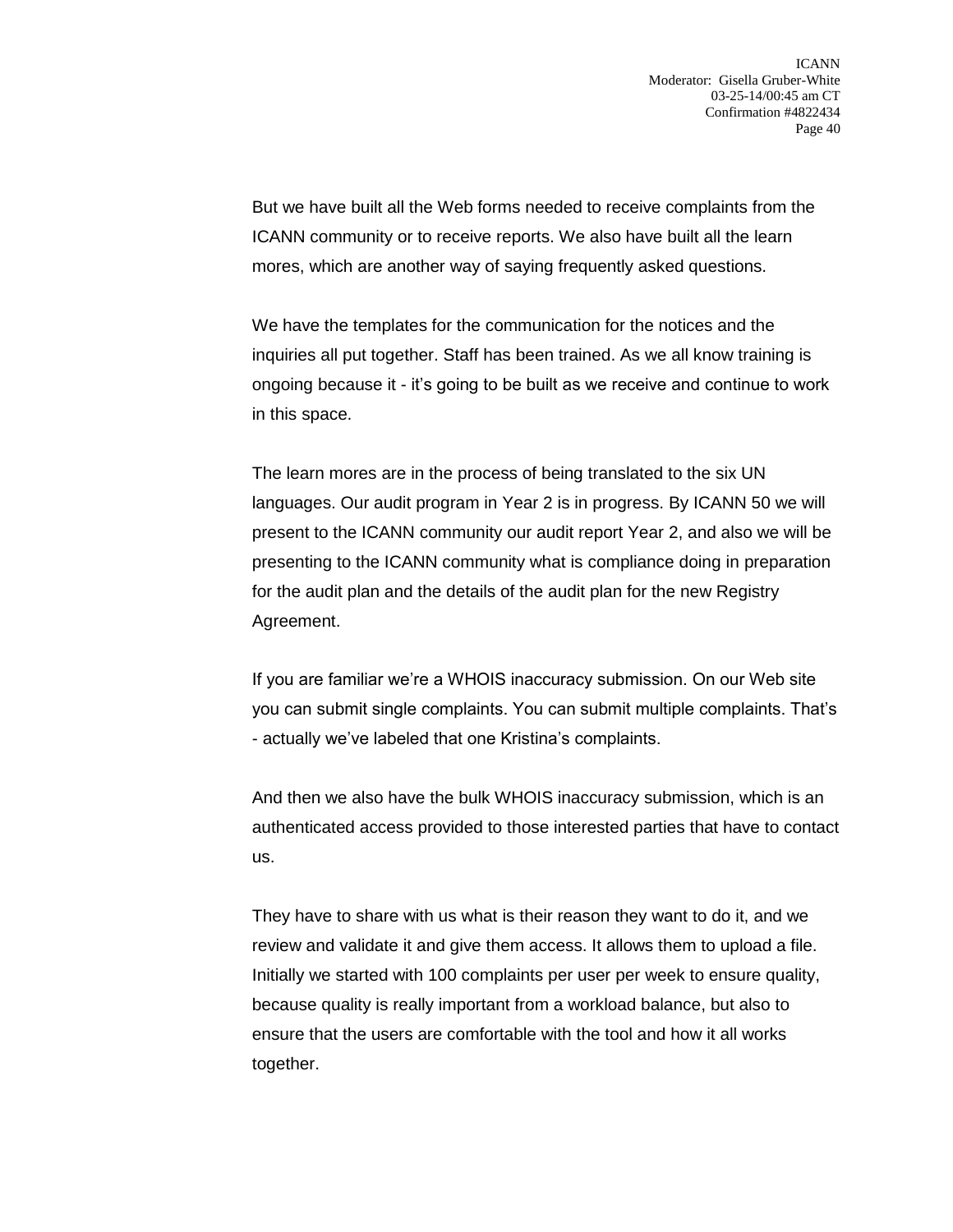We have had requests increase and now it's increased to 300 users per week. All these complaints go through the same process. We do track them bulk versus individual because you want to just see the statistics, where we are, what's - where's the usage and where's the traffic coming from, but they do go through the same process and the same scrutiny and validation.

I think in this forum or its hallway conversations last time we were - there was some audience here interested in knowing what and how we close - what are the closure codes associated when we close complaints.

Whether we close them at the beginning or we close them at the end there was some interest on what is - what are those closure codes and what is the percentage, and we've provided those slides for you.

We will not review them but if you have questions let us know. I wanted to share with you a few slide here. Jonathan this is for you. Learn more in My ICANN Web page views.

You know, sometimes we have people say, "Well why are you doing all these learn mores? What's the value? Well where is it going?" We've seen really value in that.

First of all a lot of learn mores have directed our ICANN community to the right places, because they now can read. "What is it? I think I need to file this."

But when they read more about it they are more informed and it directs them, but most importantly now look in the last two months the Web views we've had on the learn mores, and we have received some what I call feedback to improve it or to improve the language or some questions about it.

On the bottom is their Web page views related to the compliance metrics that we have under My ICANN. With this I'm going to turn the mic to Owen. What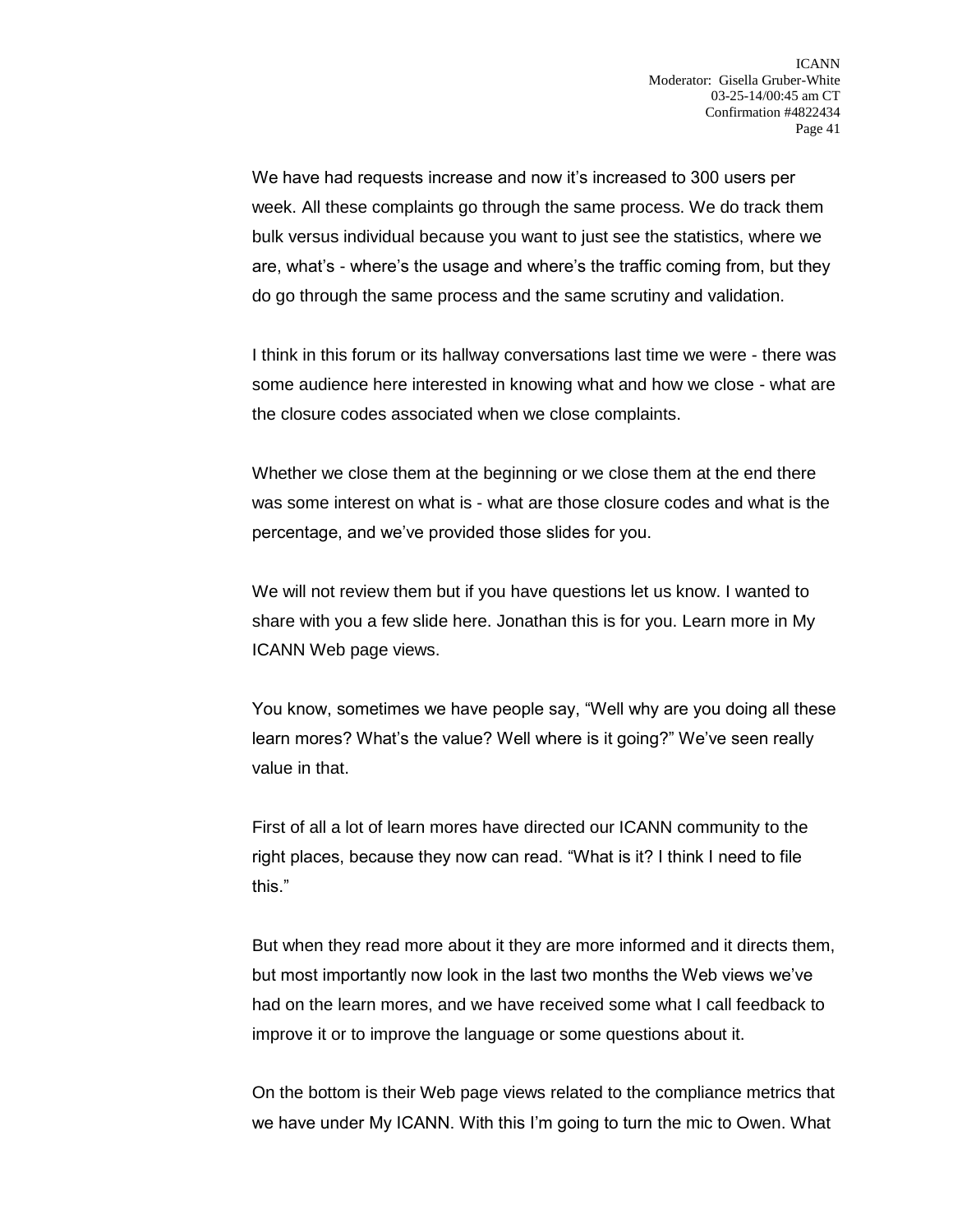we're bringing to this audience are topics related to compliance and enforcement as it relates to the enhancements due to the 2013 RAA.

We want you to be aware of what are these, what are we doing and then we'll open it up for questions.

Owen Smigelski: Thank you Maguy. So the 2013 RAA, more specifically the WHOIS accuracy program specification, has significantly more requirements for Registrars and we are certainly seeing growing pains at least internally for Staff who had to do a lot more training on this as well as Registrars.

> And if anybody was at the Registrar Stakeholder Group session this morning, now they heard a lot of that. So we are making the Registrars do additional things and as well as show us the steps that are being taken. So one thing that is in there is that email addresses must be verified or re-verified at the time of registration, as well as when there's a WHOIS accuracy complaint even if the complaint is not about the email address itself.

> So if there's a complaint about an address, a postal address, the email must be re-verified as well too. Another addition in there is that domain names must be suspended or the Registrar must do a manual verification if there's no response from the Registrant.

It used to be that they could just say that the reasonable steps was to send an email, but now they actually do have to do something or suspend it. We're going to keep the first notice to be 15 business days.

The 2013 RAA does away with business days and everything is calendar days. There's 15 calendar days that they must take action with regards to WHOIS verification and validation, but just due to timing and weekends and things like that we're going to keep it at 15 business days.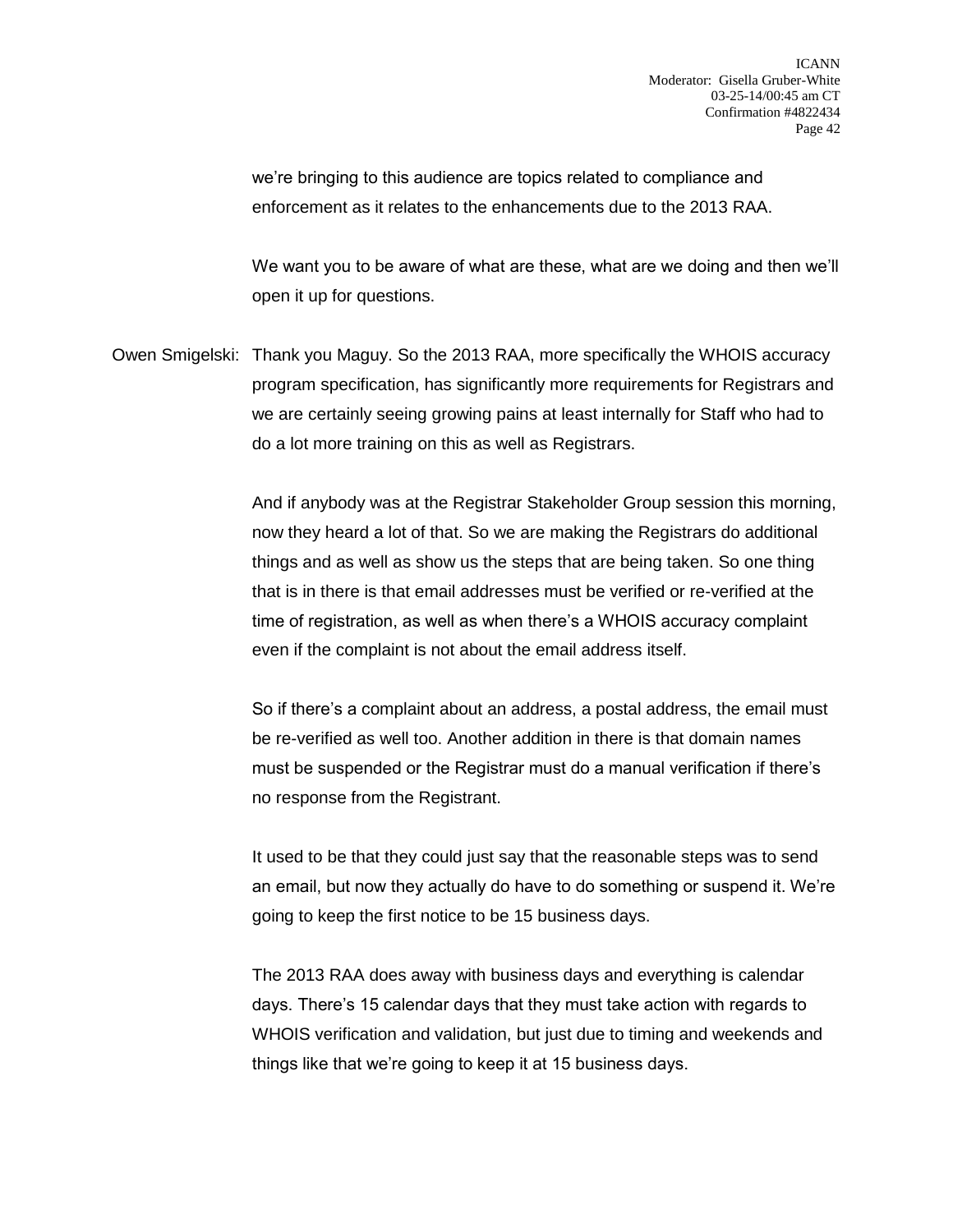However starting with the second notice we will inquire why the Registrar did not suspend the domain name if it has not been corrected or has not been suspended at that point.

And so for the WHOIS inaccuracy complaints there's now two parallel tracks that the Registrars must do and this slide illustrates that. There's a WHOIS inaccuracy complaint about whatever address, telephone number, any tech admin Registrant.

The Registrar must verify the email address and take steps to investigate the complaint. So you see on the left side the - there must be an affirmative response from the Registrant for the email verification.

And previously it was acceptable to just send an email and say it didn't bounce. Now there must be an affirmative response from the Registrant, a phone call, clicking a link, replying to the email and absent that the domain must be suspended.

The other track - these are the three responses that compliance is looking for from the Registrar. One, that the WHOIS was updated and validated. For now that means just that each field is validated as required by the WHOIS accuracy specification.

The cross-field validation is not there yet. That's part of a separate Working Group and what that'll mean is that it'll check to see if it's a street, is it in the city, in the country, et cetera.

But for now it just checks to see is it a correct, proper format. The other option is that the Registrar can suspend or that the Registrar can verify it correct and validated.

So each of those two parallel tracks - if there's no response by the 15 calendar days the Registrar must suspend the domain. Another thing we've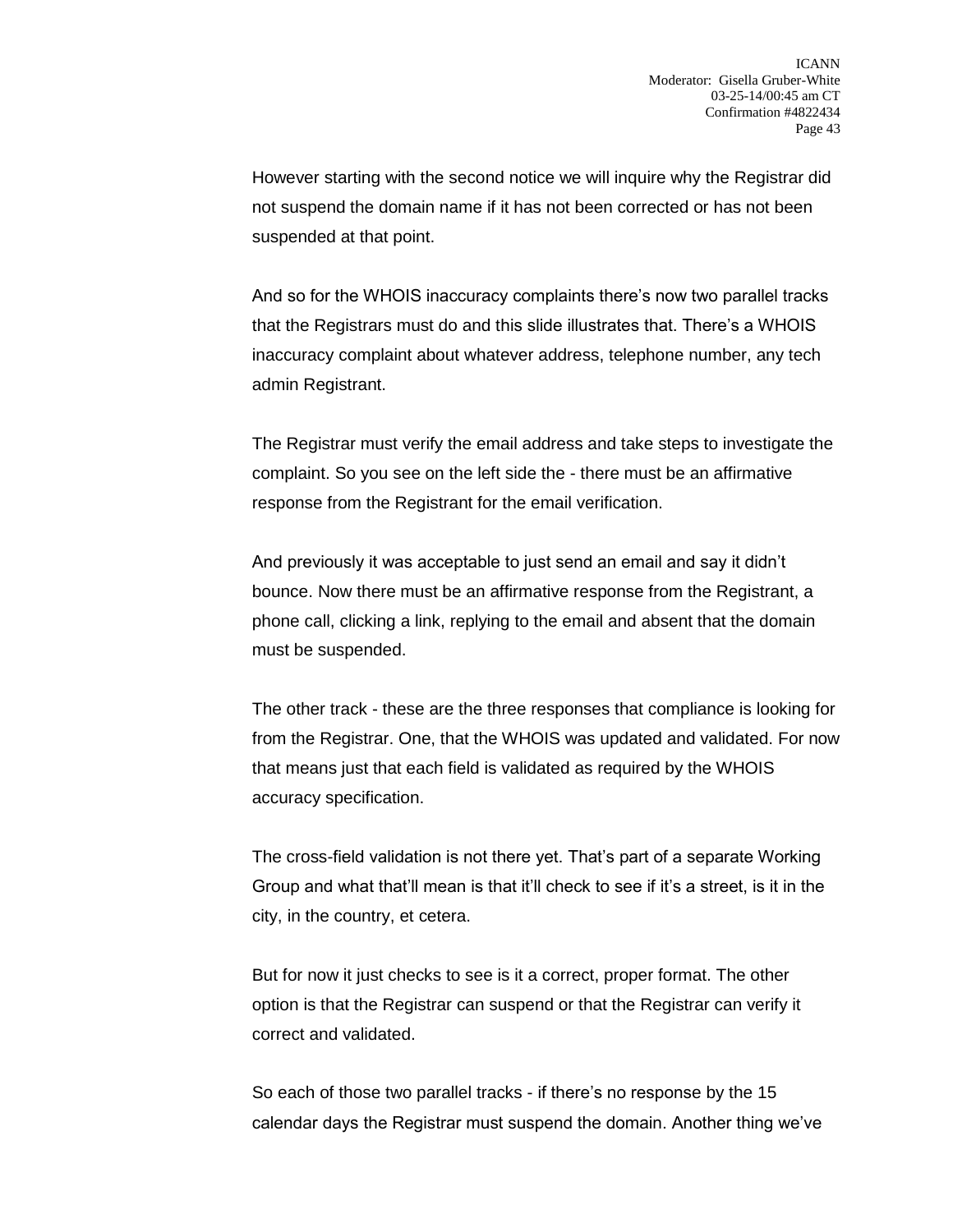been seeing some increased issues with is that - the differences between the privacy service and a proxy service.

There is a specification now in the 2013 RAA about this. It's temporary until the Privacy/Proxy Working Group comes up with something before the 2017 deadline.

But what we've been seeing is some confusion regarding what is a privacy service. That must actually show the Registrant's name versus a proxy service where that is the Registrant's and it licenses the domain to a beneficial user.

And so we've been doing a lot with regards to WHOIS inaccuracy complaints of getting those resolved and addressed to actually either show the actual Registrant, or making sure that it is a proxy service that is a separate legal entity from the Registrar.

And additionally the - those - that information must be verified and validated for the 2013 RAA. Another thing that the 2013 RAA has is abuse reports. There's two components to Section 3.18.

The first part - that Registrars must accept abuse reports. They must have an email address on their Web site. The WHOIS output must have an email address and a telephone number.

Registrars must take reasonable prompt steps to investigate and respond appropriately. It's not something that they can just sit on and not do anything.

What we do look for when we have these kind of complaints is did the reporter provide specific information for them to take action? And just of note this is - has to deal with complaints - abuse complaints that are outside the scope of the contracts or the consensus policy, so it's not appropriate to make a trademark report for an abuse.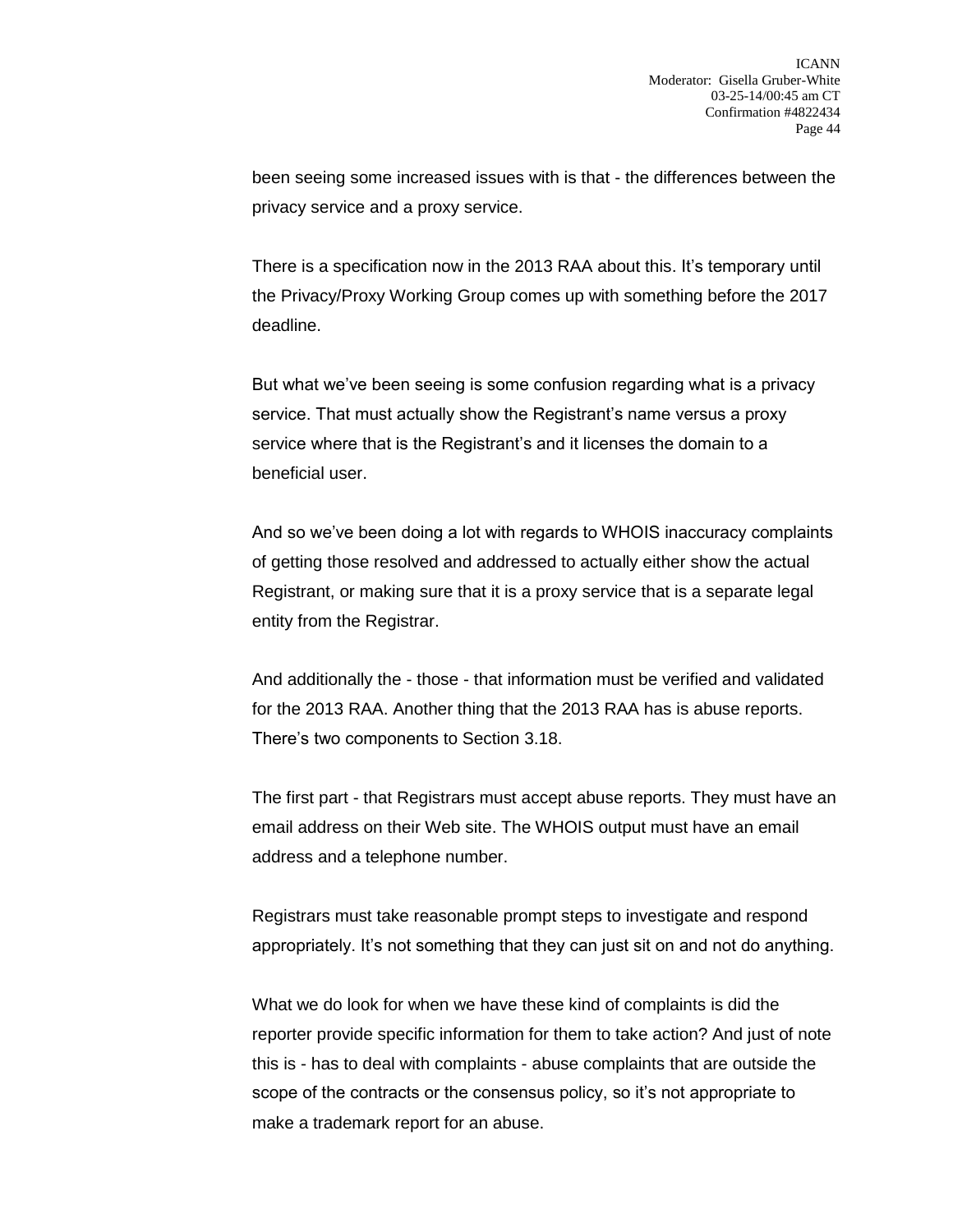That would still have to go through the UDRP. There's also some law enforcement. They have special access, you know, different - they have different access numbers and the Registrars have to respond within 24 hours for that.

Next slide. This is just a summary of the 12 new complaint types that we've built into our ticket processing system, and there's links on there to the references to all the different sections that that - of the RAA that covers those.

Maguay Serad: We've also attached a slide for the Registry complaint types that exist today on the Web site, and they all have associated learn more for your reference. With this I wanted to just remind everyone if you're really interested in the compliance program, you can hear it all in depth tomorrow.

> We have an hour and a half session of which the first 40 - 30 minutes to 45 minutes Staff will present to you much more detailed information about the activities, the trends, the data that we saw since the last meeting and then we will allow a 45 minute session for question and answer.

So if you're available and - please join us. With that I would like to turn it for questions Kristina.

- Kristina Rossette: Great. I'll go ahead and take a queue. All right, I see Greg. I see Jonathan. I see Paul. Anyone on the phone? All right, let's go ahead and start with that and I'll revisit the queue.
- Gregory Shatan: Greg Shatan. This is somewhat of a specific compliance question but it relates to an issue that's been a matter of ongoing discussion in the IPC based on at least one specific example of this.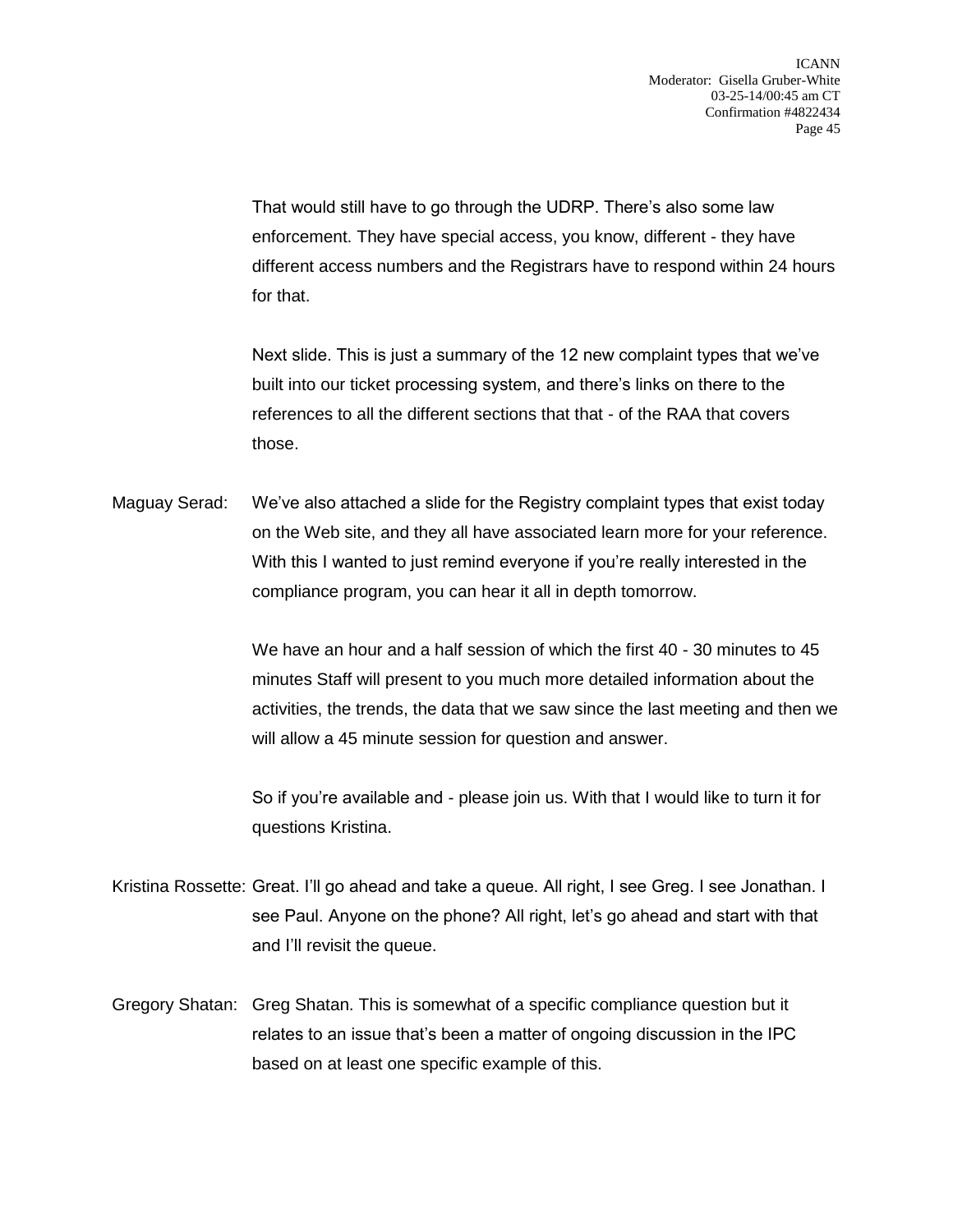Noticed potential Registries offering basically jump the line pre-sunrise priorities, which don't seem to be, you know, allowed by RAA or rather by the RA.

You know, as a specific example one of the three Dot Sucks applicants, which is offering a \$25,000 sunrise - well is also offering a \$2500 trademark priority, pay right now, even though they're only one of three in the contention set.

And if you pay the \$2500 now you will be allocated the domain name before the trademark priority even starts. This strikes me as out of compliance, yet another version of kind of gaming the system here and perhaps getting enough money for a nice Caribbean vacation.

I don't know if they're forced to put that kind of money in escrow or if they can put it into their general operating budget. But the whole thing just kind of smacks of, you know, wild gamesmanship.

I don't know if this is a question of maybe they're complying with the letter of the contract and maybe it met - maybe the fact that they haven't - that they're only an applicant, they don't have a contract doesn't really matter but the whole thing kind of sucks. Thank you.

Sumi Lee: Hi. This is Sumi Lee for the record. We don't get into the pricing aspects obviously because we're compliance. We're not part of what happens at that level.

> But if it is an issue related to the contract and the provisions in the contract, certainly you can submit a complaint on our Web form and we would look into it and address that.

Gregory Shatan: Putting aside the pricing issue what about the issue of offering a trademark priority before the trademark sunrise?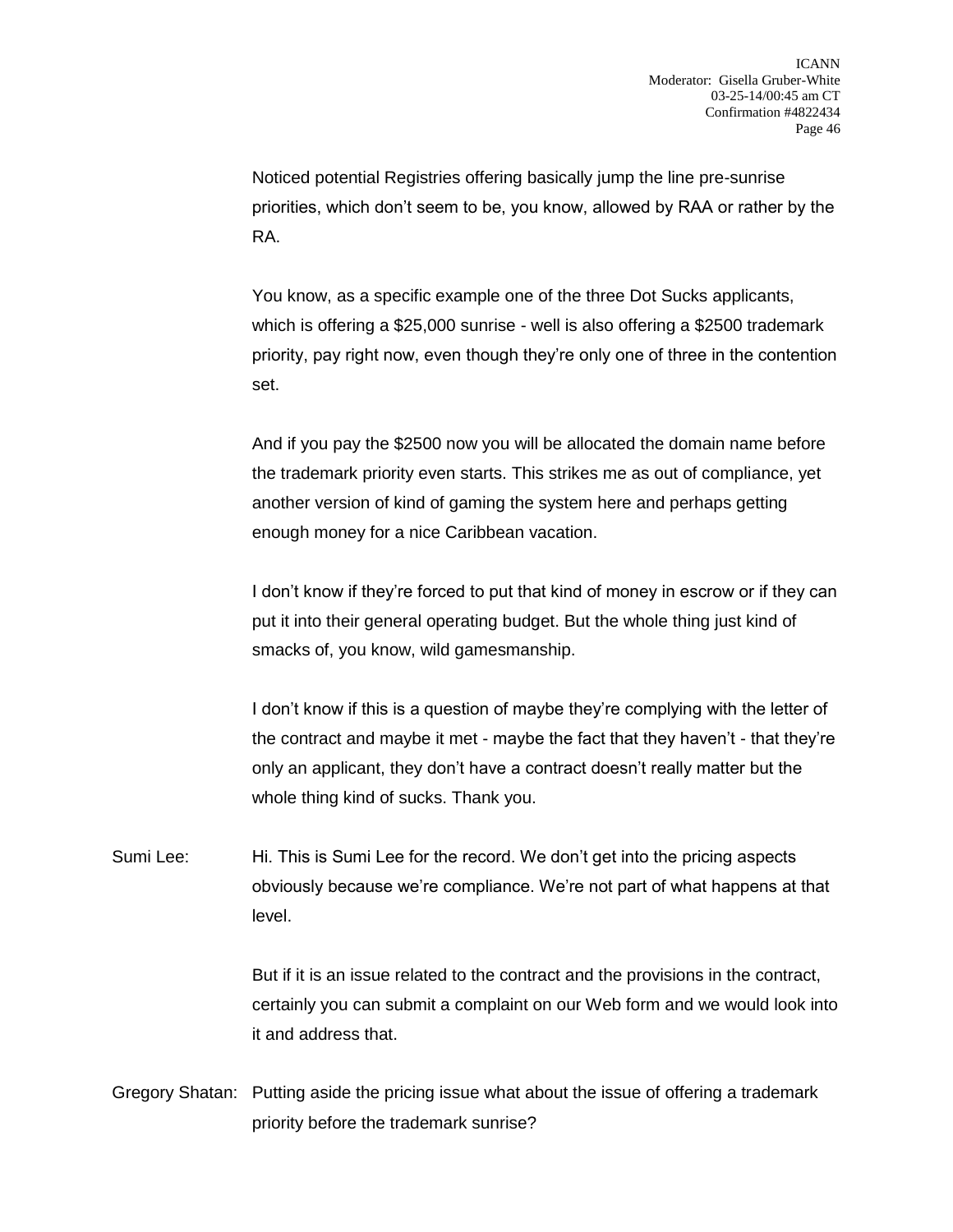ICANN Moderator: Gisella Gruber-White 03-25-14/00:45 am CT Confirmation #4822434 Page 47

Sumi Lee: Well like I said if it's a complaint and you have facts to support it then compliance would look into it.

Gregory Shatan: You can put it up on the screen if you want.

Sumi Lee: Oh. Well...

Alex Deacon: This is Alan. I think you're talking about an applicant in a contention set that has not yet signed a contract.

- Gregory Shatan: That's correct.
- Alex Deacon: So there's nothing we can do until it's a Contracted Party.
- Gregory Shatan: Okay.
- Alex Deacon: There's it's outside of our...
- Sumi Lee: Ethically.

Gregory Shatan: I'll have to wait for the pots to hit the shores before we can cure it.

- Sumi Lee: Or you send it to Julie Brill.
- Kristina Rossette: I think the next person in the queue is Jonathan and then I had Paul McGrady. Go ahead Jonathan.
- Jonathan Zuck: Hi. Thank you for devoting a slide to me. I appreciate that and I guess what you were showing there was that lots of people are reading your FAQs, right. That was the point there which I think is really good, because I know that part of what you've discussed in the past is that a lot of compliance issues might come down to coaching and better education and things like that.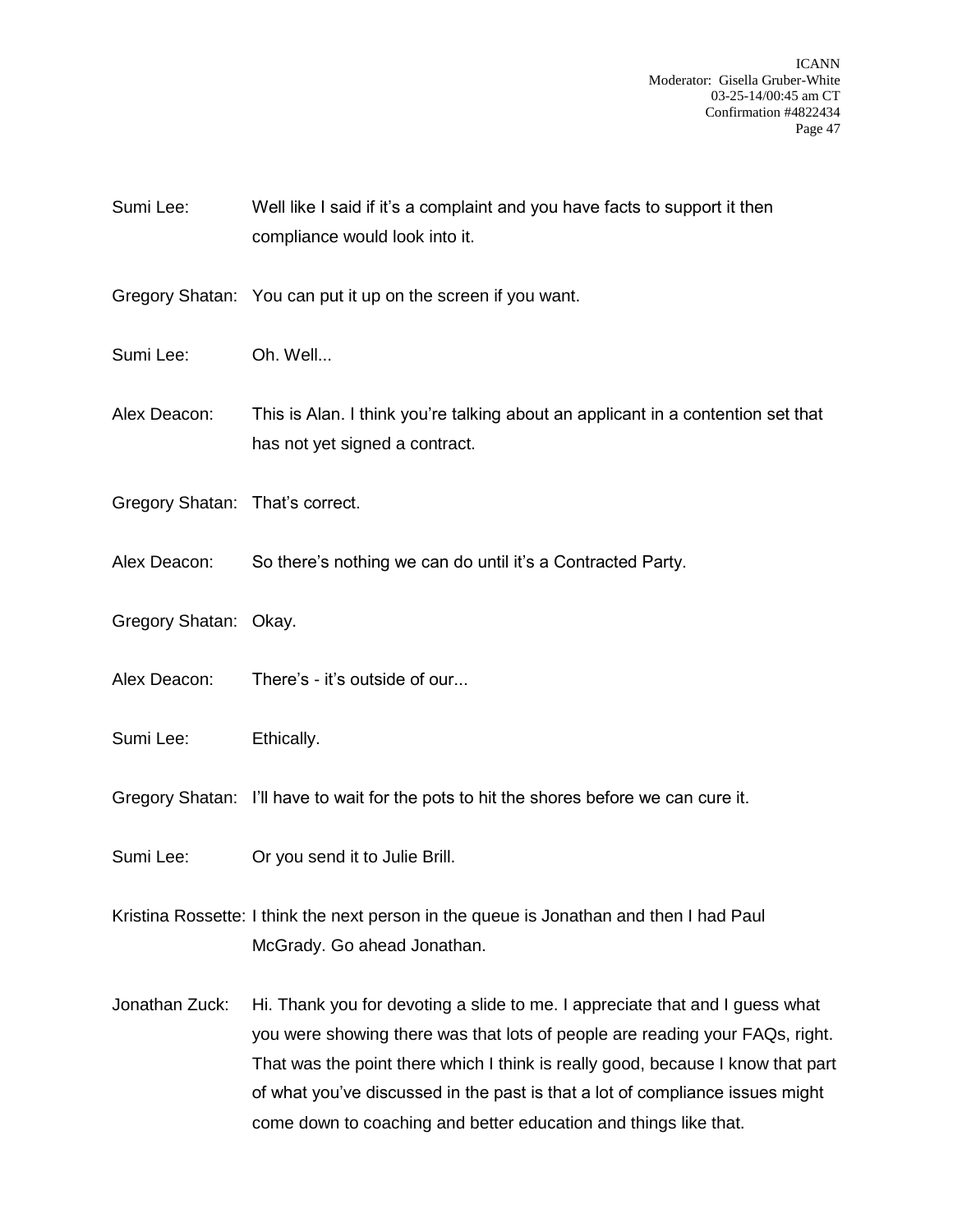And so I - I'm excited that you're building those tools to do that. And I guess I'm going to say what I've - I always say because that's how you become Metrics Man is by repeating yourself - is that I'd be really interested in looking at some benchmarks for some of these kinds of complaints and processes and the response to these things so that we can get a baseline of how they're doing, and then set objectives for improving them and then compare those the results to those projections.

That's really what I'm after more so than just this live data, which is this notion of, "Here's where we're seeing problems, right." I know at one point you were showing that there were differences geographically for example, and so one can identify that that was a problem.

So then I'd be interested in, "Here's what we're going to do to try to tackle this problem and this is what we hope will be the impact on those statistics. And then a year later we look at that and see if it worked and if it didn't then here's our new plan," and that's really more what I'm trying to get at.

Kristina Rossette: Paul and then Alex.

Paul McGrady: After a number of years the IPC has finally figured out not to put a microphone near my feet. Two questions and one's just come out of this recent conversation.

> Is - and this is just purely for my own edification. ICANN's taking the position that the Registry - the applicant terms and conditions are not a contract.

So if you have an - will you - with the Dot Sucks applicant it looks to us like they've gone off the reservation a bit. Hey there is a contract isn't there or not?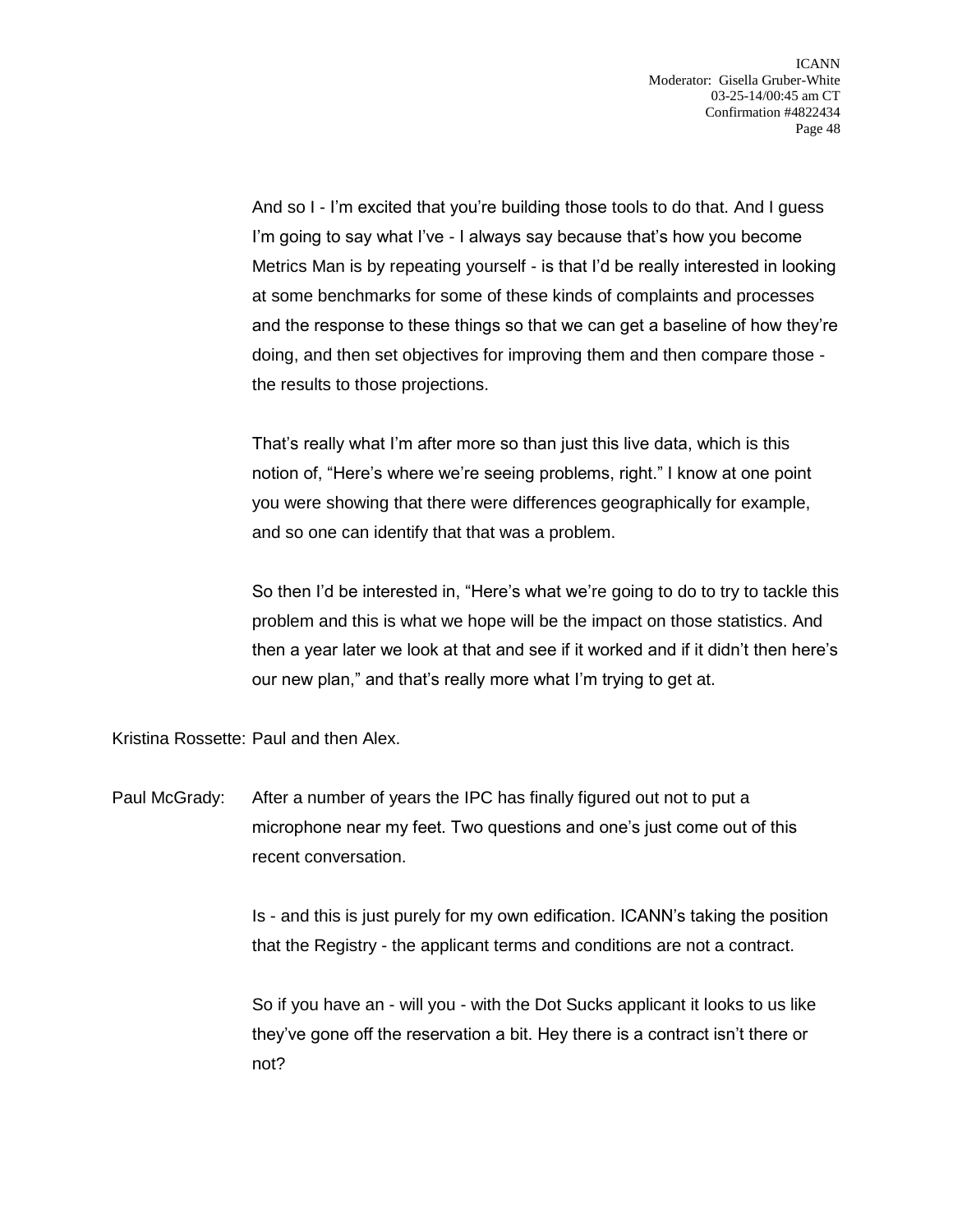Maguay Serad: So it's - look we're answering from our scope. I don't know what is before. Once a contract is signed and they become - they get delegated then we are in fact - Krista is - Krista do you know - can you answer Paul's question? Well we can get back to you Paul if - Kristina can you - somebody's transcribing. You can send us that question. We'll follow up on it.

Paul McGrady: Okay thank you because I'm pretty sure I saw some...

Maguay Serad: Yes.

Paul McGrady: ...contracty looking things in the application process.

Maguay Serad: So basically once we submit the compliance report they're still applicants. They submit a compliance report. It's reviewed. They pass that process then they get to the signing of the contract.

> When they sign the contract and they get delegated that's when we become effective and we start enforcing the contract.

Paul McGrady: So any contract with ICANN by an applicant is not part of your...?

Maguay Serad: That's not what I'm saying. I'm speaking on behalf of compliance's scope. So we need to get back to you on the any contract signed by an applicant before, you know, as an applicant.

Paul McGrady: Okay.

Maguay Serad: So when we speak of a signed contract and contractual compliance they're no longer an applicant. They are now a Registry operator or operating a TLD.

Paul McGrady: Right. But the Registry Agreement is I think the second contract that's involved but okay.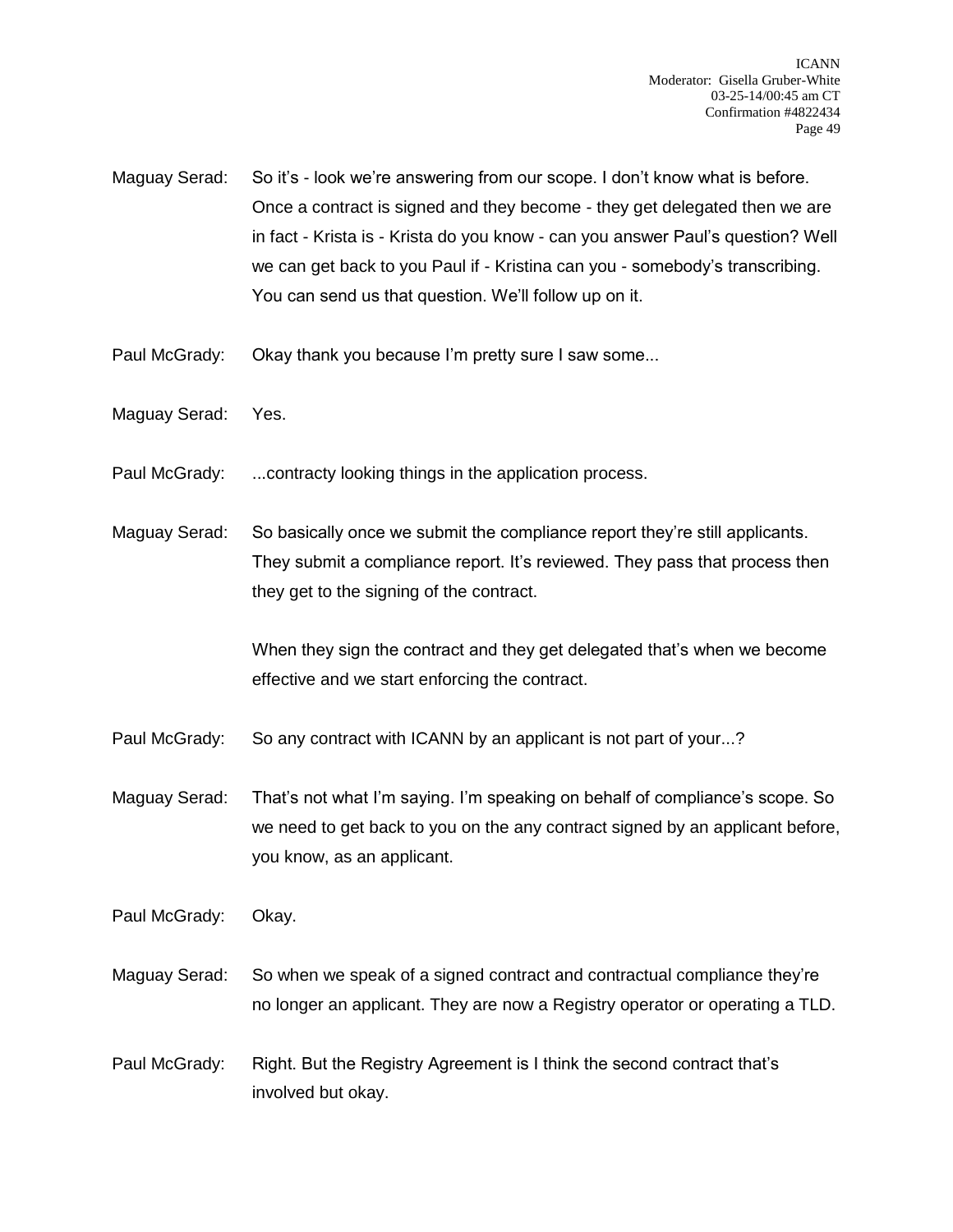ICANN Moderator: Gisella Gruber-White 03-25-14/00:45 am CT Confirmation #4822434 Page 50

Maguay Serad: Yes.

Paul McGrady: Okay. Marc's raised his hand. No I have a second question but I'm curious about what Marc's question is because it may relate to this specifically.

Maguay Serad: Well let's just keep it going.

Paul McGrady: Unlikely. Okay, and then secondly this has to do - this is much more mundane. Closures - who - how does that work? Are they reviewed by somebody before the closure because I've gotten a - since Buenos Aires I've gotten a - I got a closure notice where it said, "We've closed your fake WHOIS complaint and the reason for this is quotation marks."

> And so I wrote back and said, "I don't know what quotation marks means." And then it was reopened and now the domain name is suspended, so is there a - how does that work? Is there - who's pushing the button?

Man: Yes I can speak to that. The - if you're - talking with regards to the WHOIS inaccuracy complaint our system - part of the functionality in the automation is for those complaints - it does periodically check to see if the domain has been suspended.

> And if it's removed from the DNS then that satisfies the complaint and it will close automatically, and that closure notice does go out just for those ones that are auto resolved.

> All the other ones that are done manually are selected and chosen by Staff and then that's processed out. You've had the lucky opportunity of catching one of our glitch - hiccups as we were doing a process.

> The - we did some recent patching and it was identified that was going out. We did an emergency patch and that is resolved and you should not encounter that anymore.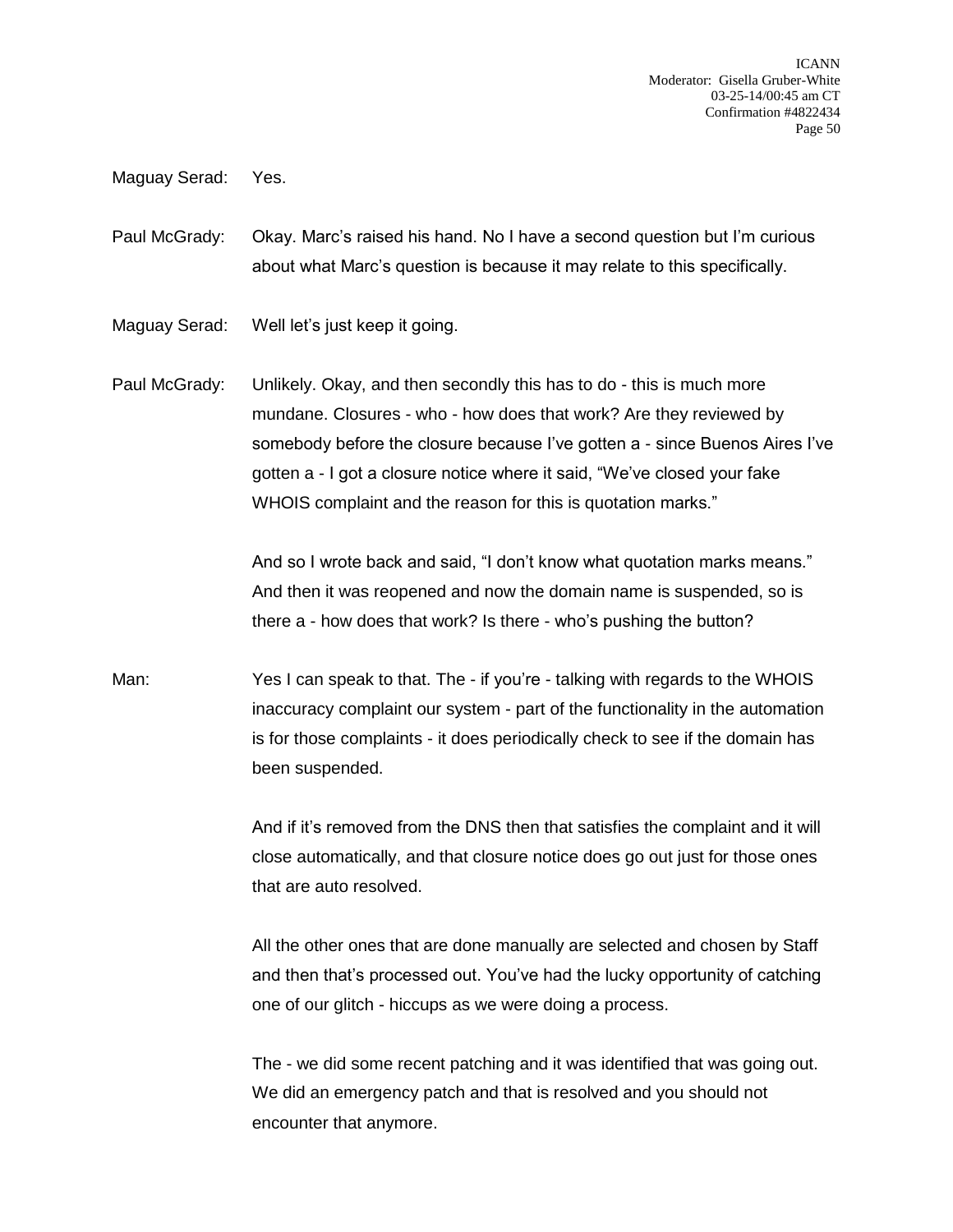If you do rather than replying to the ticket, please forward it to [compliance@icann.org](mailto:compliance@icann.org) because we don't really necessarily go back and look at the complaints that have been closed.

But if you do see something like that or there's something operationally that's being - we do a lot of testing before this stuff rolls out but sometimes, you know, those things do happen.

Paul McGrady: I'm merely earning my title of canary in the cage.

- Kristina Rossette: I have Alex, Marc. I'm going to put myself in the queue. Is there anyone else that wants to be in the queue? Okay Claudio and Karen and then we're going to close the queue. Wait, anybody behind me? No? Okay.
- Alex Deacon: Hi. My name is Alex Deacon. I'm wondering if you could tell us what compliance is doing to enforce the pick specifications.
- Maguay Serad: It's a hot topic of this ICANN meeting. You know, we always look at what's the ICANN message here. So for the pick enforcement as, you know, we've been talking about it we're working directly with the DNS engagement team, because from a business perspective they've laid out the procedures.

And if you've read the pick DRP it kind of steps through all the steps - what it takes. You know, a report is filed with compliance. Compliance reviews the report and then it's with the Registry - 30 days to work it with the reporter.

So if I may just stick at a big level and then I can turn it to Sumi. Compliance is doing two things. Think of it of what we call a proactive approach, which will be us going and picking, basically reviewing or auditing the TLD on their picks.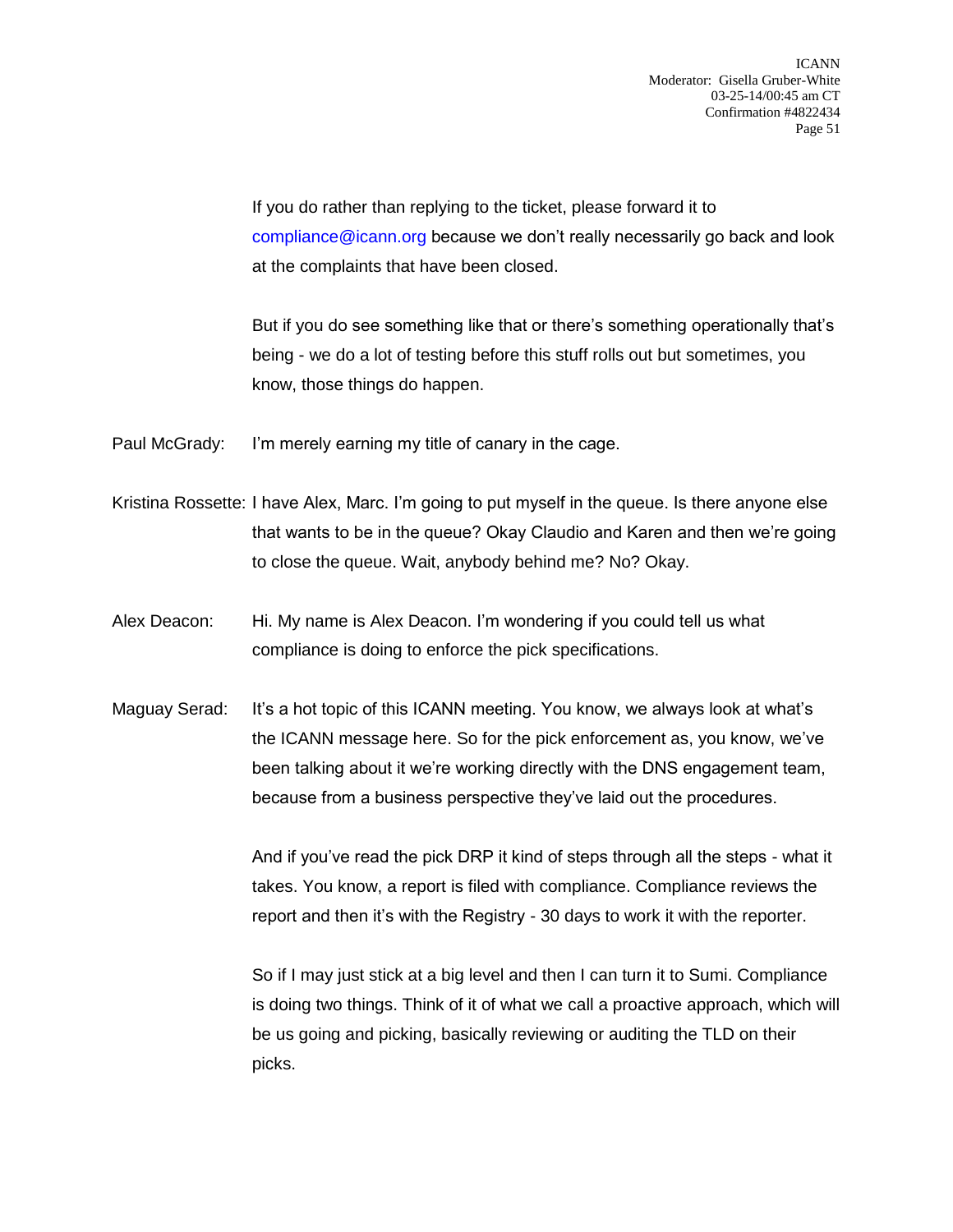That's one approach and in this trimester we're finalizing that plan, and we plan to initiate a few of those reviews to see how in compliance they are with it.

Another aspect is when we receive a report of a noncompliance in the pick then we will follow up and follow through per the reported process to ensure that it gets into compliance. Do you want more specifics and what would you like to know?

- Alex Deacon: No I think that's fine. I mean, and this process is available and up and running and - now.
- Maguay Serad: Yes.
- Alex Deacon: Now.
- Maguay Serad: Yes. What we're working on again and to be transparent we focus any time we have an in use kind of an issue or a problem we refer to everything in complaint sites, okay.

Even we generate complaints to ourself. When the process of monitoring or reviewing or sometimes one complaint can lead to something else and we explore and investigate, we create tickets.

The reason we do that - again for consistency, for tracking and for process efficiency there, but what we do also is we always focus on what's public facing.

It's really important to allow the ICANN community to reach into compliance and let us know of an issue. That's our very number one focus. After we stabilize that and launch it then we focus on the audit.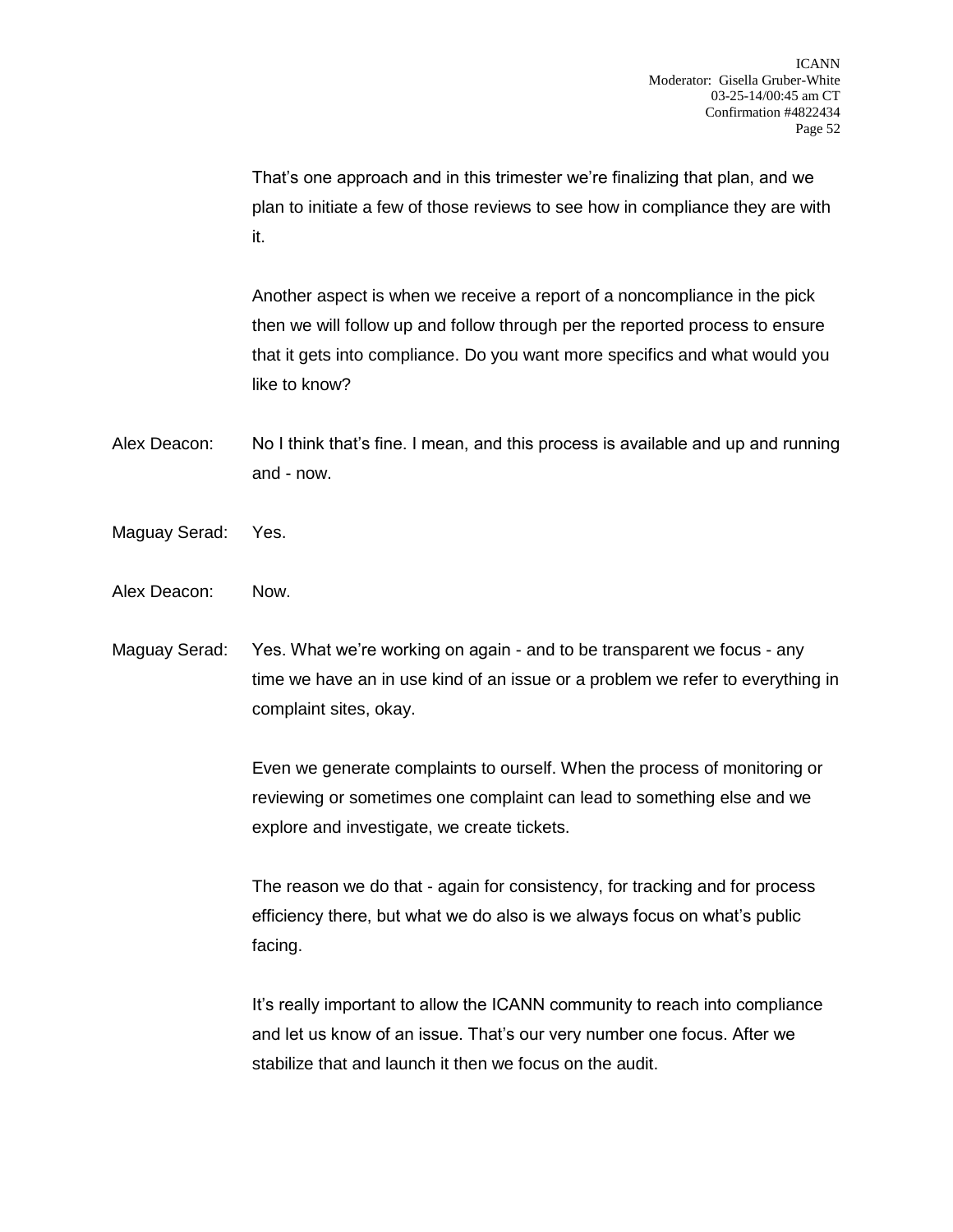Now validation is consistent because once you start validating on a complaint side, building the audit plan and the audit program it stems from those. So right now what we're doing is building an audit plan.

We're going to detail it for the new Registry Agreement but a subset of that audit plan will be an audit of the picks. And by ICANN 50 God willing we'll see you there and we will share.

We're going to have a very intense audit session reporting as I said at the very beginning on the Year 2 audit, but also reporting on what are the activities for the new Registry Agreement audit plan, and pick will be a subset of that.

Alex Deacon: Okay thank you.

Kristina Rossette: Marc you're next.

Marc Trachtenberg: Marc Trachtenberg, Winston & Strawn. So ZACR which is the applicant for Dot Joburg, Dot Durban, Dot Capetown - and this is an issue that I've raised before at ICANN although to be fair not to compliance - they have publicly announced for some time now that they're offering an alternative to the Trademark Clearinghouse, which is clearly prohibited under the RPMs and the Registry Agreements.

> ICANN has confirmed that that's not prohibited but this has been out there for many, many months. There's this public claim on their Web site that they're going to offer this. You know, what if anything will compliance do about this issue?

Sumi Lee: Oh is this working?

Kristina Rossette: Yes.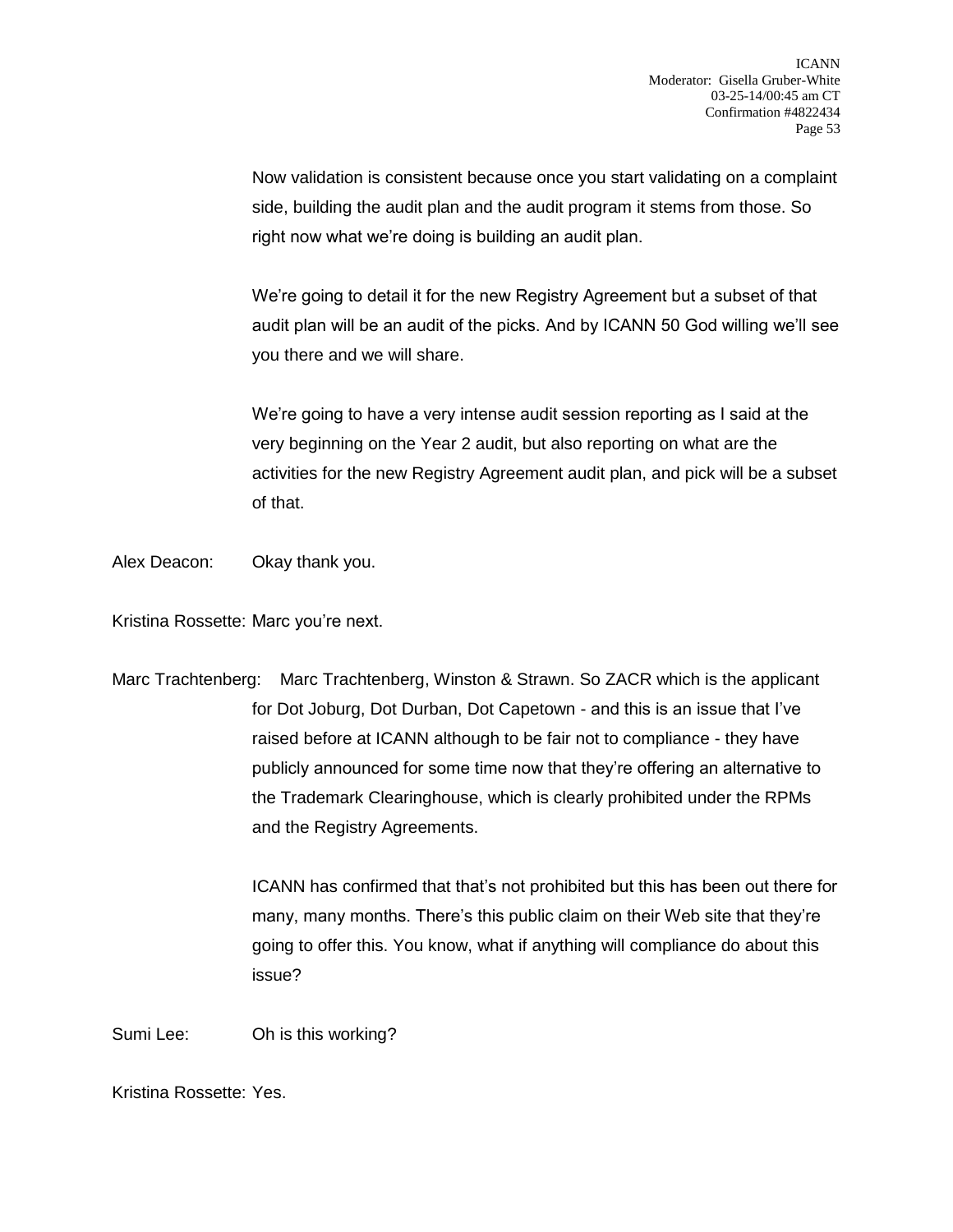Sumi Lee: Okay. Could you repeat the question about - or the last part of your question?

Marc Trachtenberg: I was just asking what compliance will do about this situation since they're clearly in violation of the RPMs and the Registry Agreements.

Sumi Lee: Well we haven't heard - we haven't received a complaint about that and I'm not sure...

Marc Trachtenberg: Just - didn't this constitute my complaints?

Sumi Lee: Sure.

Marc Trachtenberg: All right.

Sumi Lee: We'll submit a complaint on our Web form. I'm not...

Man: The implication though that unless you guys receive a complaint that you won't - you cannot take action on a specific issue? I'm just trying to understand.

Sumi Lee: I don't think it's so black and white that way. I think what we're talking about is we have to follow a process so that we are accountable of the community and to IPC and all the other Stakeholder Groups.

> If we don't have documentation and a way to track that particular complaint, when it came, who complained about it, what the allegations are, you know, I'm sure most of the - all the attorneys or all of - everybody in here knows that you have to have evidence and this is the way that we track that.

> So we're not doing it to make it difficult for you or minimize the severity or the time issue involved. It's more about our accountability. So if there is a genuine issue - well even if there isn't, you know, we are here to investigate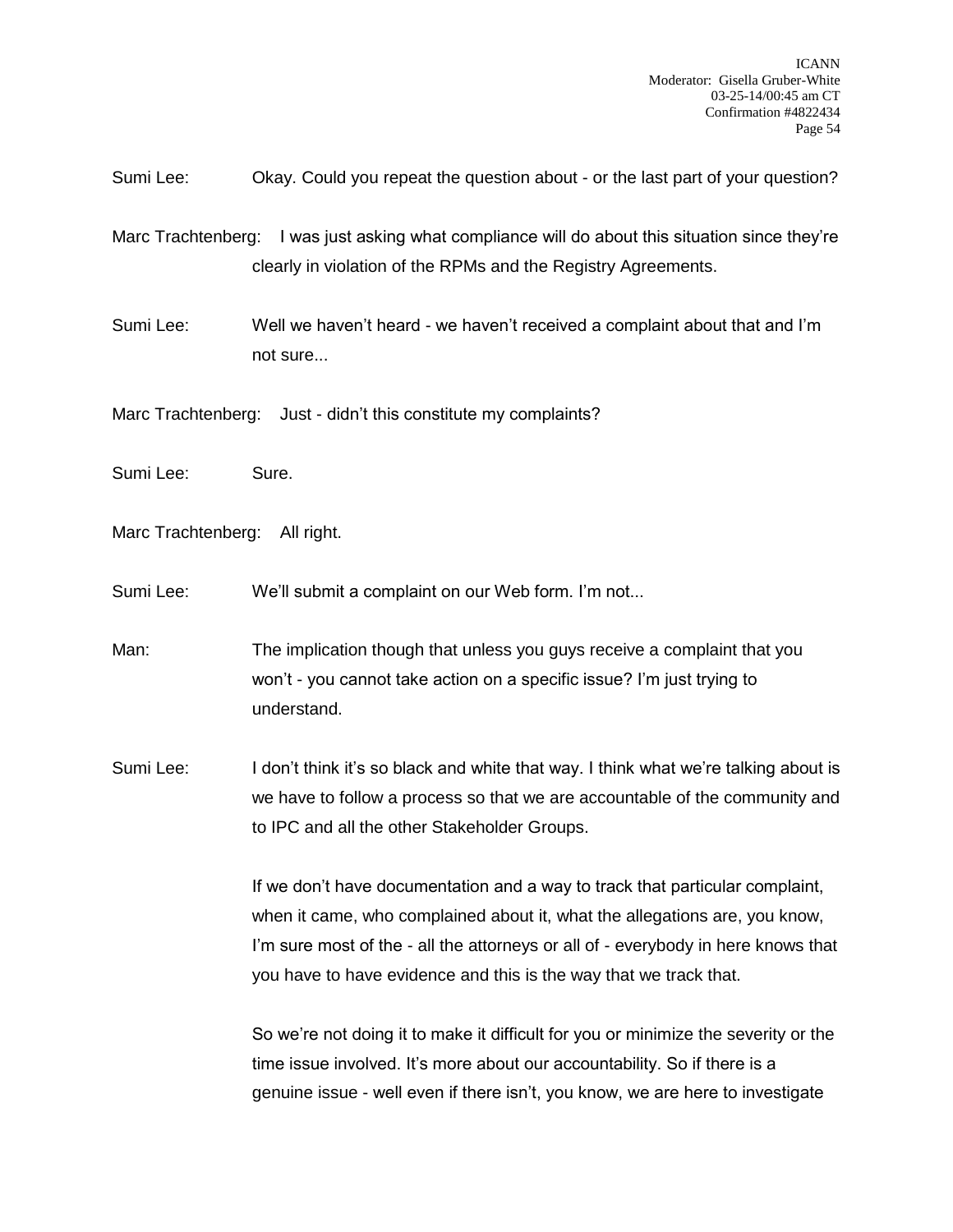and analyze whether there's a valid complaint and that a violation of the contract occurred. So if you...

Maguay Serad: So basically let us know. It's like do we have to file - it's not a question of filing a complaint. It's a question - would - how would we know about this? You're more - you're closer to the issue.

> Now unless we're running an audit - conducting an audit then we can identify those more proactively. And like I said the audit program wouldn't, you know, it's not there yet.

> So if you discover and you find out issues of that nature closer to your area or interest and concern, please let us know. And the way to let us know is to go on the icann.org Web site and file a report or a complaint.

If there is not a category there that's clearly obvious to you, first of all let us know - that feedback that we've received like I said from many people.

Sumi Lee: Sure.

Maguay Serad: But there is a way. Send an email to [compliance@icann.org](mailto:compliance@icann.org) and we would respond to you. We would personally enter the complaint and do it.

Sumi Lee: And definitely Marc if a Registry operator - or if they're violating the terms of their Registry Agreement of course that is an action or a compliance action that can be taken and we would not, you know, dismiss that.

> But there's - there are only so many hours in the day and so many Staff members. Even if we are working many difficult hours into the night we can't keep track of everything that's going on like with the Trademark Clearinghouse. So we would appreciate the community's feedback and your input, okay.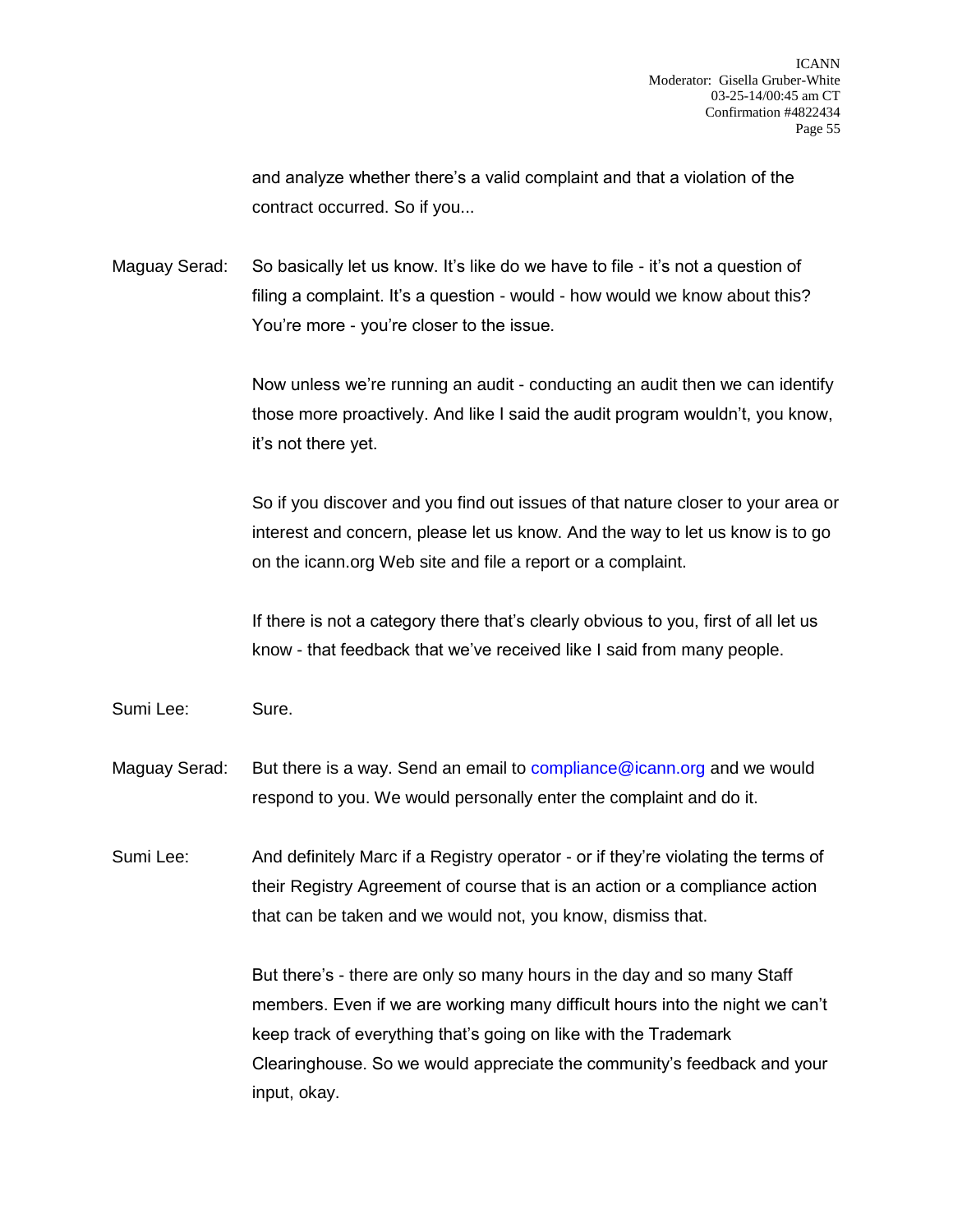Kristina Rossette: All right. I'm going to take myself out of queue. This is the last call for questions then we're going to close the queue. Can you stay because I know we're actually over your time? Do you have to be somewhere else?

Maguay Serad: Yes we have a meeting.

Kristina Rossette: Okay. All right. Why...

Maguay Serad: It's our road show day today.

Kristina Rossette: Okay so why don't we do this? I had in the queue Karen, Claudio, Steve, Jonathan and Greg. Well you can do five minutes? All right. Karen why don't we stick to the queue and then whatever questions we have folks, they'll just have to I guess email them to Maguay.

> And why don't you copy the IPC list so that that way we all see what the question and answer is? Karen go ahead.

Karen Lentz: So really quickly I had a point about the applicants not being subject to the compliance. I think that this - that's a huge problem because - and a huge hole because the - it then kind of reeks of we're not going to take action until the genie is out of the bottle kind of a thing, because with Dot and ZACR for example they, you know, once they're approved and they launch this alternative Trademark Clearinghouse and, you know, they're, you know, accepting pre-registrations possibly and all of these things, you know, then how do you rein all that back in?

> You know, so I think there probably needs to be a mechanism - maybe Paul's suggestion that they're already contractually obligated to ICANN is, you know, something we don't know, right.

But, you know, I think that needs to be addressed and looked into. And my second point also quickly is, you know, there are a lot of pre-registration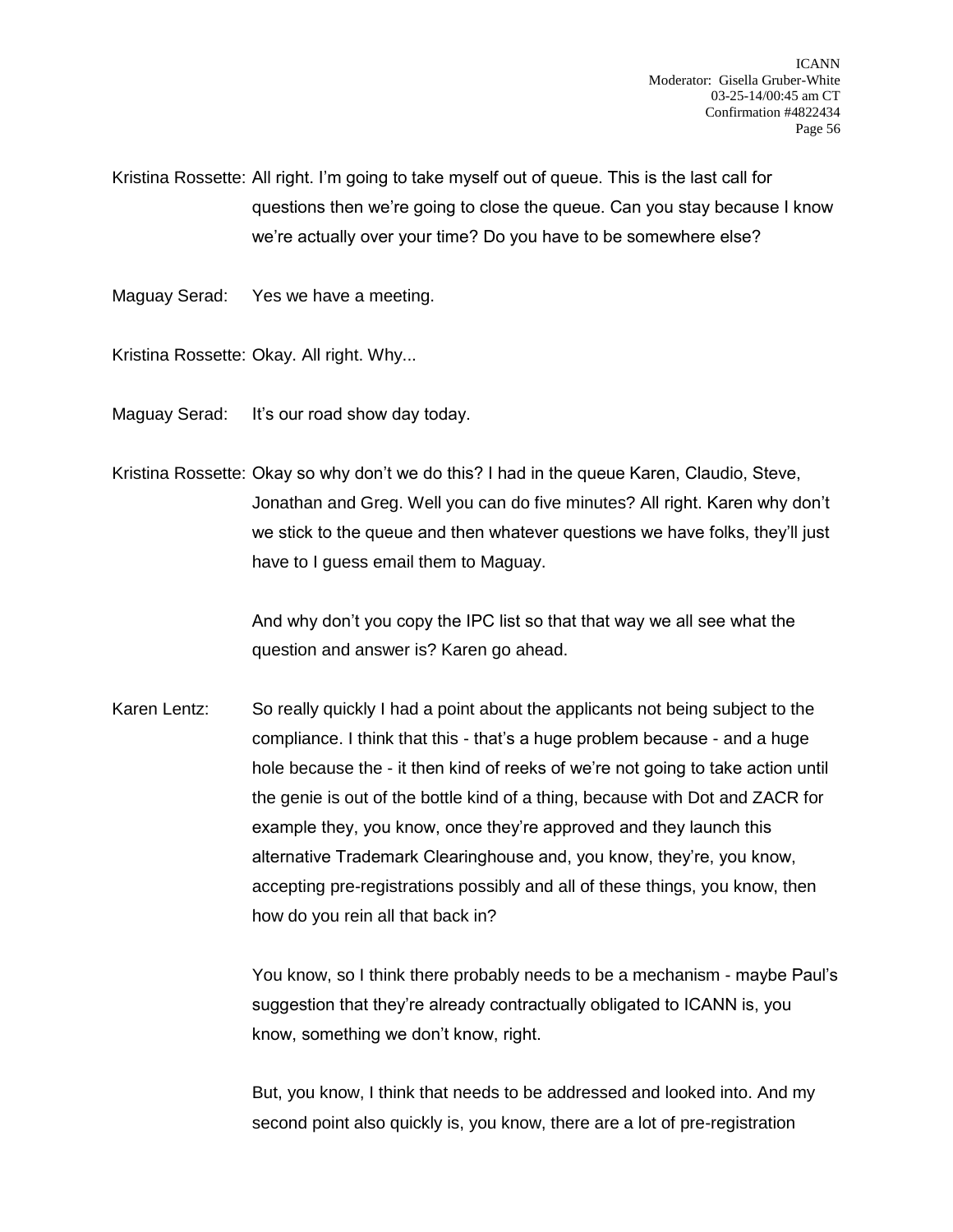schemes going on at the Registrar level where they give a kind of alternative trademarks claims notification, which is noncompliant with the trademark claims notifications that we agree to in the RPM requirements.

And I know that there have been complaints submitted to ICANN compliance yet it's still going on. And that also kind of reeks as a genie out of the bottle thing because it's like you have to do a notification for what, every single registration that gets through that doesn't have a claims notification?

I'm not sure why it hasn't been stopped yet and so I'm wondering what compliance's solution is for that to stop the flow of these kind of inadequately notified registrations. Thanks.

- Maguay Serad: We're not seeing a flow. We have some reports on that and we have been able to follow up. There are some that is still in review. You know, that's - I don't have any more to add to that.
- Karen Lentz: But there's no way to stop put the hold on or I mean the practice on hold while you look into the complaints you've received? You're just going to allow them to keep doing what they're doing until you are done with the complaints?
- Maguay Serad: So they have not been breached so we're still reviewing and a lot of the times it gets corrected and it becomes into compliance. So are you talking about the bigger picture or a specific - again we - I don't think - I'm not sure that we need to hold?

And if they have signed an agreement, unless they've been breached and they have not cured their breach we can't take it to another level of enforcement.

Karen Lentz: Our point is that the trademark claims notifications that they're giving are in breach and that's the process that needs to be put on hold.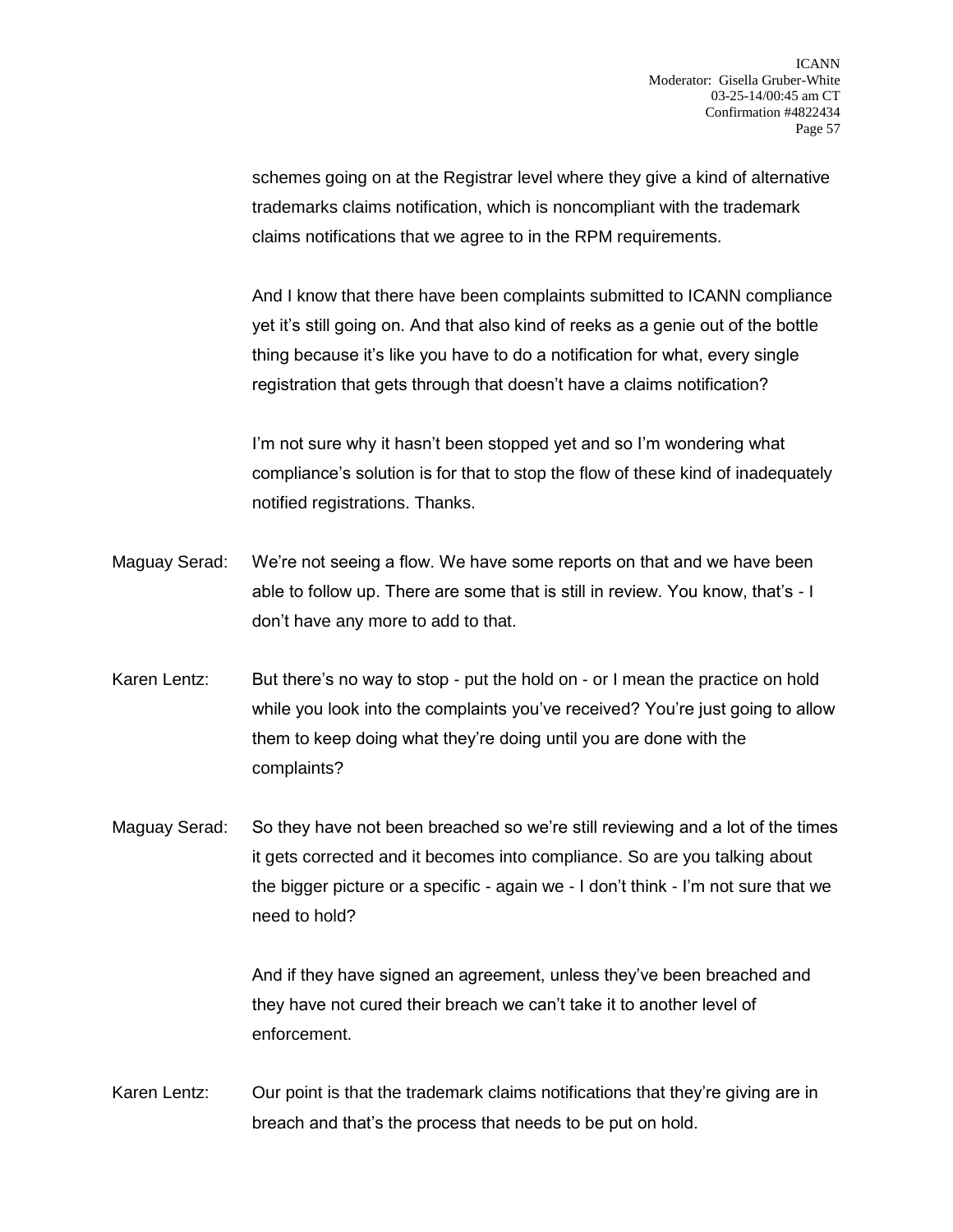Kristina Rossette: Yes I think if I - let me just take a different angle of it. If someone puts in a complaint to compliance about inadequate or incomplete trademark claim notifications, you don't act on it until you've reviewed it.

> If after that period of time you review the complaint, determine that there is in fact a breach, what happens to all those registrations where the Registrant should have gotten a trademark claims notice or should have gotten an accurate trademark claims notice and didn't?

Is there then an obligation on the Registrar to go back and re-notify? That's kind of what do you do about the gap I think is really the questions. Is that did I get that right?

- Karen Lentz: That's correct. What do you do with the registrations? And also I would argue that it can - that to be on the safe side compliance - once they receive a notification that hypothetically GoDaddy is doing - is giving inadequate trademarks claim notifications, why doesn't compliance say, "Hey you need to stop these pre-registration schemes until we determine whether your notification is in compliance so that we don't allow in 1000 pre-registrations that match the trademark claim where there's no relationship or no ascent to the official trademarks claim notification by the Registrants."
- Maguay Serad: Your question can apply to WHOIS inaccuracy. If a Registrar has a bad WHOIS inaccuracy, stop adding your Registrant. So, you know, we've got a it's - the problem can really propagate to..."
- Karen Lentz: Yes it sure can and maybe it will.
- Maguay Serad: Yes. You know, we have enforcement tools but enforcement from you it is not that - to that level.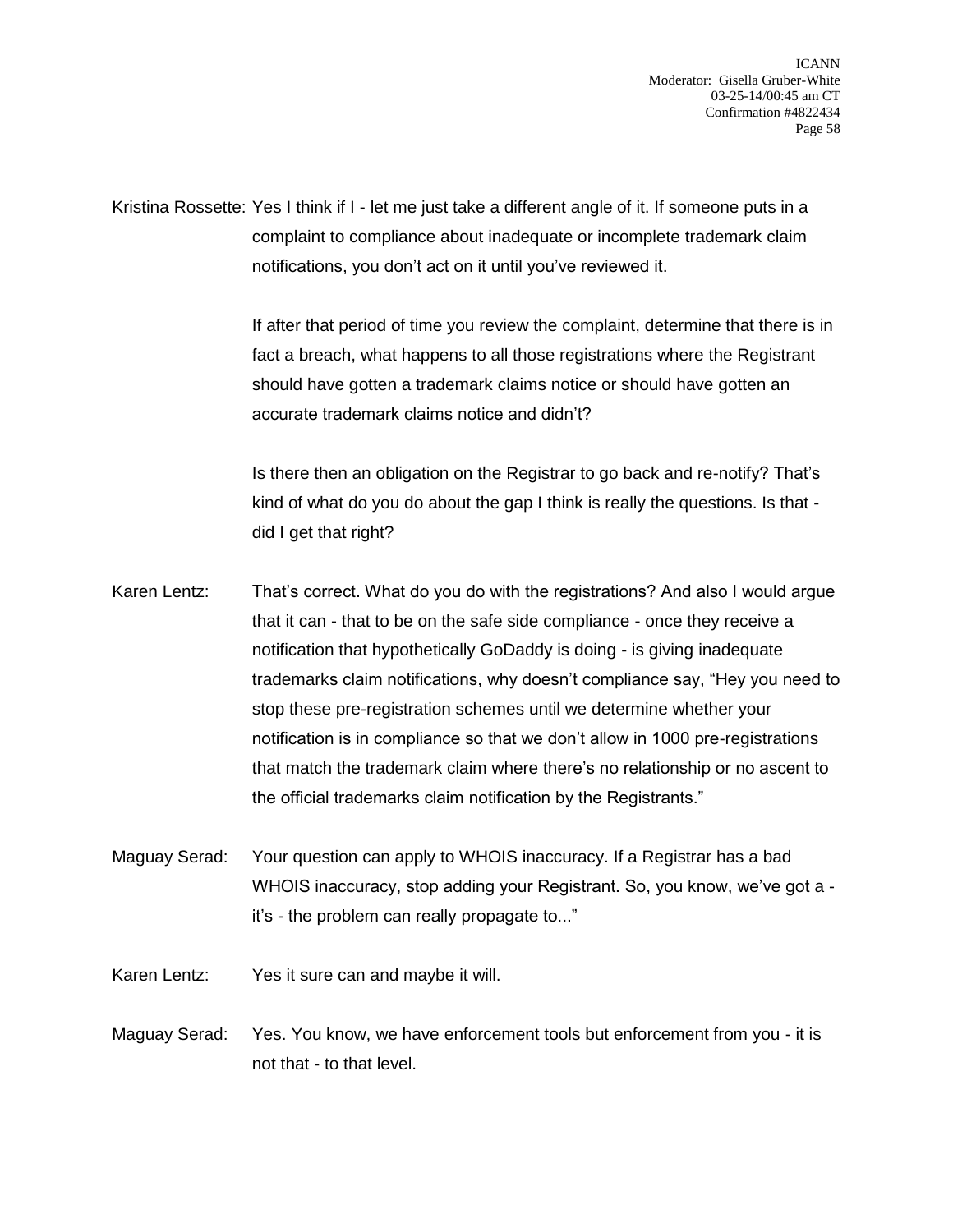Kristina Rossette: Maguay I don't know whether we - well Steve Metalitz had posted a question in the Adobe chat. "Who is in charge of selecting panelists for the pick DRP panels?"

Woman: I can answer that. That would be Registry Services. They pick the standing panel. They choose them.

Kristina Rossette: So the people within ICANN whose clients are the Registries pick the panels that are going to decide whether the Registries are in compliance?

- Maguay Serad: No this is I'm sorry. So this effort is led by the DNS engagement team with Krista, and we have been providing input like we do on the contracts, on the policies, on everything else that goes on. We provide input and then we put our processes and our criteria in place.
- Kristina Rossette: Okay. Thank you. I know we still have people in the queue. Defer to you as to whether you have to go. You have to go?
- Maguay Serad: Yes.
- Kristina Rossette: Okay. Well Jonathan and Greg if you would send your questions to Maguay, copy the IPC list and then Maguay, you know, when the reply comes back if you could respond to the list as well that would be super.

And I'm sure you will see many of us at the session tomorrow. So as always thank you very much for your time.

Maguay Serad: Thank you very much. And let me remind you all, you know, we've delegated before but it was one at a time or whatever, every two years. The volume is totally different now.